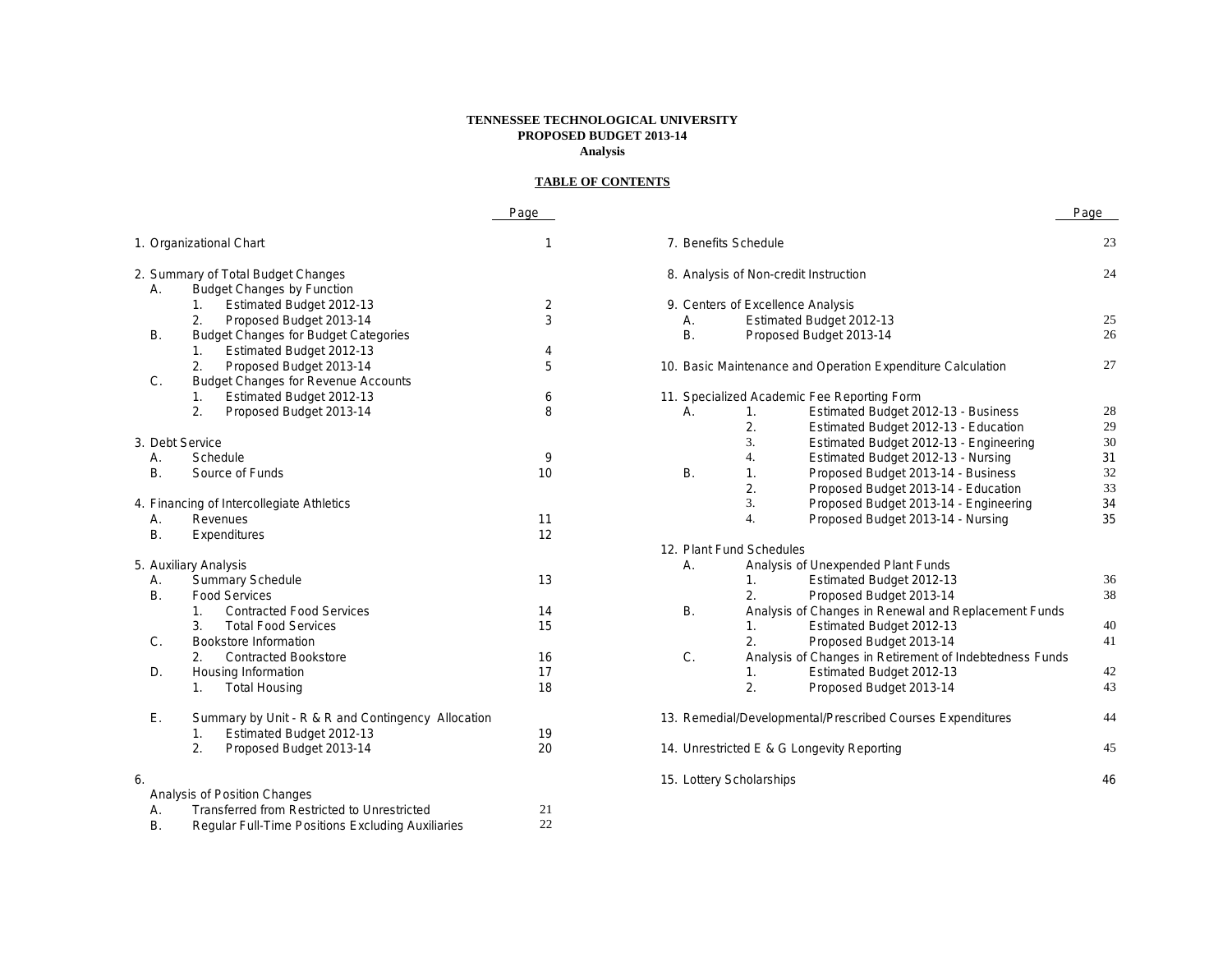#### TENNESSEE TECHNOLOGICAL UNIVERSITY ORGANIZATIONAL CHART

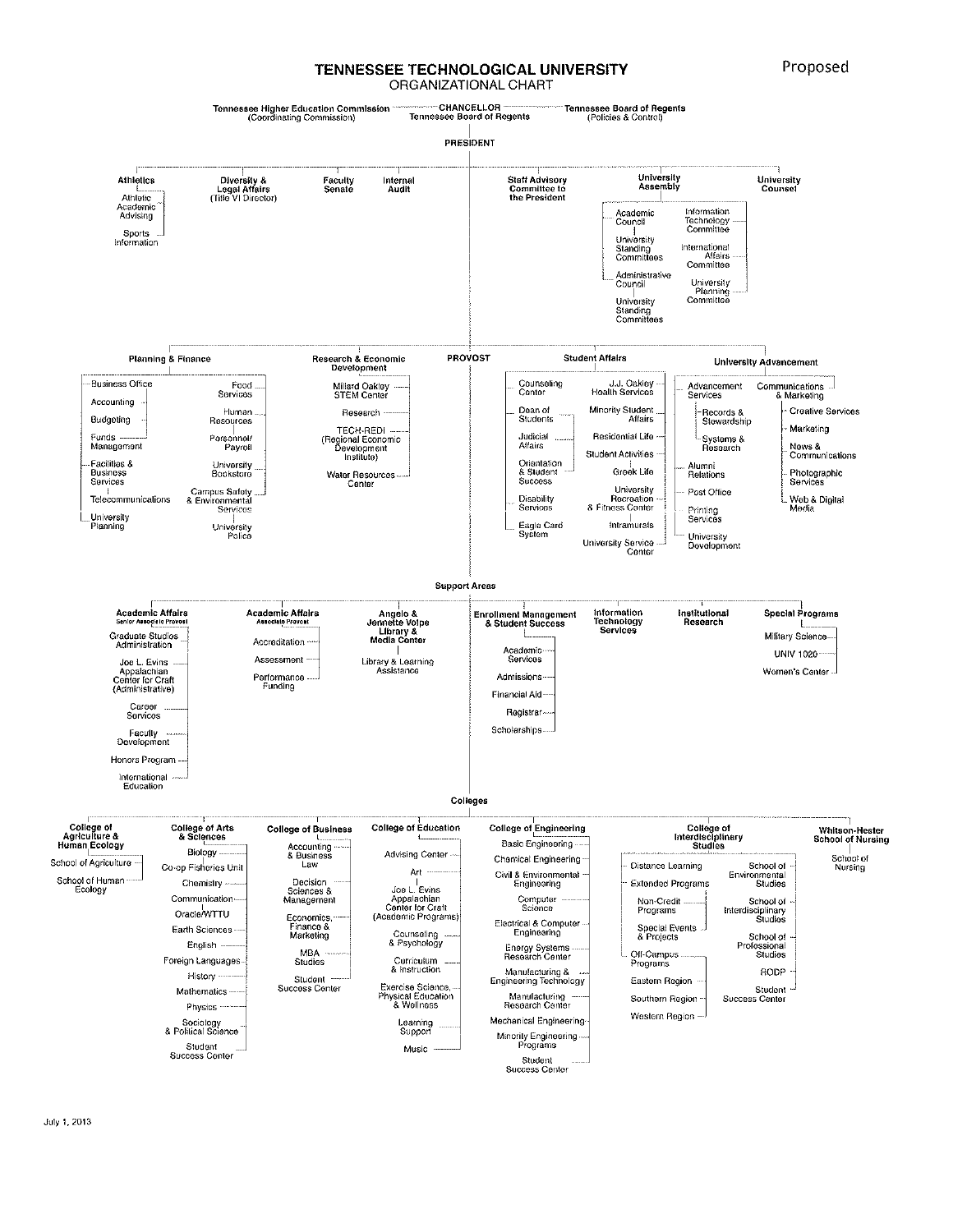# TENNESSEE TECH<br>UNIVERSITY

## **Office of the President**

Box 5007 • Cookeville, TN 38505-0001 • (931) 372-3241 • Fax (931) 372-6332

May 3, 2013

## Submitting on behalf of Tennessee Tech University (TTU), a crosswalk of approved organizational changes/updates with an implementation date of July 1, 2013, as follows:

Name changes of the following offices/units within the area of Enrollment Management:

| Current                      | New                                     |
|------------------------------|-----------------------------------------|
| Enrollment Management        | Enrollment Management & Student Success |
| Records and Registration     | Registrar                               |
| ScholarWeb                   | Scholarships                            |
| <b>Transfer Coordination</b> | Academic Services                       |

Addition of established advising or student success centers as follows: College of Education **Advising Center** Long-term established program, never added to org chart

> College of Engineering **Student Success Center** Previously approved for July 1, 2012 budget—add to chart

> College of Interdisciplinary Studies Student Success Center Approved for October 2012 revised budget—add to chart

Dissolve Extended Programs and Regional Development by relocating and realigning units

Addition of Vice President for Research and Economic Development Transfer of vacant vice president position from Extended Programs and Regional Development to create the Vice President for Research and Economic Development. The following realignments result from this action:

Realignment of Office of Research to report directly to the newly established Vice President for Research and Economic Development: Graduate Studies Administration reporting to be realigned to the Sr. Associate Provost/Vice President for Academic Affairs (currently reports to Provost/Vice President for Academic Affairs)

Realignment of TECH-REDI (Regional Economic Development Institute) to report directly to the newly established Vice President for Research and Economic Development (currently aligned with Extended Programs and Regional Development)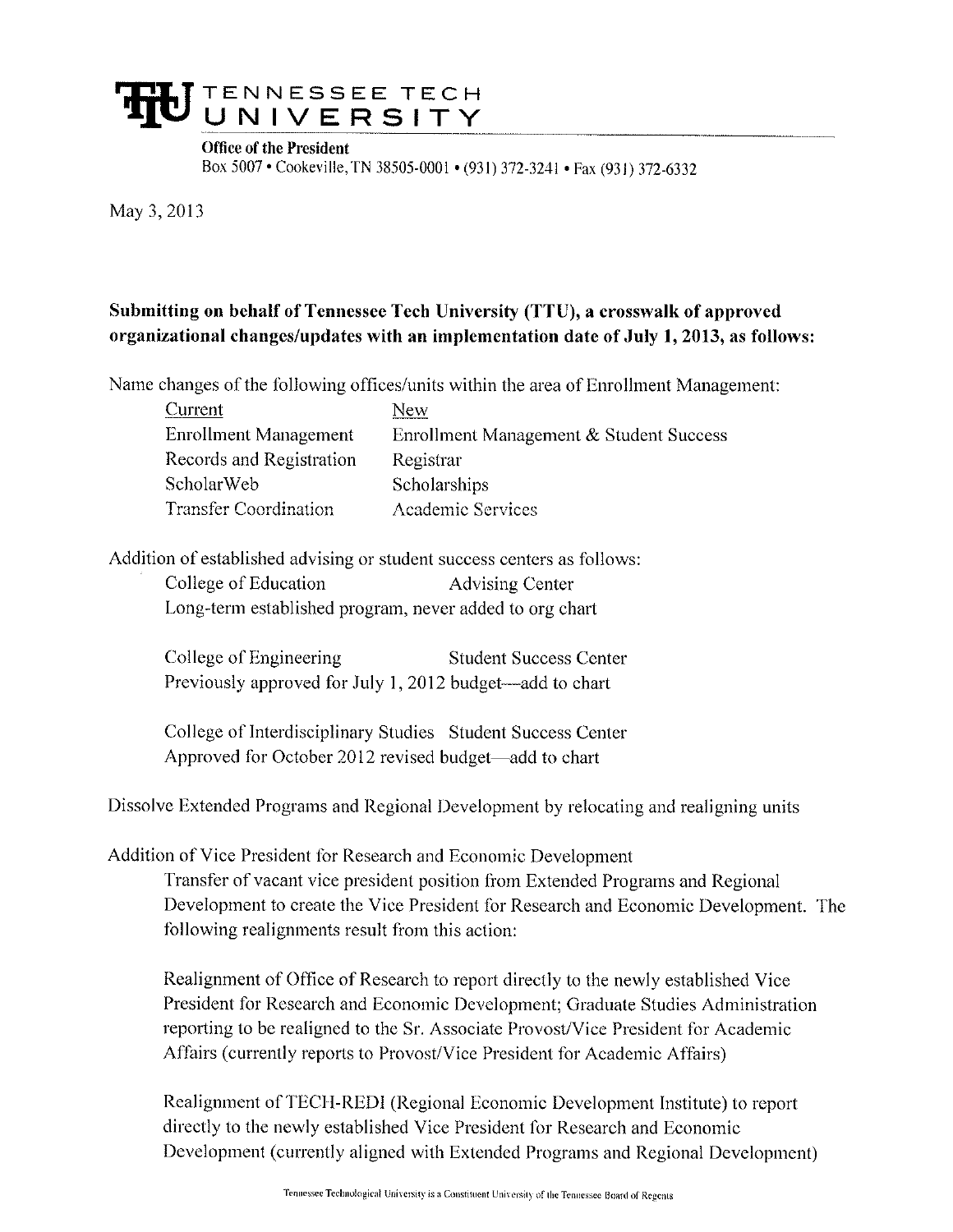Realignment of the Millard Oakley STEM Center to report directly to the newly established Vice President for Research and Economic Development (currently reports to the Provost

Realignment of the Water Resources Center to report directly to the newly established Vice President for Research and Economic Development (currently aligned to report to the Dean of Interdisciplinary Studies via the School of Environmental Studies)

Create a new position line for Dean of College of Interdisciplinary Studies; necessary due to retirement of Dean of the College of Interdisciplinary Studies who also served as the Vice President for Extended Programs and Regional Development. (Original position transferred to the Vice President for Research and Economic Development position).

The following relocations and realignments are necessary due to elimination of Extended Programs and Regional Development:

Realignment of Distance Learning to the College of Interdisciplinary Studies from **Extended Programs and Regional Development** 

Realignment of Off-Campus Programs (Eastern, Southern, Western regions) to the College of Interdisciplinary Studies from Extended Programs and Regional Development

Realignment of Extended Programs to include Non-Credit Programs and Special Events/Projects to the College of Interdisciplinary Studies from Extended Programs and **Regional Development** 

Realignment of the University Service Center to the Office of Student Affairs to report directly to the Vice President; currently reports to Extended Programs and Regional Development

Create position for a Senior Associate Provost/Vice President for Academic Affairs. With hire of new Provost/Vice President for Academic Affairs, current Interim Provost/Vice President for Academic Affairs will assume the Senior Associate Provost/Vice President position and current Interim Associate Provost/Vice President for Academic Affairs will be retained as the Associate Provost/Vice President. Both will report directly to the Provost/Vice President for Academic Affairs.

Philip B. Oldham, President

 $4/30/2012$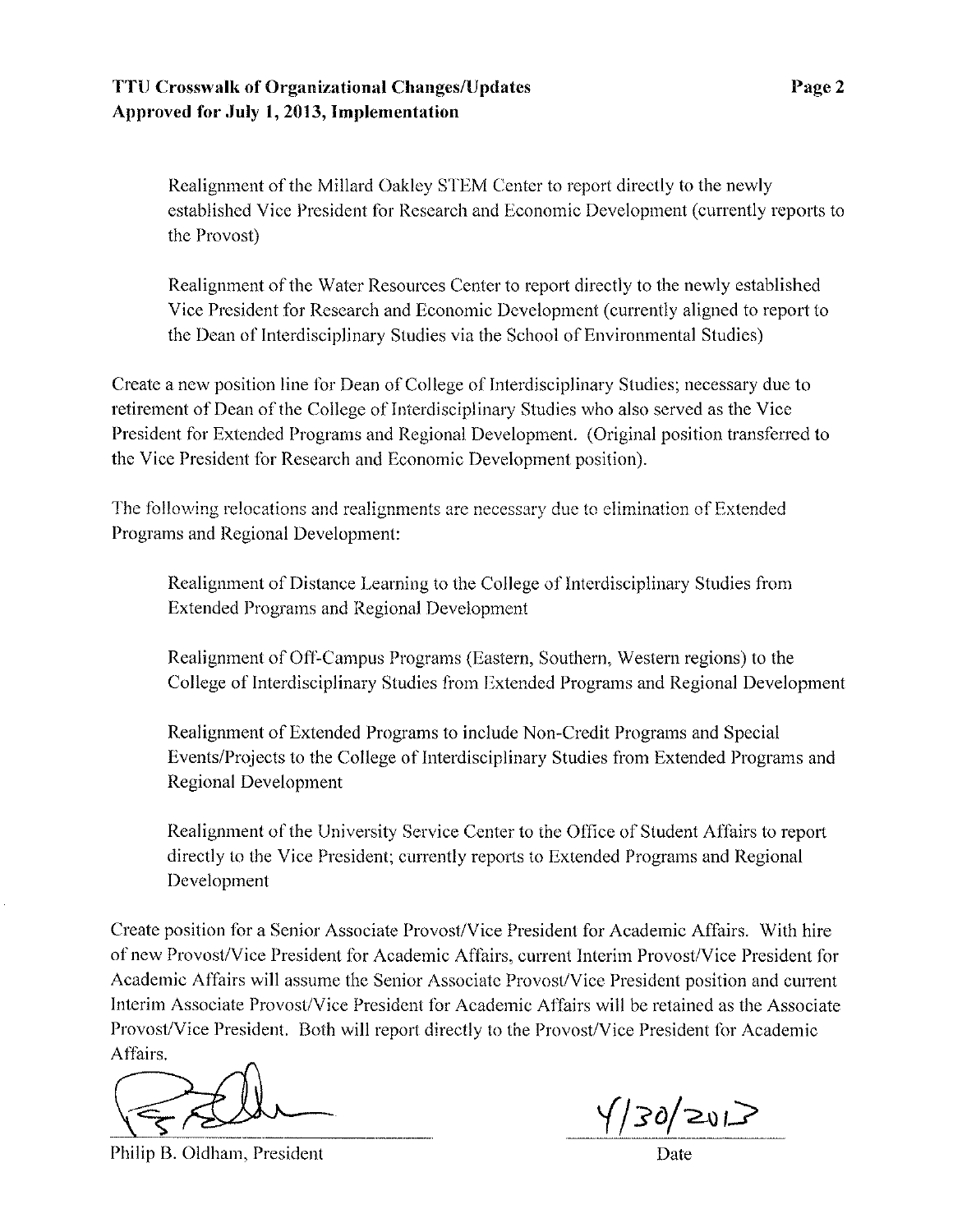Current

#### TENNESSEE TECHNOLOGICAL UNIVERSITY ORGANIZATIONAL CHART

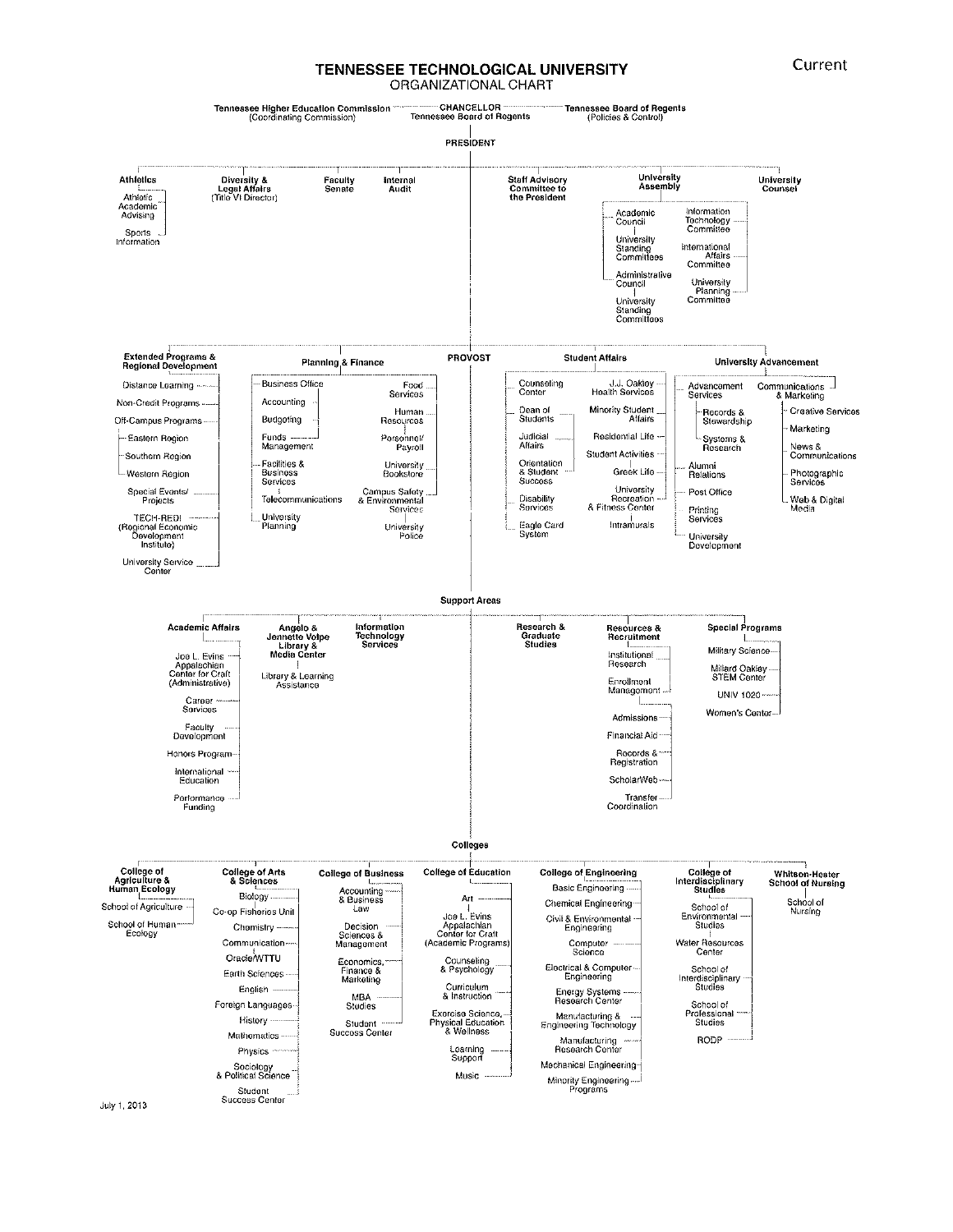## TENNESSEE TECHNOLOGICAL UNIVERSITY SUMMARY OF TOTAL BUDGET CHANGES BY FUNCTION ESTIMATED BUDGET 2012-13

|                              | <b>OCTOBER</b><br><b>BUDGET</b><br>2012-13 | <b>ESTIMATED</b><br><b>BUDGET</b><br>2012-13 | <b>Difference</b>   | <b>Explanation For</b><br><b>Significant Changes</b> |
|------------------------------|--------------------------------------------|----------------------------------------------|---------------------|------------------------------------------------------|
| Instruction                  | \$<br>60,103,100.00                        | \$<br>59,977,900.00                          | \$<br>(125, 200.00) |                                                      |
| Research                     | 2,534,900.00                               | 2,757,900.00                                 | \$<br>223,000.00    |                                                      |
| <b>Public Service</b>        | 2,848,900.00                               | 3,127,800.00                                 | \$<br>278,900.00    |                                                      |
| Academic Support             | 11,378,200.00                              | 11,902,200.00                                | \$<br>524,000.00    |                                                      |
| <b>Student Services</b>      | 20,636,700.00                              | 20,989,500.00                                | \$<br>352,800.00    |                                                      |
| <b>Institutional Support</b> | 12,787,500.00                              | 12,761,600.00                                | \$<br>(25,900.00)   |                                                      |
| Operation and Maintenance    | 12,523,600.00                              | 12,543,400.00                                | \$<br>19,800.00     |                                                      |
| Scholarships and Fellowships | 8,010,400.00                               | 8,010,400.00                                 | \$                  |                                                      |
| <b>TOTAL</b>                 | 130,823,300.00                             | \$<br>132,070,700.00                         | 1,247,400.00        |                                                      |

No significant change of 10% or greater.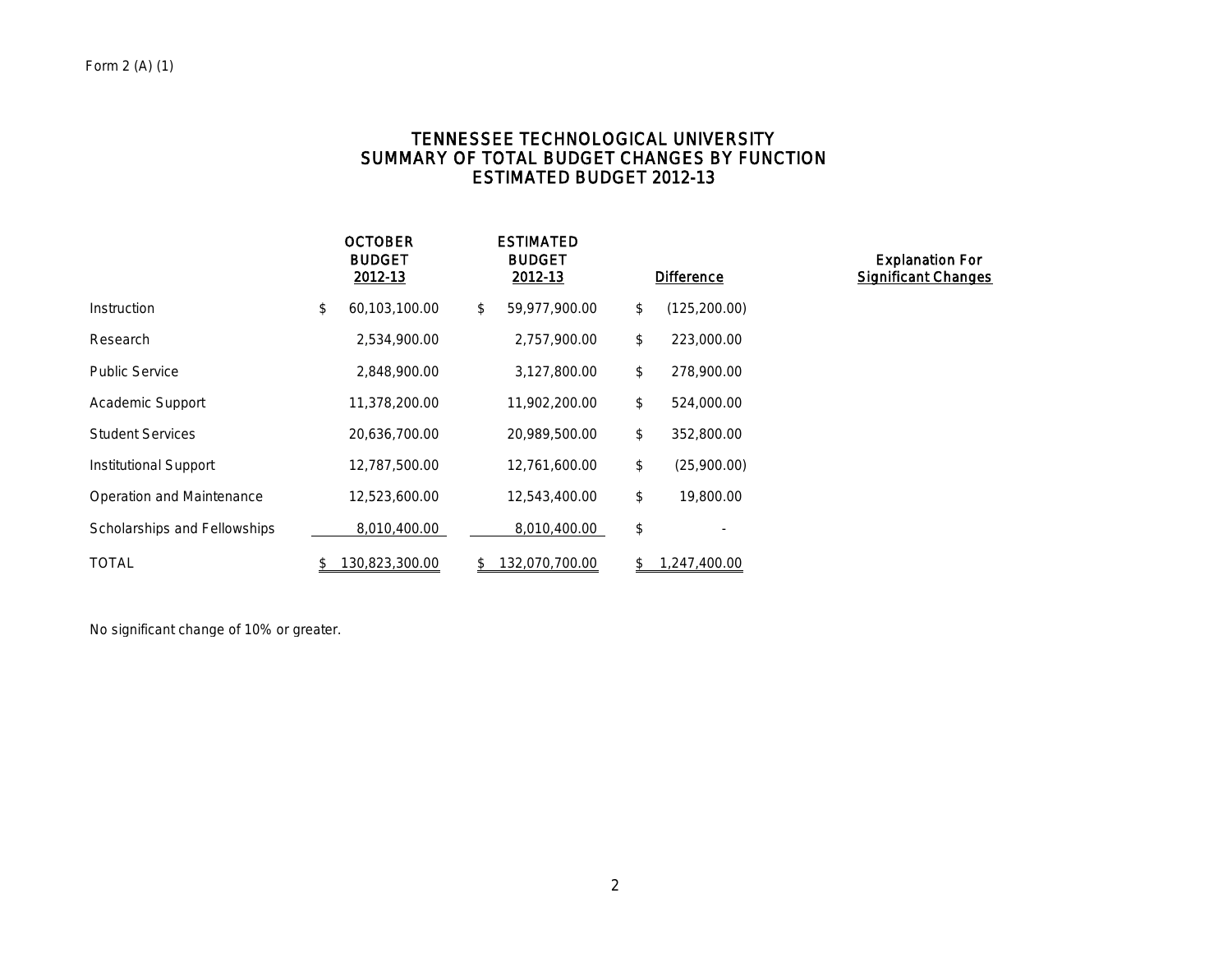## TENNESSEE TECHNOLOGICAL UNIVERSITY SUMMARY OF TOTAL BUDGET CHANGES BY FUNCTION PROPOSED BUDGET 2013-14

|                              | <b>ESTIMATED</b><br><b>BUDGET</b><br>2012-13 | <b>PROPOSED</b><br><b>BUDGET</b><br>2013-14 | <b>Difference</b>             | <b>Explanation For</b><br><b>Significant Changes</b> |
|------------------------------|----------------------------------------------|---------------------------------------------|-------------------------------|------------------------------------------------------|
| Instruction                  | \$<br>59,977,900.00                          | \$<br>58,501,600.00                         | \$<br>(1,476,300.00)          |                                                      |
| Research                     | 2,757,900.00                                 | 1,594,500.00                                | \$<br>$(1,163,400.00)$ Note 1 |                                                      |
| <b>Public Service</b>        | 3,127,800.00                                 | 2,382,300.00                                | \$<br>$(745,500.00)$ Note 2   |                                                      |
| Academic Support             | 11,902,200.00                                | 10,286,600.00                               | \$<br>$(1,615,600.00)$ Note 3 |                                                      |
| <b>Student Services</b>      | 20,989,500.00                                | 19,995,200.00                               | \$<br>(994, 300.00)           |                                                      |
| Institutional Support        | 12,761,600.00                                | 12,570,200.00                               | \$<br>(191, 400.00)           |                                                      |
| Operation and Maintenance    | 12,543,400.00                                | 11,653,300.00                               | \$<br>(890, 100.00)           |                                                      |
| Scholarships and Fellowships | 8,010,400.00                                 | 7,995,400.00                                | \$<br>(15,000.00)             |                                                      |
| <b>TOTAL</b>                 | \$<br>132,070,700.00                         | \$<br>124,979,100.00                        | \$<br>(7,091,600.00)          |                                                      |

Changes Greater than 10% Explained.

Note 1: Estimated Budget includes FY12 carryovers of \$850,820 for Research. This is made up of \$484,630 Indirect Cost to Faculty and Departments, \$39,060 Faculty Research Awards, \$13,290 Match Accounts, and \$313,840 departmental requests for QEP and Graduate Studies for research support. There is a decrease in distributed IC to faculty and departments of \$186,050 due to decrease in projects. Another \$156,720 funds were allocated to research initiative in FY13 that no longer is allocated in FY14.

Note 2: Estimated Budget includes FY12 carryovers of \$619,440 for Public Service. This is made up of \$150,430 for Match Accounts, \$4,810 for FY12 encumbrances, and \$464,200 in departmental carryovers with \$387,320 related to STEM initiatives.

Note 3: Estimated Budget includes FY12 carryovers of \$1,612,860 for Academic Support from departmental request of \$1,493,360 and \$119,500 to cover FY12 encumbrances. Department requests consist of \$608,160 for Academic Affairs strategic support, \$327,960 to support the College of Education new teacher plans, \$207,230 for ITS support, and \$270,820 for Library operations.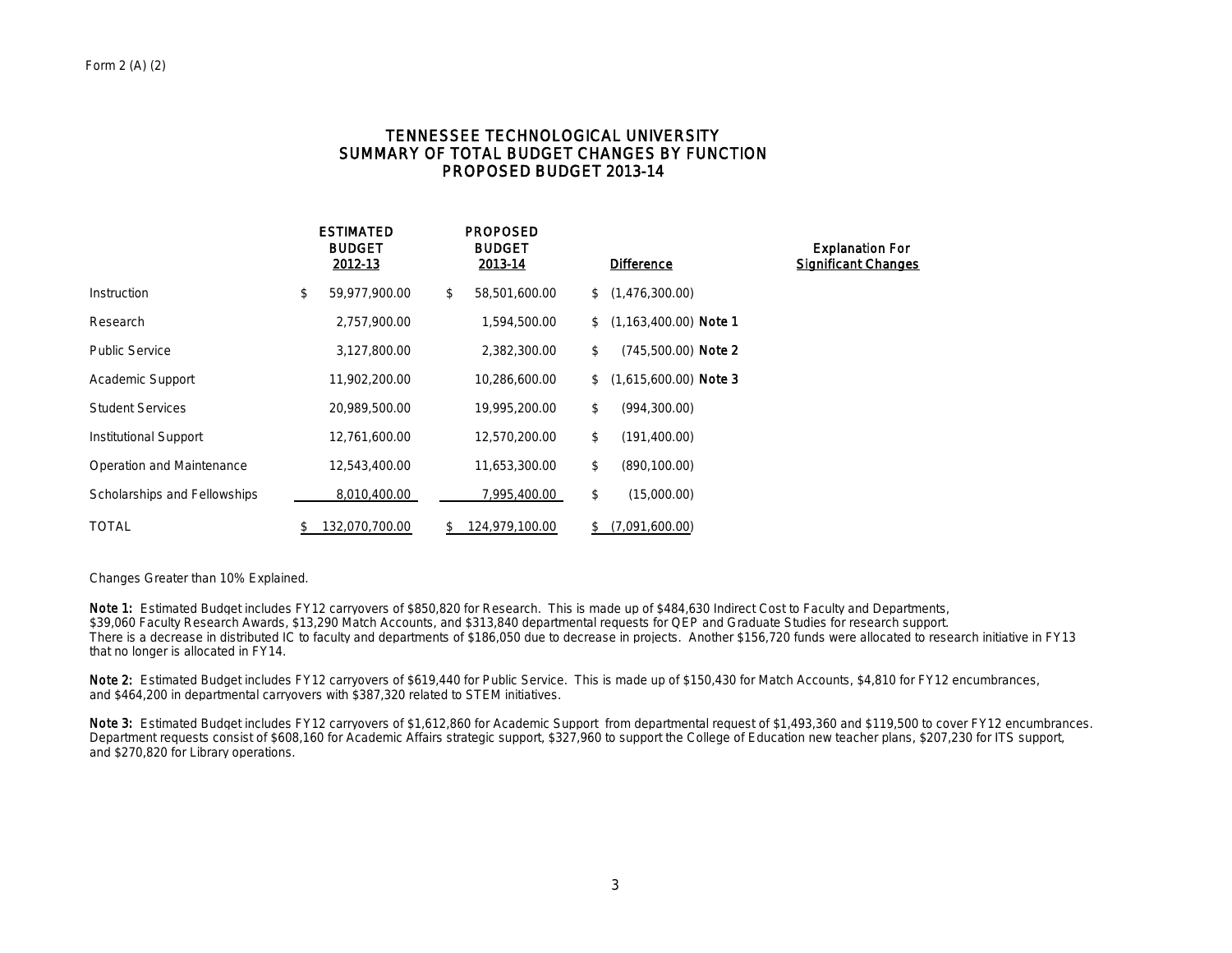## TENNESSEE TECHNOLOGICAL UNIVERSITY SUMMARY OF TOTAL BUDGET CHANGES FOR BUDGET CATEGORIES ESTIMATED BUDGET 2012-13

|                              | <b>OCTOBER</b><br><b>BUDGET</b><br>2012-13 | <b>ESTIMATED</b><br><b>BUDGET</b><br>2012-13 | <b>Difference</b>     | <b>Explanation For</b><br><b>Significant Changes</b> |
|------------------------------|--------------------------------------------|----------------------------------------------|-----------------------|------------------------------------------------------|
| <b>Professional Salaries</b> | 52,052,400.00                              | 50,923,900.00                                | (1, 128, 500.00)      |                                                      |
| Other Salaries               | 11,154,200.00                              | 11,570,900.00                                | 416,700.00            |                                                      |
| <b>Employee Benefits</b>     | 22.018.700.00                              | 22.528.000.00                                | 509,300.00            |                                                      |
| Travel                       | 1,905,000.00                               | 2.635.900.00                                 | 730.900.00 Note 1     |                                                      |
| <b>Operating Expense</b>     | 42,239,800.00                              | 43,421,200.00                                | 1,181,400.00          |                                                      |
| Capital Outlay               | 453,200.00                                 | 990,800.00                                   | $(462.400.00)$ Note 2 |                                                      |
| <b>TOTAL</b>                 | 130.823.300                                | 132.070.700                                  | 1.247.400             |                                                      |

Note 1: Most increases are small reallocations of monies to support travel as the year progressed. Some of the larger amounts related to \$197,790 in athletics to support tourney travel and additions to Football \$20,000 and Basketball \$20,000 after further needs were known. Faculty moving was increased \$62,380 to support new faculty moves. Speech and Debate was increased \$10,000 for debate team travel competitions, Dean of Education increased \$25,000 to support faculty professional development at conferences. Nursing increased \$34,500 in support of a goal to increase national presence via conferences and scholarlly activites on doctoral candidates and research. Another larger item was an increase in \$32,500 in Music to support study abroad trips.

Note 2: This decrease is due to periodicals being moved from capital to operating as of the last financial statement cycle.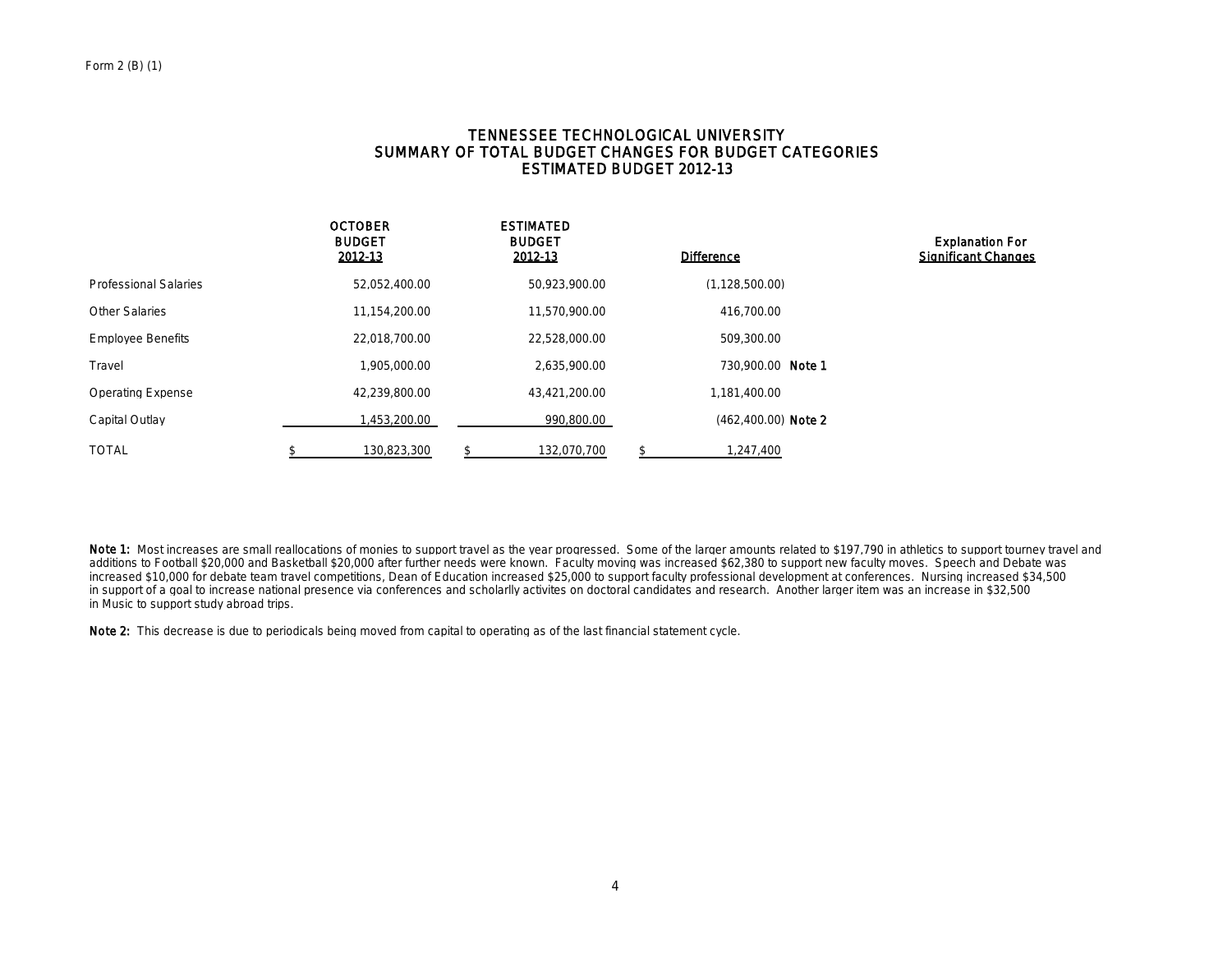#### TENNESSEE TECHNOLOGICAL UNIVERSITY SUMMARY OF TOTAL BUDGET CHANGES FOR BUDGET CATEGORIES PROPOSED BUDGET 2013-14

|                              | <b>ESTIMATED</b><br><b>BUDGET</b><br>2012-13 | <b>PROPOSED</b><br><b>BUDGET</b><br>2013-14 | <b>Difference</b>       | <b>Explanation For</b><br><b>Significant Changes</b> |
|------------------------------|----------------------------------------------|---------------------------------------------|-------------------------|------------------------------------------------------|
| <b>Professional Salaries</b> | 50,923,900.00                                | 53,428,400.00                               | 2,504,500.00            |                                                      |
| <b>Other Salaries</b>        | 11.570.900.00                                | 11,371,200.00                               | (199, 700.00)           |                                                      |
| <b>Employee Benefits</b>     | 22,528,000.00                                | 23,149,300.00                               | 621,300.00              |                                                      |
| Travel                       | 2,635,900.00                                 | 1,526,500.00                                | $(1,109,400.00)$ Note 1 |                                                      |
| <b>Operating Expense</b>     | 43,421,200.00                                | 35,122,700.00                               | $(8,298,500.00)$ Note 2 |                                                      |
| Capital Outlay               | 990,800.00                                   | 381,000.00                                  | $(609,800.00)$ Note 3   |                                                      |
| <b>TOTAL</b>                 | 132,070,700                                  | 124,979,100                                 | (7,091,600)             |                                                      |

Changes Greater than 10% Explained

Note 1: Estimated Budget includes FY12 carryovers of \$39,890 for travel to professional development and training support. Estimated also includes \$167,000 added to Football to support away travel for a needed charter flight after games were finalized. Most othe decreases relate to monies transferred in FY12 after know release time and operating fund availability was known. These revert back in Proposed until amounts known as the year progresses. Some of the larger include: ITS conference travel and training \$58,240, Faculty Moving and Recruitment \$94,220, Extemded Program conferences and travel \$32,500, University Development support \$30,000, Dean of Education \$30,000. The remainder are various smaller changes from yearly reallocations.

Note 2: Estimated Budget includes \$6,897,500 of FY12 carryovers in operating. This included carryovers for encumbrances \$166,400, Faculty Research \$38,060, Indirect Costs \$480,220, Match \$163,720, special fees \$3,056,910. The remaining are various departmental request to support operations of \$2,992,190. Scholarships increased \$364,460 due to fee increases. Intercolliage Athletic scholarships increased \$249,430 due to fee increases and to keep gender equity proportionate. New International scholarships were added for diversity of \$400,000. \$862,000 in additional dollars were added for funding of strategic inititatives. \$100,000 added to Athletics based on funding increases. The remainder are various other smaller items.

Note 3: Capital Outlay changes mainly consists of \$413,560 added from FY12 carryovers to fund capital purchases that had not been paid. \$28,460 was encumbered at June 30, 2012. \$350,000 relates to the STEM Mobile Learning Trailer project.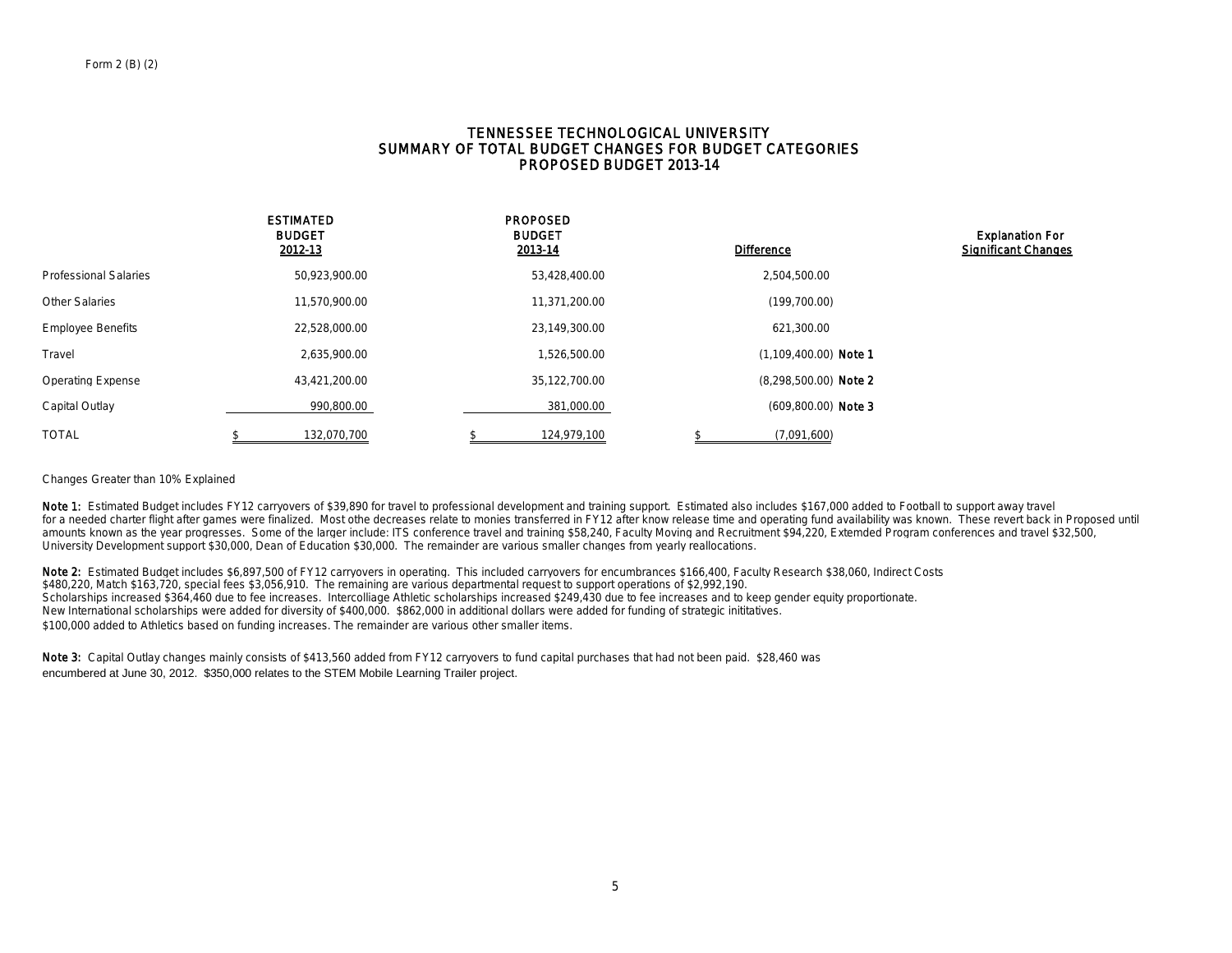## TENNESSEE TECHNOLOGICAL UNIVERSITY ANALYSIS OF BUDGET CHANGES FOR REVENUE ACCOUNTS ESTIMATED BUDGET 2012-13

| <b>ACCOUNT</b>       |                                           | 2012-13     | 2012-13                                |               |                                                                                          |                             |
|----------------------|-------------------------------------------|-------------|----------------------------------------|---------------|------------------------------------------------------------------------------------------|-----------------------------|
| <b>CODE</b>          | <b>ACCOUNT NAME</b>                       |             | <b>OCTOBER BUDGET ESTIMATED BUDGET</b> | <b>CHANGE</b> | <b>DESCRIPTION OF CHANGE</b>                                                             | <b>SOURCE OF FUNDS</b>      |
|                      | 51000-5103 In-State Tuition               | 60127480    | 60781600                               |               | 654,120.00 Increased RODP revenue sharing.                                               | Student fees                |
|                      | 51050-5107! Out-of-State Tuition          | 10657500    | 11334620                               |               | 677.120.00 Increased international student enrollment.                                   | Student fees                |
|                      | 51100 Debt Service Fee                    | 578300      | 583000                                 | 4,700.00      |                                                                                          | Student fees                |
|                      | 51152 Schedule Change Fee                 | 155800      | 157000                                 | 1,200.00      |                                                                                          | Student fees                |
|                      | 51154 Graduation Fee                      | 83500       | 84000                                  | 500.00        |                                                                                          | Student fees                |
|                      | 51200-5122 Technology Access Fee          | 2338700     | 2359000                                | 20,300.00     |                                                                                          | Student fees                |
|                      | 51250 Student Activity Fee                | 2716700     | 2736200                                | 19,500.00     |                                                                                          | Student fees                |
|                      | 51316 Sustainable Campus Fee              | 152400      | 154000                                 | 1,600.00      |                                                                                          | Student fees                |
|                      | 51321 International Educ Fee              | 291000      | 293000                                 | 2,000.00      |                                                                                          | Student fees                |
|                      | 51500 DMBA Online Course Fee              | 347000      | 340000                                 | (7,000.00)    |                                                                                          | Student fees                |
|                      | 51551 RODP Online Fees                    | 526000      | 550000                                 | 24,000.00     |                                                                                          | Student fees                |
|                      | 51600 CEU Student Fees                    | 147000      | 164000                                 |               | 17,000.00 Increased enrollment in EMS course.                                            | Student fees                |
|                      | 51650 SACF Engineering Fees               | 910480      | 940000                                 | 29,520.00     |                                                                                          | Student fees                |
|                      | 51652 SACF Business Fees                  | 635390      | 636500                                 | 1,110.00      |                                                                                          | Student fees                |
|                      | 51654 SACF Nursing Fees                   | 215600      | 229000                                 | 13,400.00     |                                                                                          | Student fees                |
|                      | 51658 SACF Education Fees                 | 400000      | 410000                                 | 10,000.00     |                                                                                          | Student fees                |
|                      | 51700-5171 Application Fees               | 266200      | 271500                                 | 5,300.00      |                                                                                          | Admission application fees  |
|                      | 51750 Late Registration Fees              | 78000       | 77000                                  | (1,000.00)    |                                                                                          | Student late regist penalty |
|                      | 51800 Laboratory Materials Fees           | 242620      | 239200                                 | (3,420.00)    |                                                                                          | Student fees                |
|                      | 51801 Music Private Lesson Fees           | 133820      | 124000                                 | (9,820.00)    |                                                                                          | Student fees                |
|                      | 51802 Craft Center Studio Fees            | 86500       | 76700                                  |               | (9,800.00) Decline in Craft Center course enrollment.                                    | Student fees                |
|                      | 51804 Craft Center Workshop Fees          | 60000       | 40300                                  |               | (19,700.00) Decline in Craft Center workshop enrollment.                                 | Workshop registration fees  |
|                      | 51808 Returned Check Fines                | 4500        | 5000                                   |               | 500.00 Increased number of returned bank items.                                          | Bad check fines             |
|                      | 51811 Deferred Payment Svc Chq            | 106250      | 109000                                 | 2.750.00      |                                                                                          | Student pmt plan svc chgs   |
|                      | 51818-5181' Library Fines                 | 9100        | 5000                                   |               | (4,100.00) Decrease in late returns.                                                     | Library late return fines   |
|                      | 51823 Eagle Card Replacement Fees         | 13200       | 14000                                  | 800.00        |                                                                                          | Card replacement fees       |
|                      | 51826 Alternative Delivery Fee            | 326400      | 335000                                 | 8.600.00      |                                                                                          | Student fees                |
|                      | 51834 Art Course Fee                      | 5000        | 5500                                   |               | 500.00 To equate to actual revenue for new fee.                                          | Student fees                |
| 58000-5834 Athletics |                                           | 5590390     | 5924340                                |               | 333,950.00 Increased game guarantees, OVC/NCAA revenu Opponent contracts, OVC/           |                             |
|                      |                                           |             |                                        |               | ticket and concession sales, and student activity f NCAA, gate receipts and              |                             |
|                      |                                           |             |                                        |               |                                                                                          | student activity fees       |
|                      | 58362 Band Camps                          | 53330       | 56400                                  | 3,070.00      |                                                                                          | Participant fees            |
| 3364-58366 Livestock |                                           | 345820      | 338150                                 | (7,670.00)    |                                                                                          | Livestock sales             |
|                      | 58374 Dramatics                           | 2420        | 4340                                   |               | 1,920.00 Correction of understated revised budget estimat Drama production ticket sales  |                             |
|                      | 58379 Sales & Svcs Edu Depts-Taxable      | 700         | $\Omega$                               |               | (700.00) Now coded to 58860 Sales & Svcs Other-Taxable Departmental revenue              |                             |
|                      | 58380 Sales & Svcs Edu Depts-Nontaxab     | 4610        | 110                                    |               | (4,500.00) Now coded to 58861 Sales & Svcs Other-Nontax: Departmental revenue            |                             |
|                      | 58387 Dairy Cattle                        | 430         | $\Omega$                               |               | (430.00) Shipley Farm no longer maintains a dairy herd.                                  | Departmental revenue        |
|                      | 58388 Showing Fitting Services            | 5240        | $\Omega$                               |               | (5,240.00) Service no longer offered.                                                    | Departmental revenue        |
|                      | 58389 Bull Development Center             | 6000        | 9500                                   |               | 3,500.00 Increased demand for service.                                                   | Departmental revenue        |
|                      | 58391 Business Media Service Center       | 447700      | 523670                                 |               | 75,970.00 Increase due to new contract effective 9/1/12.                                 | Contract revenue            |
|                      | 58392 Farm Ultrasound Services            | $\Omega$    | 5560                                   |               | 5,560.00 Correction of understated revised budget estimat Departmental revenue           |                             |
|                      | 58396 Vegetables and Garden Products      | 6000        | 95640                                  |               | 89,640.00 Correction of understated revised budget estimat Departmental revenue          |                             |
|                      | 58397 Bull Sales                          | $\Omega$    | 90552                                  |               | 90,552.00 Bull and Bred Heifer Sale in December 2012.                                    | Livestock sales             |
|                      | 58400 Indirect Cost Recovery Unrestricted | 117580      | 136570                                 |               | 18,990.00 Increase due to new Business Media Ctr contract Contract revenue               |                             |
|                      | 58412 Instructional Equipment Rental      | 2000        | $\Omega$                               |               | (2,000.00) Budget transferred to account code 58542. See I Rental fees                   |                             |
|                      | 58505 Traffic Fines                       | 124000      | 150000                                 |               | 26,000.00 Increased issuance of traffic and parking citations Traffic and parking fines. |                             |
|                      | 58508 ACT GED Testing                     | $\mathbf 0$ | 140                                    |               | 140.00 Minimal testing activity.                                                         | Testing fees.               |
|                      |                                           |             | 6                                      |               |                                                                                          |                             |
|                      |                                           |             |                                        |               |                                                                                          |                             |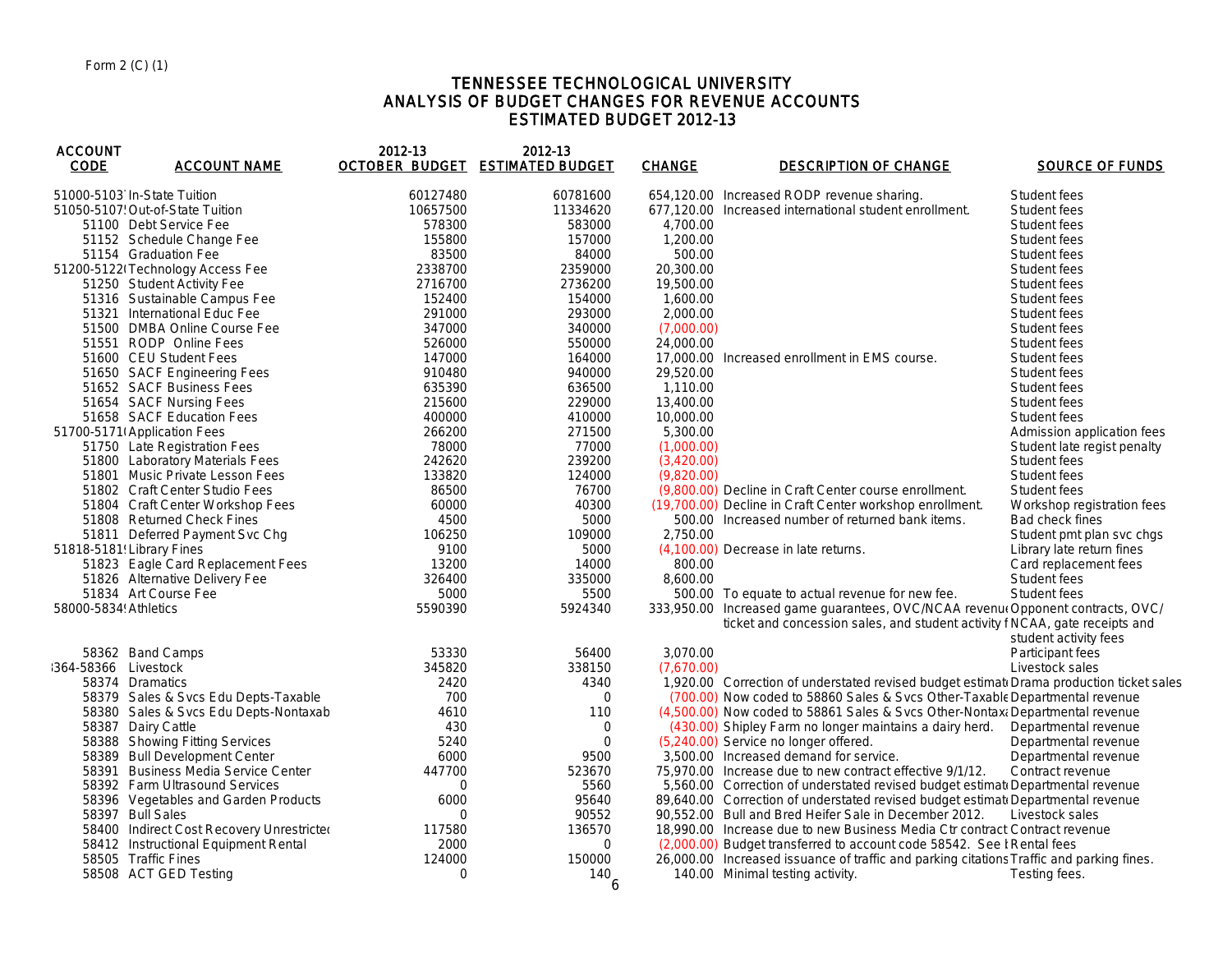## TENNESSEE TECHNOLOGICAL UNIVERSITY ANALYSIS OF BUDGET CHANGES FOR REVENUE ACCOUNTS ESTIMATED BUDGET 2012-13

| 58519 Miscellaneous Income Nontaxable<br>58542 Equipment Rental | 11420   | 10000<br>2000 |             | (1,420.00) No miscellaneous income from Shipley Farm.<br>2,000.00 Budget transferred from account code 58412. Se Rental fees | Departmental revenue          |
|-----------------------------------------------------------------|---------|---------------|-------------|------------------------------------------------------------------------------------------------------------------------------|-------------------------------|
| 58805 Interest Income                                           | 195000  | 145000        |             | (50,000.00) Correction of overstated revised budget estimate. Investment income                                              |                               |
| 58860-5886. Sales and Svcs Other Activities                     | 33220   | 46040         |             | 12,820.00 Revenue previously recorded in account codes 5 Departmental revenue<br>and in expenditure offset codes 75410-414.  |                               |
| 58863 Parking Permits Taxable                                   | 45700   | 46700         | 1,000.00    |                                                                                                                              |                               |
| 58865 Campus Access Regular Term                                | 520000  | 524000        | 4,000.00    |                                                                                                                              |                               |
| 58867 Facilities Rental                                         | 109240  | 129100        |             | 19,860.00 Increased Ag Pavilion facility rentals.                                                                            | <b>Facility rental fees</b>   |
| 58868 Agric Pavilion Concessions Taxabl                         | 46000   | 38000         |             | (8,000.00) Correction of overstated revised budget estimate. Sales revenue                                                   |                               |
| 58869 Agric Pavilion Stu Resid Rent                             | 4980    | 4700          | (280.00)    |                                                                                                                              |                               |
| 58872 Commissions on Other Sources                              | 300000  | 270000        |             | (30,000.00) Decrease in anticipated FLS International contrac Contract commission                                            |                               |
| 58874 Photo Svcs Sales Taxable                                  | 44490   | 32490         |             | (12,000.00) Correction of overstated revised budget estimate. Sales revenue                                                  |                               |
| 58885 Clinics                                                   | 210000  | 236900        |             | 26,900.00 Increased participation in cheerleading camps.                                                                     | Participant fees              |
| 58886 Career Services                                           | 43100   | 49400         |             | 6,300.00 Correction of understated revised budget estimat Career fair employer participant                                   |                               |
| 58892 Career College Fair                                       | 3400    | 5880          |             | 2,480.00 Correction of understated revised budget estimate College fair exhibitor fees                                       |                               |
| 58897 Copies Taxable                                            | 6000    | 11000         |             | 5,000.00 Increased student printing activity.                                                                                | Printing charges              |
| 59200-5921 Residence Halls                                      | 9693750 | 9923600       | 229,850.00  |                                                                                                                              | Student residence hall rental |
| 59212 Special and Clinic Rentals                                | 100000  | 140000        |             | 40,000.00 Coding correction of sorority chapter room rental<br>from Tech Village apartments to dormitories.                  | Residence hall rental         |
| 59216-5922 Tech Village Apartments                              | 851090  | 1176090       | 325,000.00  | Increased apartment rental revenue due to<br>occupancy of renovated apartments.                                              | Apartment rental              |
| 59401 Drink Machine Commission Pepsi                            | 45000   | 39500         |             | (5,500.00) Decline in vending sales.                                                                                         | Vending contract commission   |
| 59550-5957 Recreation and Fitness Center                        | 1206200 | 1174170       | (32,030.00) |                                                                                                                              | Auxiliary revenue             |
| 59650-5965. Post Office                                         | 341700  | 355700        | 14,000.00   |                                                                                                                              | Auxiliary revenue             |
| 59708 Craft Ctr Gallery Consignments                            | 78320   | 81224         | 2,904.00    |                                                                                                                              | Auxiliary revenue             |
| 59718 Craft Ctr Residence Hall                                  | 60200   | 57400         | (2,800.00)  |                                                                                                                              | Auxiliary revenue             |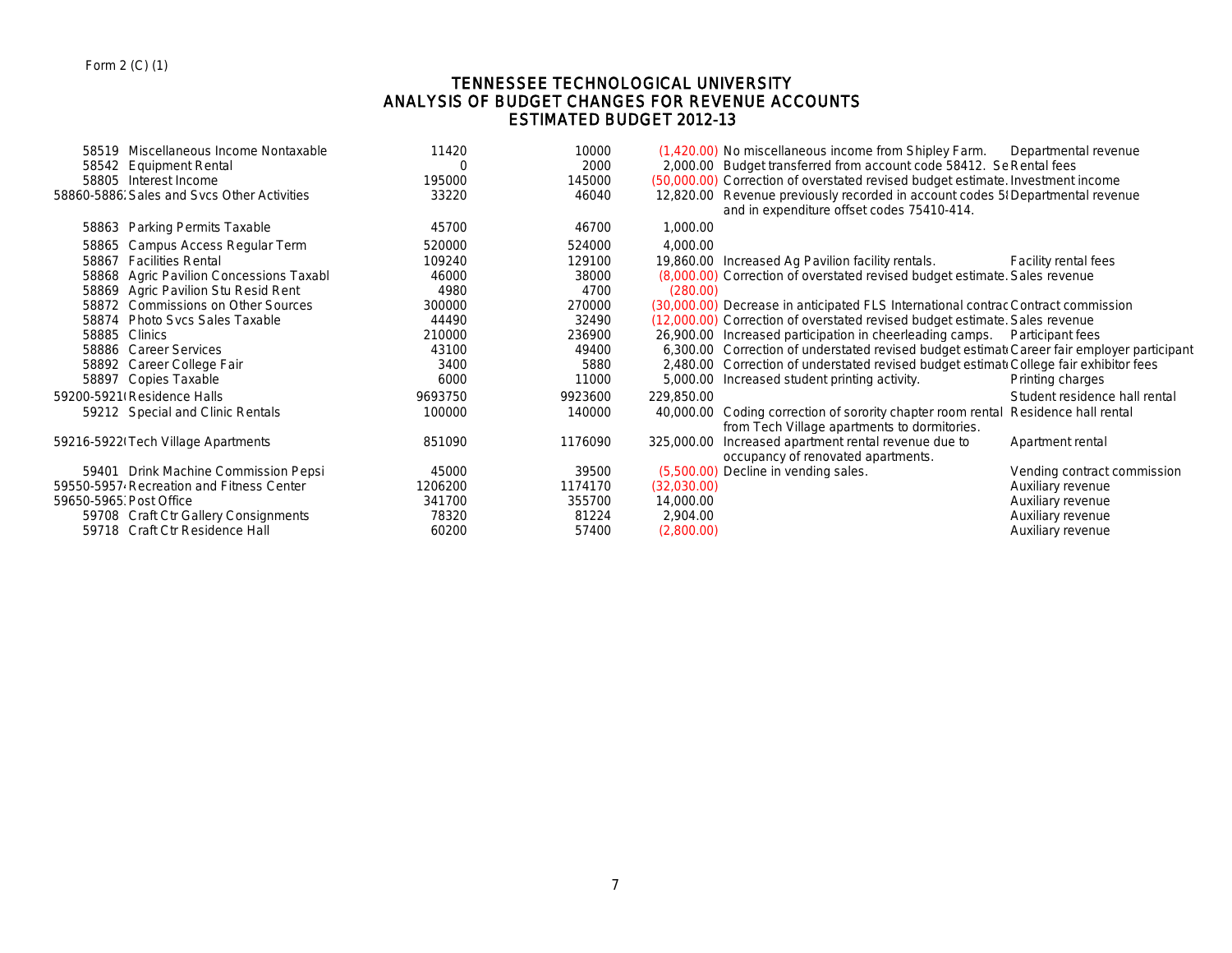## TENNESSEE TECHNOLOGICAL UNIVERSITY ANALYSIS OF BUDGET CHANGES FOR REVENUE ACCOUNTS PROPOSED BUDGET 2013-14

| <b>ACCOUNT</b>       |                                           | 2012-13                                 | 2013-14  |               |                                                                                                      |                                |  |
|----------------------|-------------------------------------------|-----------------------------------------|----------|---------------|------------------------------------------------------------------------------------------------------|--------------------------------|--|
| <b>CODE</b>          | <b>ACCOUNT NAME</b>                       | <b>ESTIMATED BUDGET PROPOSED BUDGET</b> |          | <b>CHANGE</b> | <b>DESCRIPTION OF CHANGE</b>                                                                         | <b>SOURCE OF FUNDS</b>         |  |
|                      | 51000-5103 In-State Tuition               | 60781600                                | 61662600 |               | 881,000.00 1.5% projected rate increase                                                              | Student fees                   |  |
|                      | 51152 Schedule Change                     | 157000                                  | 6300     |               | (150,700.00) Deleted fee effective Fall 2013                                                         | Student fees                   |  |
|                      | 51250 Student Activity Fees               | 2736200                                 | 2227600  |               | (508,600.00) Deleted fee effective Fall 2013                                                         | Student fees                   |  |
|                      | 51311 Facilities Fee                      | 0                                       | 990000   |               | 990,000,00 New fee effective Fall 2013                                                               | Student fees                   |  |
|                      | 51800 Laboratory Materials Fees           | 239200                                  | 14100    |               | (225,100.00) Deleted fee effective Fall 2013                                                         | Student fees                   |  |
|                      | 51802 Craft Center Studio Fees            | 76700                                   | 86500    |               | 9,800.00 Anticipated increase in studio class enrollment                                             | Student fees                   |  |
|                      | 51804 Craft Center Workshop Fees          | 40300                                   | 60000    |               | 19,700.00 Anticipated increase in workshop participation                                             | Student fees                   |  |
|                      | 51818 Library Fines                       | 5000                                    | 9200     |               | 4,200.00 Anticipated inrease in late returned items.                                                 | Late return fines              |  |
|                      | 52000 State Appropriation for Operatic    | 36658000                                | 38931200 |               | 2,273,200.00 Increase in state appropriation.                                                        | State appropriation            |  |
|                      | 54500 Indirect Cost Recovery State        | 111200                                  | 21200    |               | (90,000.00) Conservative estimate of indirect cost sharing projects.                                 | Indirect cost                  |  |
| 58000-5834 Athletics |                                           | 5924340                                 | 5498890  |               | (425,450.00) Opponent schedule not yet complete; conservative                                        | Game quarantees, OVC/          |  |
|                      |                                           |                                         |          |               | estimate of OVC/NCAA support and game attendance.                                                    | NCAA revenue, ticket and       |  |
|                      |                                           |                                         |          |               |                                                                                                      | concession sales               |  |
|                      | 58362 Band Camps                          | 56400                                   | 53330    | (3,070.00)    |                                                                                                      | Camp participant fees          |  |
| 58364-5836 Livestock |                                           | 338150                                  | 345820   | 7.670.00      |                                                                                                      | Livestock sales                |  |
|                      | 58374 Dramatics                           | 4340                                    | 2420     |               | (1,920.00) Conservative estimate of dramatics production ticket sal Dramatics production ticket sale |                                |  |
|                      | 58387-5838 Farm Services                  | 9500                                    | 11670    |               | 2,170.00 Anticipated resumption of farm services offered.                                            | Farm services                  |  |
|                      | 58391 Business Media Svc Center           | 523670                                  | 448720   |               | (74,950.00) Change in contract billing from quarterly to monthly.                                    | Contract revenue               |  |
|                      | 58392 Ultrasound Services                 | 5560                                    | $\Omega$ |               | (5,560.00) Offering of farm service not yet determined.                                              | Farm service                   |  |
|                      | 58396 Vegetables and Garden Produc        | 95640                                   | 56000    |               | (39,640.00) Conservative estimate of produce sales.                                                  | Produce sales                  |  |
|                      | 58397 Bull Sales                          | 90552                                   | 50000    |               | (40,552.00) Conservative estimate of annual bull sale activity.                                      | Livestock sales                |  |
|                      | 58400 Indirect Cost Recovery Unrestri     | 136570                                  | 149580   |               | 13,010.00 Change in Busi Media Ctr contract billing from quarterly Indirect cost                     |                                |  |
|                      | 58508 ACT GED Testing                     | 140                                     | 70       |               | (70.00) Insignificant activity.                                                                      | Testing fees                   |  |
|                      | 58840 Child Development Laboratory        | 200000                                  | 241040   |               | 41,040.00 Increase in child care registration fees.                                                  | Child care fees                |  |
|                      | 58860-5886 Sales and Svc Other Activities | 46040                                   | 31220    |               | (14,820.00) Conservative estimate of departmental activity.                                          | Departmental revenue           |  |
|                      | 58867 Facilities Rental                   | 129100                                  | 109240   |               | (19,860.00) Conservative estimate of Aq Pavilion facility rental.                                    | <b>Facilitiy rental</b>        |  |
|                      | 58868 Ag Pavilion Concessions Taxat       | 38000                                   | 46000    |               | 8,000.00 Anticipated increase in concessions sales.                                                  | Sales revenue                  |  |
|                      | 58869 Ag Pavilion Student Rental          | 4700                                    | 4980     | 280.00        |                                                                                                      | Student rental                 |  |
|                      | 58885 Clinics                             | 236900                                  | 210000   |               | (26,900.00) Conservative estimate of cheerleading clinic participatio Participant fees               |                                |  |
|                      | 58886 Career Services                     | 49400                                   | 43100    |               | (6,300.00) Conservative estimate of career fair exhibitors.                                          | Exhibitor fees                 |  |
|                      | 58897 Copies Taxable                      | 11000                                   | 6000     |               | (5,000.00) Anticipated increase in threshhold of student printing<br>costs covered by TAF.           | Student printing charges       |  |
|                      | 59559 Swimming Lessons                    | 2240                                    | 0        |               | (2,240.00) Anticipated discontinuance of Fitness Ctr swim lessons Participant fees                   |                                |  |
|                      | 59563 Outdoor Adventures Taxable          | 630                                     | 500      |               | (130.00) Minimal rental of camping gear                                                              | <b>Rental fees</b>             |  |
|                      | 59708 Craft Ctr Consignments Taxable      | 81224                                   | 78320    | (2,904.00)    |                                                                                                      | Craft Center consignment rever |  |
|                      | 59718 Craft Ctr Residence Hall Rental     | 57400                                   | 60200    | 2,800.00      |                                                                                                      | Craft Ctr student rentals      |  |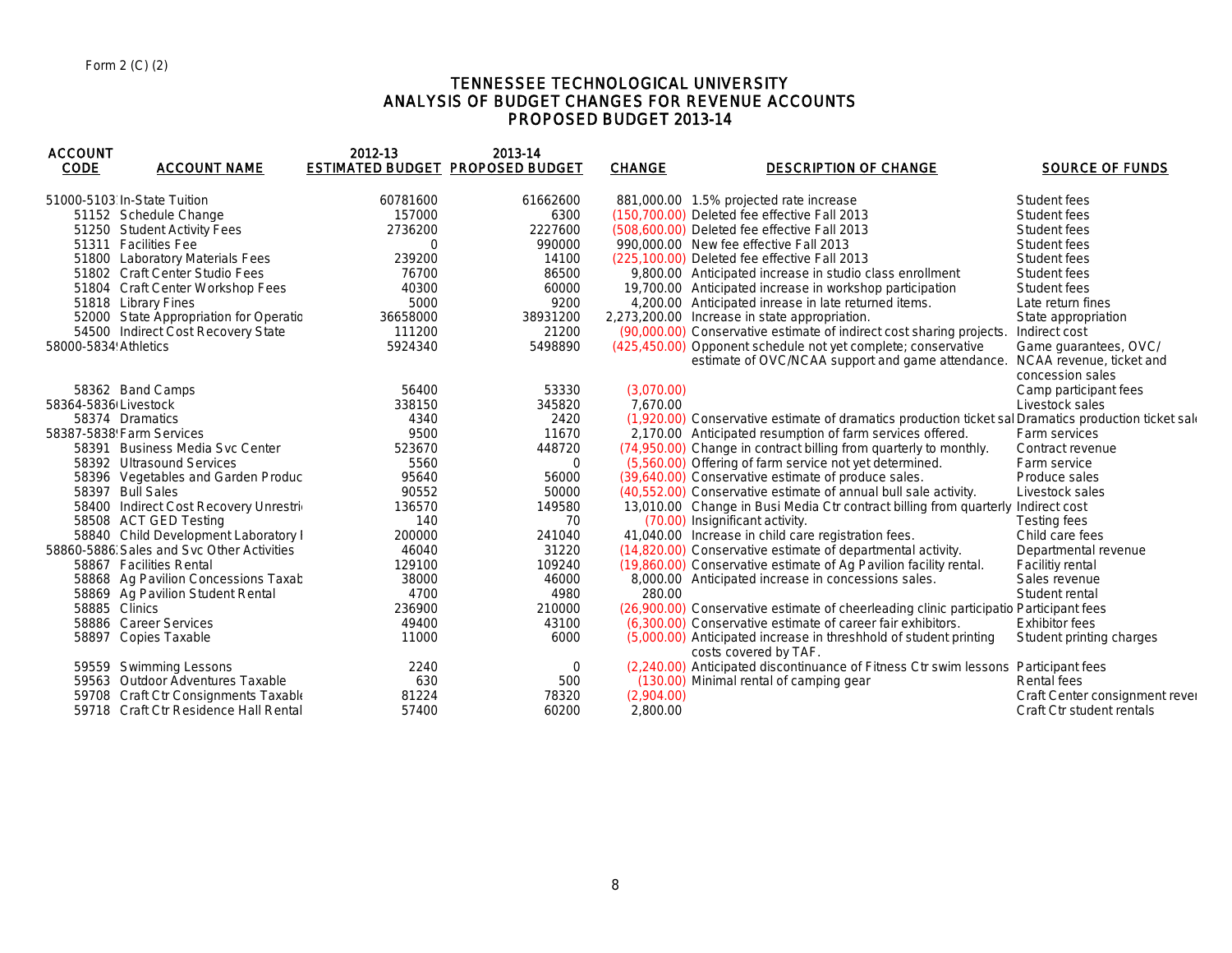#### TENNESSEE TECHNOLOGICAL UNIVERSITY STATE UNIVERSITY AND COMMUNITY COLLEGE SYSTEM OF TENNESSEE JULY BUDGET 2013-14 DEBT SERVICE

| <b>Issue Name</b>                                                                                                                                                                                                                                                                                                                           | Date                                                                                                        | Interest<br>Rate (%)                                                           | Principal<br>Outstanding<br>as of 6/30/12                                                                           | <b>Total Paid</b><br>on Principal<br>for 2012-13                   | Other<br>Additions/<br>(Deductions)                                                           | Principal<br>Outstanding<br>'6/30/13                                                                                                              | Cash<br>Reserve<br>Account | '6/30/13<br>Investment | *Principal and<br><b>Interest Paid</b><br>2012-13<br>(Estimated Cycle)   | Principal and<br>Interest Payable<br>2013-14<br>(Proposed Cycle)         |
|---------------------------------------------------------------------------------------------------------------------------------------------------------------------------------------------------------------------------------------------------------------------------------------------------------------------------------------------|-------------------------------------------------------------------------------------------------------------|--------------------------------------------------------------------------------|---------------------------------------------------------------------------------------------------------------------|--------------------------------------------------------------------|-----------------------------------------------------------------------------------------------|---------------------------------------------------------------------------------------------------------------------------------------------------|----------------------------|------------------------|--------------------------------------------------------------------------|--------------------------------------------------------------------------|
| Energy Savings 2008B<br><b>TSSBA Reserve</b>                                                                                                                                                                                                                                                                                                | 12/17/08                                                                                                    | $4.25 - 5.0$                                                                   | 2,634,872<br>(310, 028)                                                                                             | 187,215                                                            |                                                                                               | 2,447,657<br>(310, 028)                                                                                                                           |                            |                        | 317,760                                                                  | 317,760                                                                  |
| <b>Energy Savings Order 2</b><br><b>TSSBA Reserve</b>                                                                                                                                                                                                                                                                                       | 04/15/09                                                                                                    | $3.0 - 5.0$                                                                    | 1,825,721<br>(186, 386)                                                                                             | 118,251                                                            |                                                                                               | 1,707,470<br>(186, 386)                                                                                                                           |                            |                        | 204,400                                                                  | 204,400                                                                  |
| Athletic Perf Center 2012A<br><b>Athletic Perf Center</b>                                                                                                                                                                                                                                                                                   | 08/01/12<br>Com Paper                                                                                       | $.18 - 5.0$                                                                    | 1,500,000<br>(a)                                                                                                    | 49,587<br>1,500,000                                                | 1,288,614                                                                                     | 1,239,027                                                                                                                                         |                            |                        | 93,120                                                                   | 123,200                                                                  |
| <b>Total Educational</b><br>and General                                                                                                                                                                                                                                                                                                     |                                                                                                             |                                                                                | 5,464,179                                                                                                           | 1,855,053                                                          | 1,288,614                                                                                     | 4,897,740                                                                                                                                         |                            |                        | 615,280                                                                  | 645,360                                                                  |
| <b>TSSBA</b>                                                                                                                                                                                                                                                                                                                                |                                                                                                             |                                                                                |                                                                                                                     |                                                                    |                                                                                               |                                                                                                                                                   |                            |                        |                                                                          |                                                                          |
| RH Ser 2004B<br>RH Ser 2005A (2002A)<br>RH Ser 2007C (2002A)<br>RH Ser 2010A<br><b>TSSBA Reserves</b><br>Tech Vill Phase 1 2012A<br>RH Refund 2012C (2004B)<br>Tech Vill Phase 1<br>Tech Vill Phase 2<br>Warf Ellington<br>Unamortized Premium 2010A<br>Unamortized Premium 2012A<br>Unamortized Premium 2012A<br>Unamortized Premium 2012C | 05/01/04<br>05/01/03<br>05/01/07<br>09/01/10<br>08/01/12<br>08/01/12<br>Com Paper<br>Com Paper<br>Com Paper | $4.0 - 4.5$<br>5.0<br>$4.5 - 5.0$<br>$3.0 - 5.0$<br>$.18 - 5.0$<br>$.18 - 5.0$ | 3,632,639<br>(b)<br>715,446<br>3,723,442<br>23,045,346<br>(1,800,607)<br>6,700,000<br>(a)<br>1,491,978<br>1,895,728 | 3,632,639<br>128,951<br>903,092<br>144,574<br>243,337<br>6,700,000 | 5,729,637<br>3,190,699<br>4,958,020<br>200,000<br>(105, 318)<br>201,111<br>939,477<br>490,157 | 586,495<br>3,723,442<br>22,142,254<br>(1,800,607)<br>5,585,063<br>2,947,362<br>6,449,998<br>200,000<br>1,790,410<br>201,111<br>939,477<br>490,157 |                            |                        | 166,150<br>193,630<br>1,890,620<br>349,420<br>354,380<br>22,000<br>1,000 | 166,160<br>193,620<br>1,888,810<br>461,790<br>354,320<br>52,000<br>1,000 |
| Loss Refunding 2012C<br><b>Total Housing</b>                                                                                                                                                                                                                                                                                                |                                                                                                             |                                                                                | 39,403,972                                                                                                          | 11,752,593                                                         | (75, 814)<br>15,527,969                                                                       | (75, 814)<br>43,179,348                                                                                                                           |                            |                        | 2,977,200                                                                | 3,117,700                                                                |
| <b>Other Auxiliary</b><br>Enterprises                                                                                                                                                                                                                                                                                                       |                                                                                                             |                                                                                |                                                                                                                     |                                                                    |                                                                                               |                                                                                                                                                   |                            |                        |                                                                          |                                                                          |
| <b>GRAND TOTAL</b>                                                                                                                                                                                                                                                                                                                          |                                                                                                             |                                                                                | 44,868,151                                                                                                          | 13,607,646                                                         | 16,816,583                                                                                    | 48,077,088                                                                                                                                        |                            |                        | 3,592,480                                                                | 3,763,060                                                                |

\* Includes amount paid for trustee fees of \$90,430.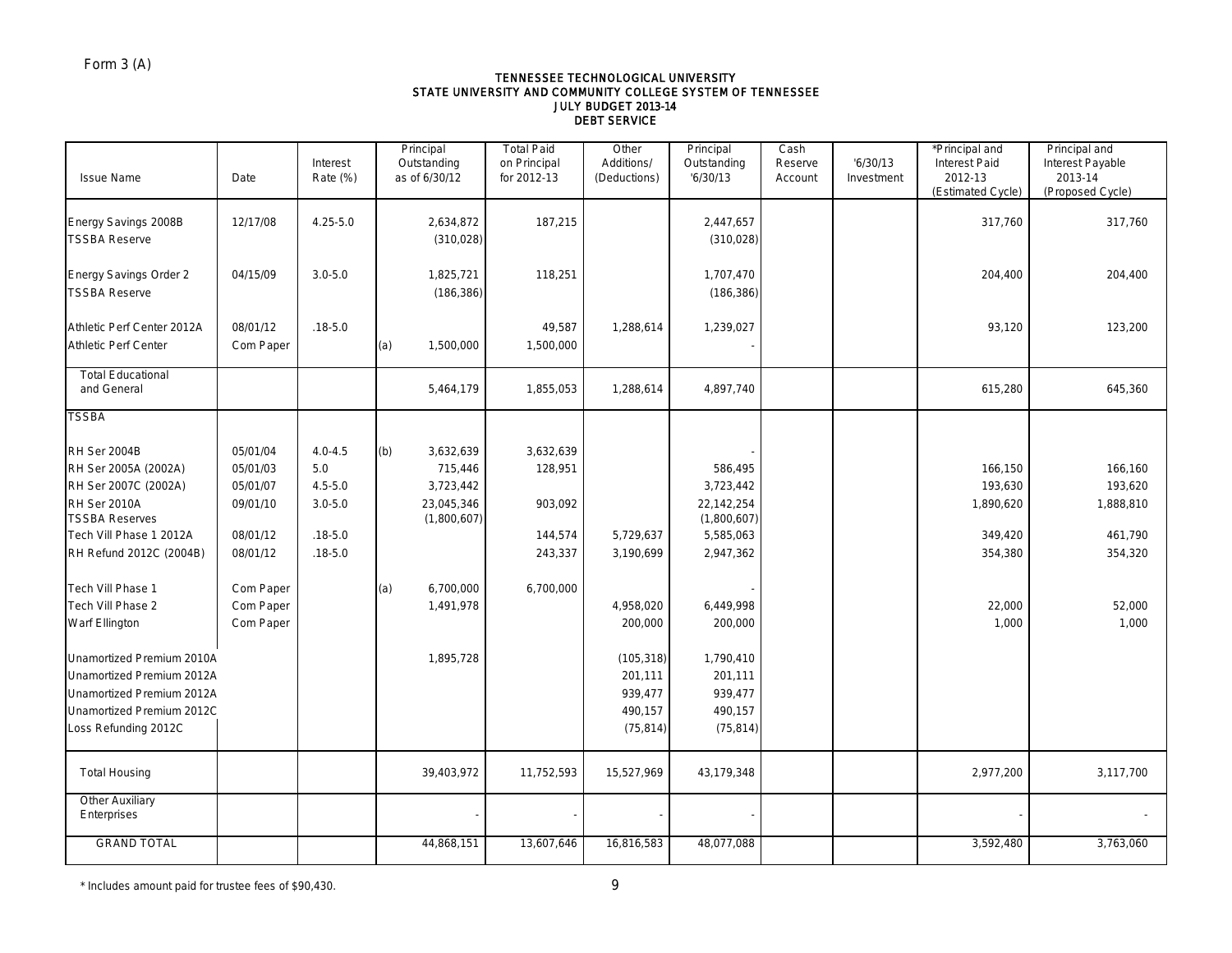## THE STATE UNIVERSITY AND COMMUNITY COLLEGE SYSTEM OF TENNESSEE

## JULY BUDGET 2013-14

## DEBT SERVICE - SOURCE OF FUNDS

| Source of Funds                     | Amount    |
|-------------------------------------|-----------|
| Debt Service Fee                    | 583,000   |
| <b>Current Fund Transfers</b>       | 517,600   |
| From R&R Eblen Center               | 123,200   |
| <b>Reserve Earnings</b>             | 4,560     |
| Net to R&R                          | (583,000) |
| * Total Educational & General       | 645,360   |
| <b>Current Fund Transfers</b>       | 3,116,100 |
| Reserve Earnings                    | 1,600     |
| * Total                             | 3,117,700 |
|                                     |           |
| * Total Other Auxiliary Enterprises |           |
| <b>GRAND TOTAL</b>                  | 3,763,060 |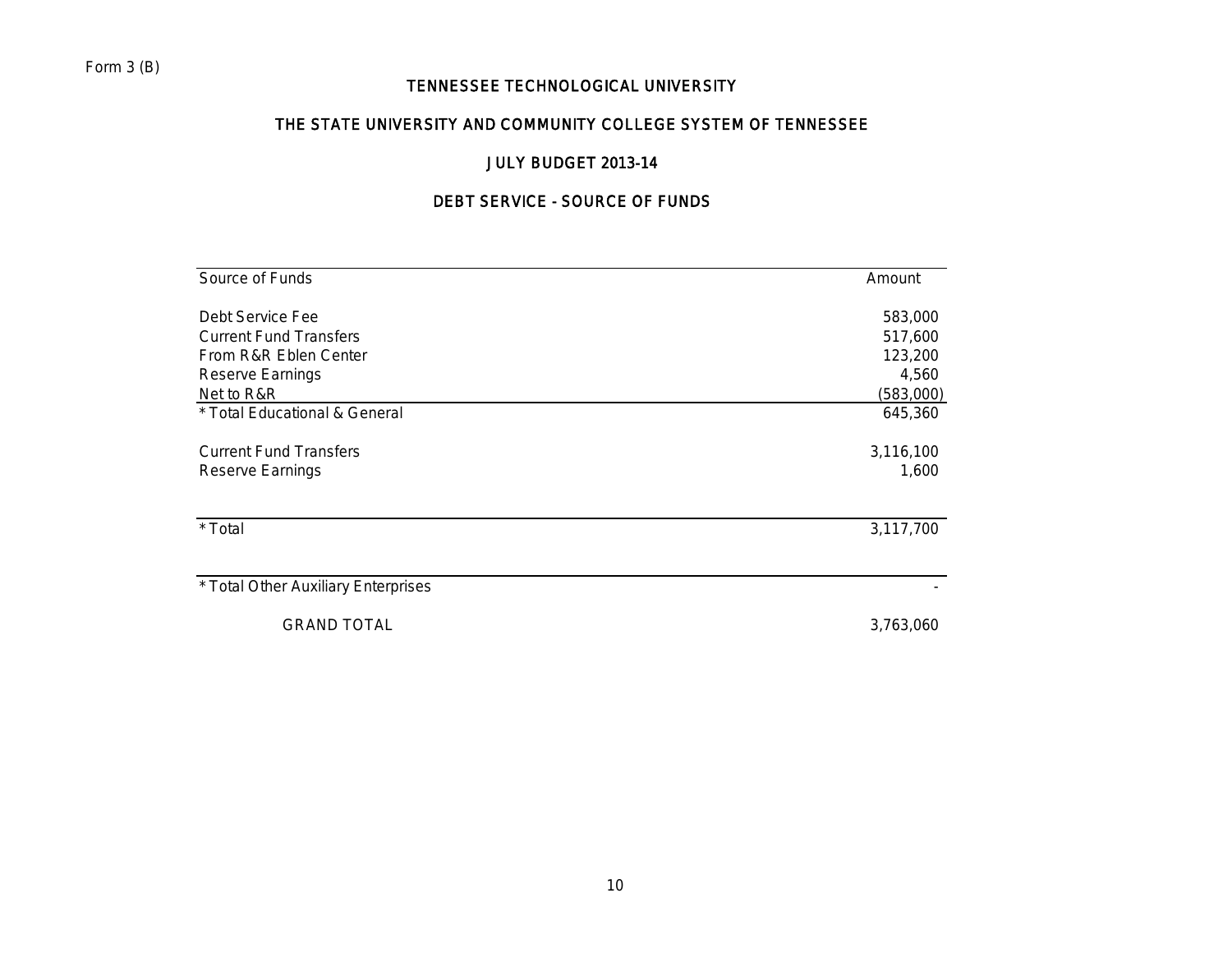#### THE STATE UNIVERSITY AND COMMUNITY COLLEGE SYSTEM OF TENNESSEE

#### JULY BUDGET 2013-14

#### FINANCING OF INTERCOLLEGIATE ATHLETICS: REVENUE

|   |                                   | <b>Actual 2011-12</b> |                   |               |               | Estimated 2012-13 |               |                     | Proposed 2013-14  |               |  |
|---|-----------------------------------|-----------------------|-------------------|---------------|---------------|-------------------|---------------|---------------------|-------------------|---------------|--|
|   |                                   | <b>Unrestricted</b>   | <b>Restricted</b> | <b>Total</b>  | Unrestricted  | <b>Restricted</b> | <b>Total</b>  | <b>Unrestricted</b> | <b>Restricted</b> | Total         |  |
|   | <b>Student Athletic Fee</b>       | 3,610,022.71          |                   | 3,610,022.71  | 4,170,000.00  |                   | 4,170,000.00  | 4,170,000.00        |                   | 4,170,000.00  |  |
|   | <b>General Fund Support</b>       | 4,908,700.00          |                   | 4,908,700.00  | 5,058,500.00  |                   | 5,058,500.00  | 5,140,000.00        |                   | 5,140,000.00  |  |
|   | Ticket sales                      | 352,101.00            |                   | 352,101.00    | 300,480.00    |                   | 300,480.00    | 291,890.00          |                   | 291,890.00    |  |
|   | Game guarantees                   | 768,000.00            |                   | 768,000.00    | 712,000.00    |                   | 712,000.00    | 465,000.00          |                   | 465,000.00    |  |
|   | Conference Income                 | 156,500.00            |                   | 156,500.00    | 167,330.00    |                   | 167,330.00    | 120,000.00          |                   | 120,000.00    |  |
| 6 | Conference tournament             | 20,500.00             |                   | 20,500.00     |               |                   |               |                     |                   |               |  |
|   | NCAA proceeds                     | 487,701.92            | 208,347.00        | 696,048.92    | 450,130.00    | 200,130.00        | 650,260.00    | 375,000.00          | 200,000.00        | 575,000.00    |  |
|   | 8 Program/ad sales                | 2,594.68              |                   | 2,594.68      |               |                   |               |                     |                   |               |  |
|   | 9 Concessions                     | 33,586.25             |                   | 33,586.25     | 50,950.00     |                   | 50,950.00     | 32,000.00           |                   | 32,000.00     |  |
|   | 10 TV Income and Radio            |                       |                   |               |               |                   |               |                     |                   |               |  |
|   | 11 Gifts                          |                       | 67,065.43         | 67,065.43     | ٠             | 75,520.00         | 75,520.00     |                     | 74,000.00         | 74,000.00     |  |
|   | 12 Interest income                |                       |                   |               |               |                   |               |                     |                   |               |  |
|   | 13 Athletic marketing/advertising | 16,216.39             |                   | 16,216.39     | 8,200.00      |                   | 8,200.00      |                     |                   |               |  |
|   | 14 Parking permits                |                       |                   |               |               |                   |               |                     |                   |               |  |
|   | 15 Licensing fees                 | 23,166.60             |                   | 23,166.60     | 20,360.00     |                   | 20,360.00     | 15,000.00           |                   | 15,000.00     |  |
|   | 16 Other                          | 51,593.00             |                   | 51,593.00     | 2,500.00      |                   | 2,500.00      | 5,000.00            |                   | 5,000.00      |  |
|   | 17 Student Therapy Center         | 21,107.12             |                   | 21,107.12     | 38,080.00     |                   | 38,080.00     | 25,000.00           |                   | 25,000.00     |  |
|   | 18 Salvage Income                 |                       |                   |               | 4,310.00      |                   | 4,310.00      |                     |                   |               |  |
|   | <b>TOTAL REVENUE</b>              | 10,451,789.67         | 275,412.43        | 10,727,202.10 | 10,982,840.00 | 275,650.00        | 11.258.490.00 | 10,638,890.00       | 274,000.00        | 10,912,890.00 |  |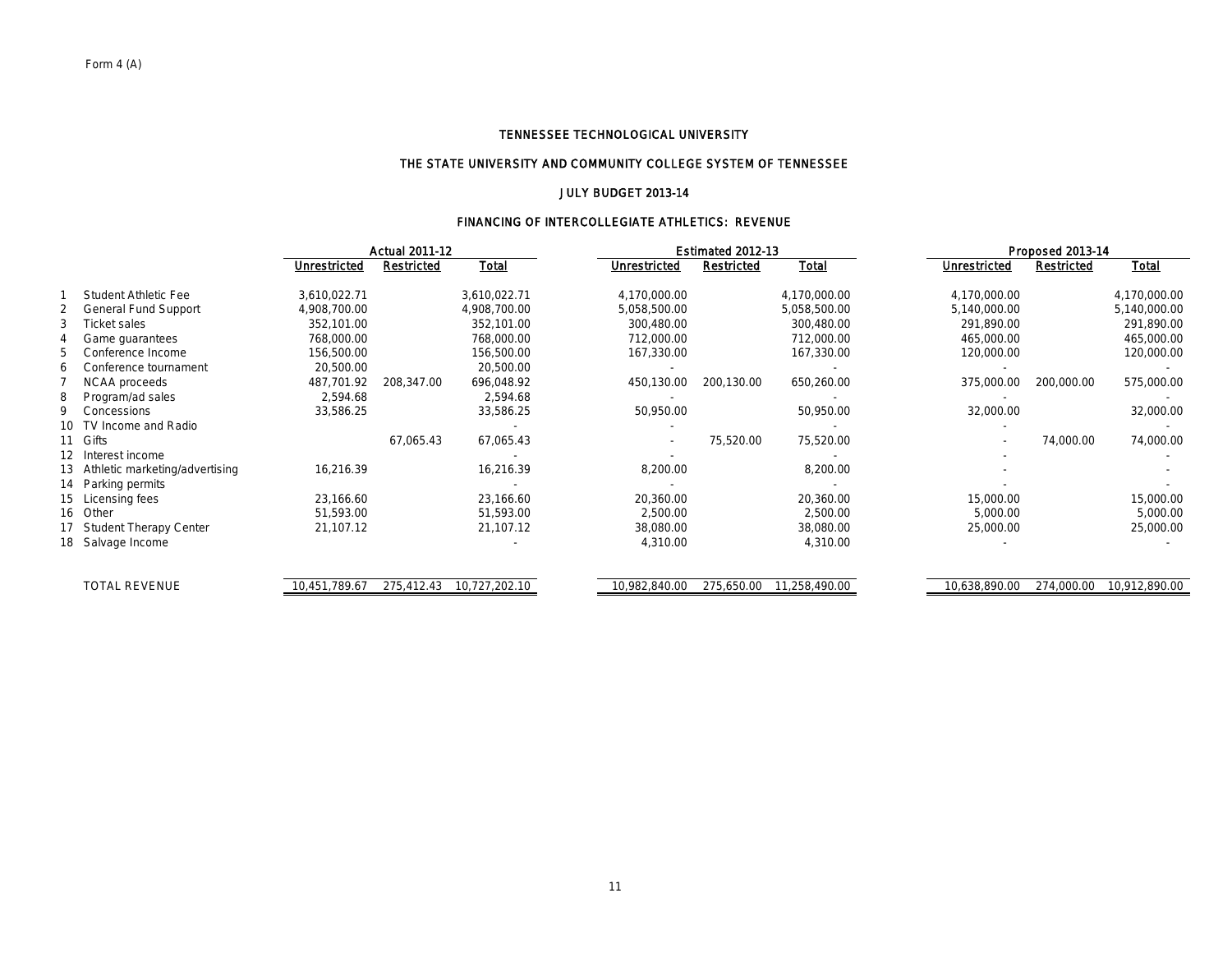#### THE STATE UNIVERSITY AND COMMUNITY COLLEGE SYSTEM OF TENNESSEE

#### JULY BUDGET 2013-14

#### FINANCING OF INTERCOLLEGIATE ATHLETICS: EXPENDITURES

|    |                                  | <b>Actual 2011-12</b> |                   |                          | Estimated 2012-13   |                   | Proposed 2013-14 |  |                     |                   |               |
|----|----------------------------------|-----------------------|-------------------|--------------------------|---------------------|-------------------|------------------|--|---------------------|-------------------|---------------|
|    |                                  | Unrestricted          | <b>Restricted</b> | <b>Total</b>             | <b>Unrestricted</b> | <b>Restricted</b> | <b>Total</b>     |  | <b>Unrestricted</b> | <b>Restricted</b> | <b>Total</b>  |
|    | Salaries - administrative        | 605,262.19            | 31,322.83         | 636,585.02               | 681,720.00          | 35,450.00         | 717,170.00       |  | 714,491.00          | 35,000.00         | 749,491.00    |
|    | 2 Salaries - coaches             | ,149,670.01           |                   | 1,149,670.01             | ,232,380.00         |                   | ,232,380.00      |  | 1,232,329.00        |                   | ,232,329.00   |
|    | 3 Salaries - support staff       | 399,378.60            | 41,277.03         | 440,655.63               | 524,350.00          | 30,900.00         | 555,250.00       |  | 425,148.00          | 30,000.00         | 455,148.00    |
|    | Employee benefits                | 669,662.36            | 27,585.24         | 697,247.60               | 851,690.00          | 25,000.00         | 876,690.00       |  | 807,820.00          | 25,000.00         | 832,820.00    |
|    | 5 Team travel                    | 689,143.00            | 3,385.12          | 692,528.12               | 764,470.00          | 4,000.00          | 768,470.00       |  | 700,320.00          | 4,000.00          | 704,320.00    |
|    | 6 Other Travel                   | 276,101.20            | 988.91            | 277,090.11               | 259,870.00          | 2,000.00          | 261,870.00       |  | 37,930.00           | 2,000.00          | 39,930.00     |
|    | 7 Scholarships                   | 4,306,666.91          | 60,425.02         | 4,367,091.93             | 4,596,460.00        | 13,300.00         | 4,609,760.00     |  | 5,022,170.00        | 13,000.00         | 5,035,170.00  |
|    | 8 Post-season expense            | 159,474.86            |                   | 159,474.86               | 79,000.00           |                   | 79,000.00        |  | 79,000.00           |                   | 79,000.00     |
|    | 9 Other operating                | ,586,292.15           | 110,428.28        | 1,696,720.43             | 1,633,840.00        | 165,000.00        | ,798,840.00      |  | 1,231,620.00        | 165,000.00        | ,396,620.00   |
|    | 10 Capital outlay                | 66,879.00             |                   | 66,879.00                | 34,480.00           |                   | 34,480.00        |  |                     |                   |               |
|    | <b>Total Expense</b>             | 9,908,530.28          | 275,412.43        | 10,183,942.71            | 10,658,260.00       | 275,650.00        | 10,933,910.00    |  | 10,250,828.00       | 274,000.00        | 10,524,828.00 |
| 11 | Encumbrances                     |                       |                   |                          |                     |                   |                  |  |                     |                   |               |
| 12 | Prior year (negative amount)     |                       |                   |                          |                     |                   |                  |  |                     |                   |               |
| 13 | Current year                     |                       |                   | $\overline{\phantom{a}}$ |                     |                   |                  |  |                     |                   |               |
|    | 14 Transfers                     | 543,259.39            |                   | 543,259.39               | 324,580.00          |                   | 324,580.00       |  | 388,062.00          |                   | 388,062.00    |
|    | Total expenditures, encumbrances |                       |                   |                          |                     |                   |                  |  |                     |                   |               |
|    | & transfers                      | 10,451,789.67         | 275,412.43        | 10,727,202.10            | 10,982,840.00       | 275,650.00        | 11,258,490.00    |  | 10,638,890.00       | 274,000.00        | 10,912,890.00 |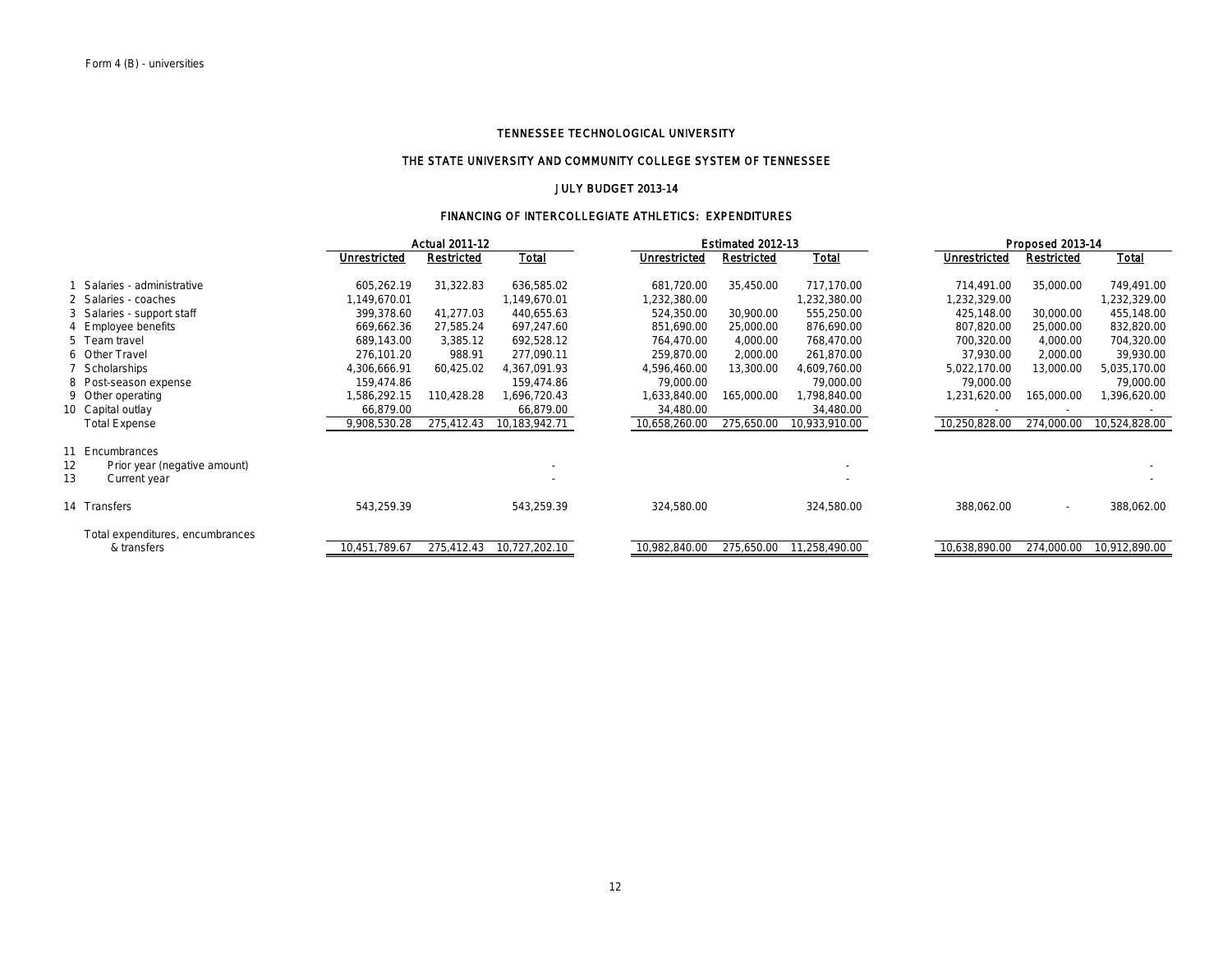#### THE STATE UNIVERSITY AND COMMUNITY COLLEGE SYSTEM OF TENNESSEE

#### JULY BUDGET 2013-14

#### AUXILIARY ENTERPRISE SUMMARY SCHEDULE

|                      | <b>Actual 2011-12</b> |                          |                   | <b>Revised 2012-13</b> |                          |                   | Estimated 2012-13 |                          |                   | Proposed 2013-14 |                          |                   |  |
|----------------------|-----------------------|--------------------------|-------------------|------------------------|--------------------------|-------------------|-------------------|--------------------------|-------------------|------------------|--------------------------|-------------------|--|
|                      |                       | <b>Expenditure &amp;</b> |                   |                        | <b>Expenditure &amp;</b> |                   |                   | <b>Expenditure &amp;</b> |                   |                  | <b>Expenditure &amp;</b> |                   |  |
|                      | Revenue               | <u>Transfers</u>         | <b>Difference</b> | Revenue                | <u>Transfers</u>         | <b>Difference</b> | <b>Revenue</b>    | <b>Transfers</b>         | <b>Difference</b> | <u>Revenue</u>   | <b>Transfers</b>         | <b>Difference</b> |  |
| Bookstore            | 326,772.63            | 326,772.63               | 0.00              | 609,100.00             | 609,100.00               | 0.00              | 609,100.00        | 609,100.00               | 0.00              | 609,100.00       | 609,100.00               | 0.00              |  |
| Food Service         | 1,470,520.09          | 1,470,520.09             | 0.00              | 1,566,160.00           | 1,566,160.00             | 0.00              | 1,566,160.00      | 1,566,160.00             | 0.00              | 1,566,160.00     | 1,566,160.00             | 0.00              |  |
| Housing              | 10,991,251.29         | 10,991,251.29            | 0.00              | 10,689,210.00          | 10,689,210.00            | 0.00              | 11,284,060.00     | 11,284,060.00            | 0.00              | 11,284,060.00    | 11,284,060.00            | 0.00              |  |
| Other:               |                       |                          |                   |                        |                          |                   |                   |                          |                   |                  |                          |                   |  |
| Post Office          | 356,553.79            | 356,553.79               | 0.00              | 341,700.00             | 341,700.00               | 0.00              | 355,700.00        | 355,700.00               | 0.00              | 355,700.00       | 355,700.00               | 0.00              |  |
| Vending              | 119,172.85            | 119,172.85               | 0.00              | 117,000.00             | 117,000.00               | 0.00              | 111,500.00        | 111,500.00               | 0.00              | 111,500.00       | 111,500.00               | 0.00              |  |
| University Fit & Rec | 985,173.03            | 985,173.03               | 0.00              | 1,206,200.00           | 1,206,200.00             | 0.00              | 1,174,170.00      | 1,174,170.00             | 0.00              | 1,171,800.00     | 1,171,800.00             | 0.00              |  |
| Craft Center:        |                       |                          |                   |                        |                          |                   |                   |                          |                   |                  |                          |                   |  |
| Gallery              | 163,933.72            | 176,588.33               | (12,654.61)       | 153,320.00             | 157,144.00               | (3,824.00)        | 156,224.00        | 157,364.00               | (1,140.00)        | 153,320.00       | 157,134.00               | (3,814.00)        |  |
| Housing              | 95,708.15             | 83,053.54                | 12,654.61         | 90,000.00              | 86,176.00                | 3,824.00          | 87,200.00         | 86,060.00                | 1,140.00          | 90,000.00        | 86,186.00                | 3,814.00          |  |
| Food Service         | 2.400.00              | 2.400.00                 | 0.00              | 2.400.00               | 2.400.00                 | 0.00              | 2.400.00          | 2.400.00                 | 0.00              | 2.400.00         | 2.400.00                 | 0.00              |  |
|                      | 14,511,485.55         | 14.511.485.55            | (0.00)            | 14.775.090.00          | 14.775.090.00            | 0.00              | 15.346.514.00     | 15.346.514.00            | 0.00              | 15.344.040.00    | 15.344.040.00            | 0.00              |  |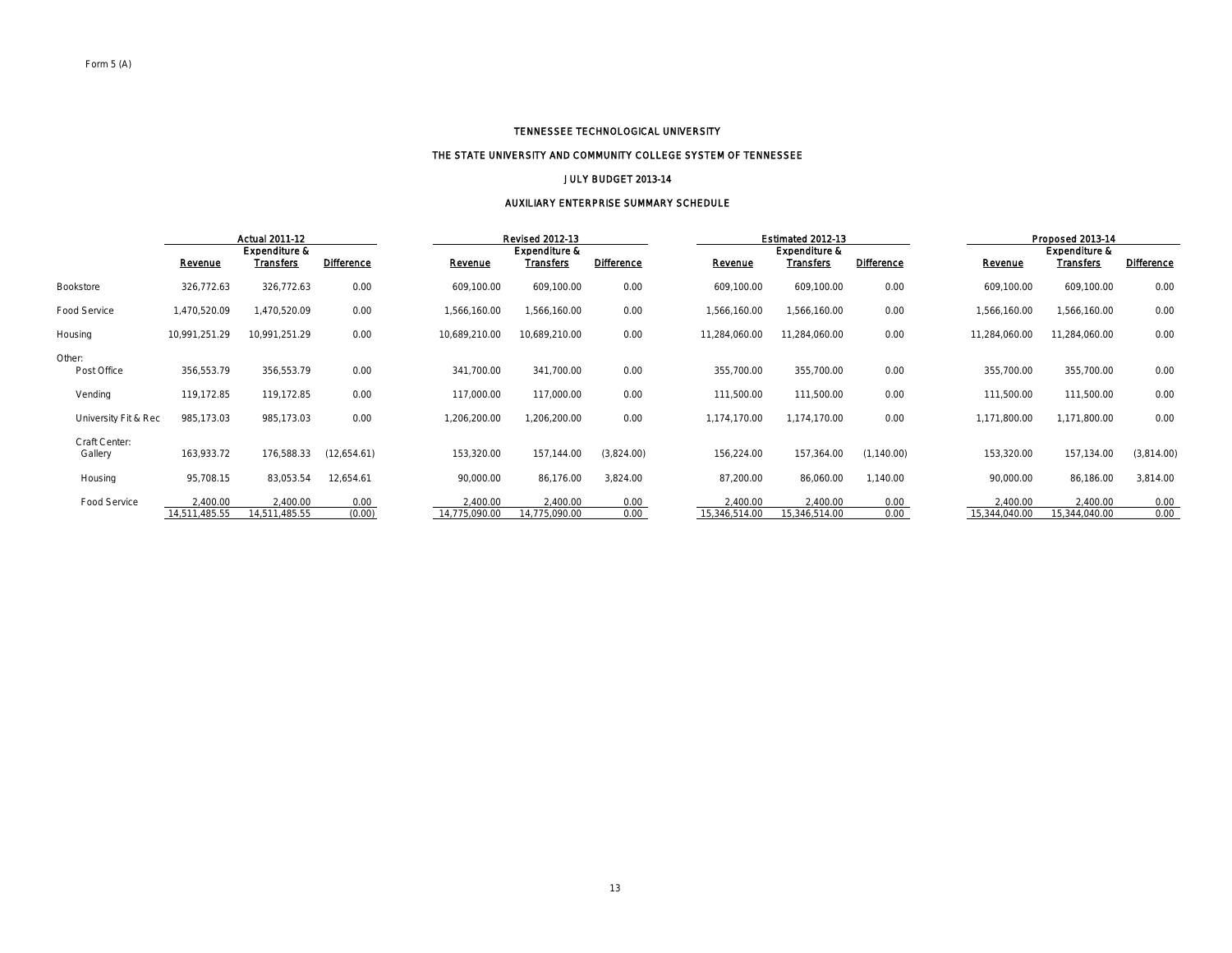#### THE STATE UNIVERSITY AND COMMUNITY COLLEGE SYSTEM OF TENNESSEE

#### JULY BUDGET 2013-14

#### CONTRACTED FOOD SERVICES

|                              |              | <b>Actual 2011-12</b> |              | <b>Revised 2012-13</b> |              | Estimated 2012-13 |               | Proposed 2013-14 |  |
|------------------------------|--------------|-----------------------|--------------|------------------------|--------------|-------------------|---------------|------------------|--|
|                              | Amount       | %                     | Amount       | %                      | Amount       | %                 | <b>Amount</b> | $\frac{96}{2}$   |  |
| <b>REVENUES:</b>             |              |                       |              |                        |              |                   |               |                  |  |
| Commissions                  | 1,470,520.09 | 100%                  | 1,566,160.00 | 100%                   | 1,566,160.00 | 100%              | 1,566,160.00  | 100%             |  |
| Service Charges              | 0.00         | 0%                    | 0.00         | 0%                     | 0.00         | 0%                | 0.00          | 0%               |  |
| <b>Total Revenues</b>        | ,470,520.09  |                       | 1,566,160.00 |                        | ,566,160.00  |                   | 1,566,160.00  |                  |  |
| <b>EXPENDITURES:</b>         |              |                       |              |                        |              |                   |               |                  |  |
| Administrative salaries      | 0.00         | 0%                    | 0.00         | 0%                     | 0.00         | 0%                | 0.00          | 0%               |  |
| Clerical/Support salaries    | 3,524.93     | 2%                    | 32,450.00    | 17%                    | 32,450.00    | 17%               | 32,950.00     | 17%              |  |
| Employee benefits            | 4.123.71     | 2%                    | 24.870.00    | 13%                    | 24.870.00    | 13%               | 24.870.00     | 13%              |  |
| Travel                       | 0.00         | 0%                    | 0.00         | 0%                     | 0.00         | 0%                | 0.00          | 0%               |  |
| Operating                    | 164,614.66   | 96%                   | 137,470.00   | 71%                    | 135,690.00   | 70%               | 136,890.00    | 70%              |  |
| Capital Outlay               | 0.00         | 0%                    | 0.00         | 0%                     | 0.00         | 0%                | 0.00          | 0%               |  |
| <b>Total Expenditures</b>    | 172,263.30   |                       | 194,790.00   |                        | 193,010.00   |                   | 194,710.00    |                  |  |
| Net Operating Results Before |              |                       |              |                        |              |                   |               |                  |  |
| <b>Transfers</b>             | ,298,256.79  |                       | 1,371,370.00 |                        | 1,373,150.00 |                   | 1,371,450.00  |                  |  |
| <b>TRANSFERS:</b>            |              |                       |              |                        |              |                   |               |                  |  |
| Renewal and Replacement      | 1,298,256.79 |                       | 1,371,370.00 |                        | 1,373,150.00 |                   | 1,371,450.00  |                  |  |
| Retirement of Indebtedness   | 0.00         |                       | 0.00         |                        | 0.00         |                   | 0.00          |                  |  |
| Unexpended Plant             | 0.00         |                       | 0.00         |                        | 0.00         |                   | 0.00          |                  |  |
| <b>Net Operating Results</b> | 0.00         |                       | 0.00         |                        | 0.00         |                   | 0.00          |                  |  |

For Contracted Food Services, please provide: Vendor Name: Compass Group/Chartwells Length and term of contract: Ten (10) years; July 1, 2008 - June 30, 2018

Commission provisions and acounting methodology: Commissions of 15.5% - 20% based on sales of \$6.5 M to over \$10.5M.

For Board or meal ticket plans please provide:<br>
Meal 2013-14 Plans A-E meet mandatory criteria for freshmen residence hall occupants.

|                                   | 2013-14 |
|-----------------------------------|---------|
| Number of Meals                   | Costs   |
| Market Place Unlimited            | 2.011   |
| 19 meals weekly + 250 flex        | 2.011   |
| 15 meals weekly + 225 flex        | 1.888   |
| 10 meals weekly + 300 flex        | 1.755   |
| Any 7 meals weekly + 400 flex     | 1.742   |
| 95 meals per semster + \$300 flex | 1.147   |
| 80 meals per semster + \$200 flex | 928     |
| 65 meals per semster + \$100 flex | 669     |
| 40 meals per semster + \$90 flex  | 445     |
| 25 meals per semster + \$55 flex  | 276     |
| 5 meals per week                  | 645     |
|                                   |         |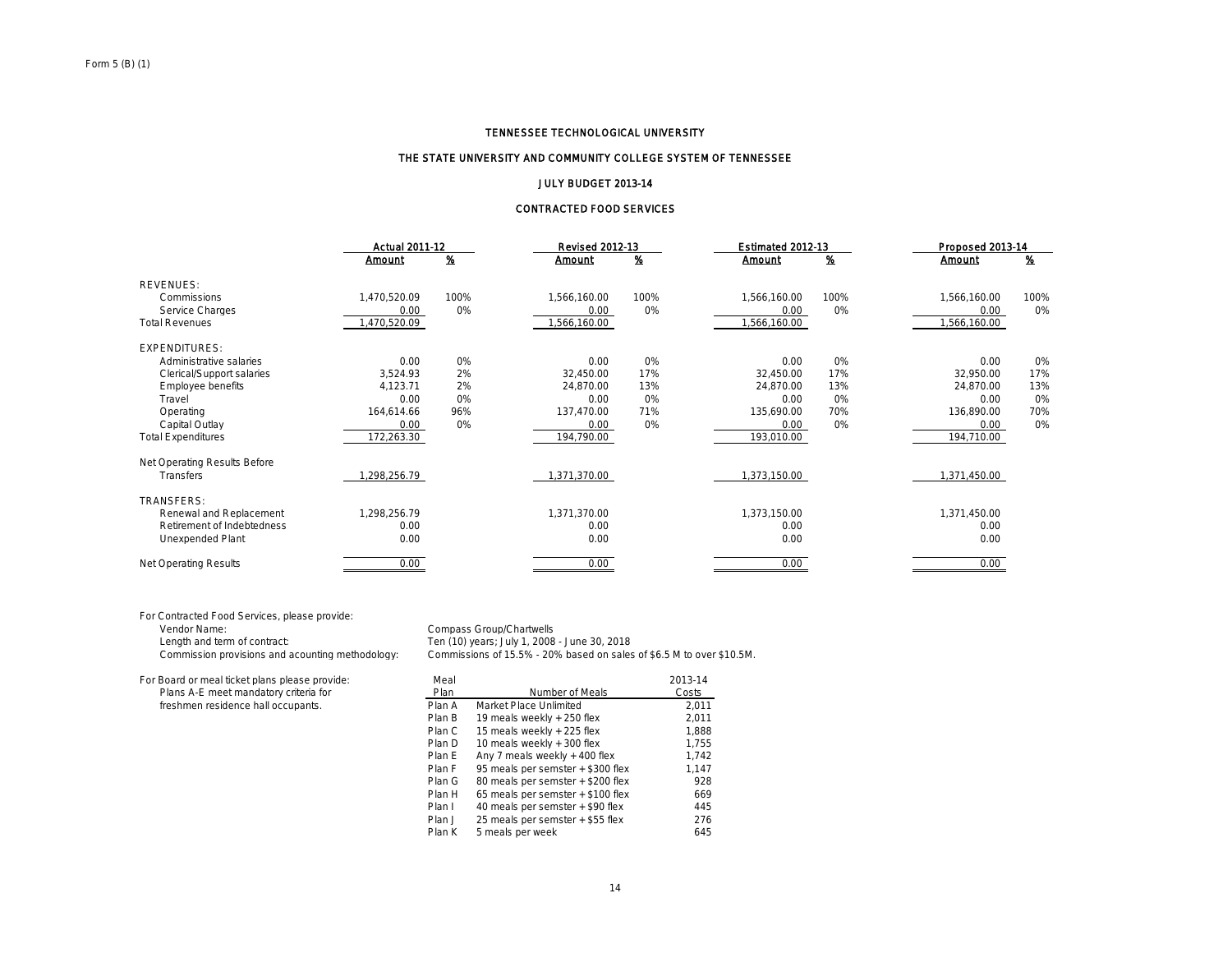## THE STATE UNIVERSITY AND COMMUNITY COLLEGE SYSTEM OF TENNESSEE

## JULY BUDGET 2013-14

### TOTAL FOOD SERVICES

|                              | <b>Actual 2011-12</b> |                           | <b>Revised 2012-13</b> |                           | Estimated 2012-13 |          |              | Proposed 2013-14 |  |
|------------------------------|-----------------------|---------------------------|------------------------|---------------------------|-------------------|----------|--------------|------------------|--|
|                              | Amount                | $\underline{\mathcal{X}}$ | Amount                 | $\underline{\mathcal{X}}$ | Amount            | <u>%</u> | Amount       | <u>%</u>         |  |
| <b>REVENUES</b>              |                       |                           |                        |                           |                   |          |              |                  |  |
| Commissions                  | 1,470,520.09          | 100%                      | 1,566,160.00           | 100%                      | 1,566,160.00      | 100%     | 1,566,160.00 | 100%             |  |
| <b>Taxable Sales</b>         | 0.00                  | 0%                        | 0.00                   | 0%                        | 0.00              | 0%       | 0.00         | 0%               |  |
| Other                        | 0.00                  | 0%                        | 0.00                   | 0%                        | 0.00              | 0%       | 0.00         | 0%               |  |
| <b>Total Revenue</b>         | 1,470,520.09          |                           | 1,566,160.00           |                           | 1,566,160.00      |          | 1,566,160.00 |                  |  |
| <b>EXPENDITURES</b>          |                       |                           |                        |                           |                   |          |              |                  |  |
| Administrative salaries      | 0.00                  | 0%                        | 0.00                   | 0%                        | 0.00              | 0%       | 0.00         | 0%               |  |
| Clerical/Support salaries    | 3.524.93              | 2%                        | 32,450.00              | 17%                       | 32,450.00         | 17%      | 32,950.00    | 17%              |  |
| Employee benefits            | 4,123.71              | 2%                        | 24,870.00              | 13%                       | 24,870.00         | 13%      | 24.870.00    | 13%              |  |
| Travel                       | 0.00                  | 0%                        | 0.00                   | 0%                        | 0.00              | 0%       | 0.00         | 0%               |  |
| Operating                    | 164,614.66            | 96%                       | 137,470.00             | 71%                       | 135,690.00        | 70%      | 136,890.00   | 70%              |  |
| Capital Outlay               | 0.00                  | 0%                        | 0.00                   | 0%                        | 0.00              | 0%       | 0.00         | 0%               |  |
| <b>Total Expenditures</b>    | 172,263.30            |                           | 194,790.00             |                           | 193,010.00        |          | 194,710.00   |                  |  |
| Net Operating Results Before |                       |                           |                        |                           |                   |          |              |                  |  |
| <b>Transfers</b>             | ,298,256.79           |                           | 1,371,370.00           |                           | 1,373,150.00      |          | 1,371,450.00 |                  |  |
| <b>TRANSFERS:</b>            |                       |                           |                        |                           |                   |          |              |                  |  |
| Renewal and Replacement      | 1,298,256.79          |                           | 1,371,370.00           |                           | 1,373,150.00      |          | 1,371,450.00 |                  |  |
| Retirement of Indebtedness   | 0.00                  |                           | 0.00                   |                           | 0.00              |          | 0.00         |                  |  |
| Unexpended Plant             | 0.00                  |                           | 0.00                   |                           | 0.00              |          | 0.00         |                  |  |
| <b>Net Operating Results</b> | 0.00                  |                           | 0.00                   |                           | 0.00              |          | 0.00         |                  |  |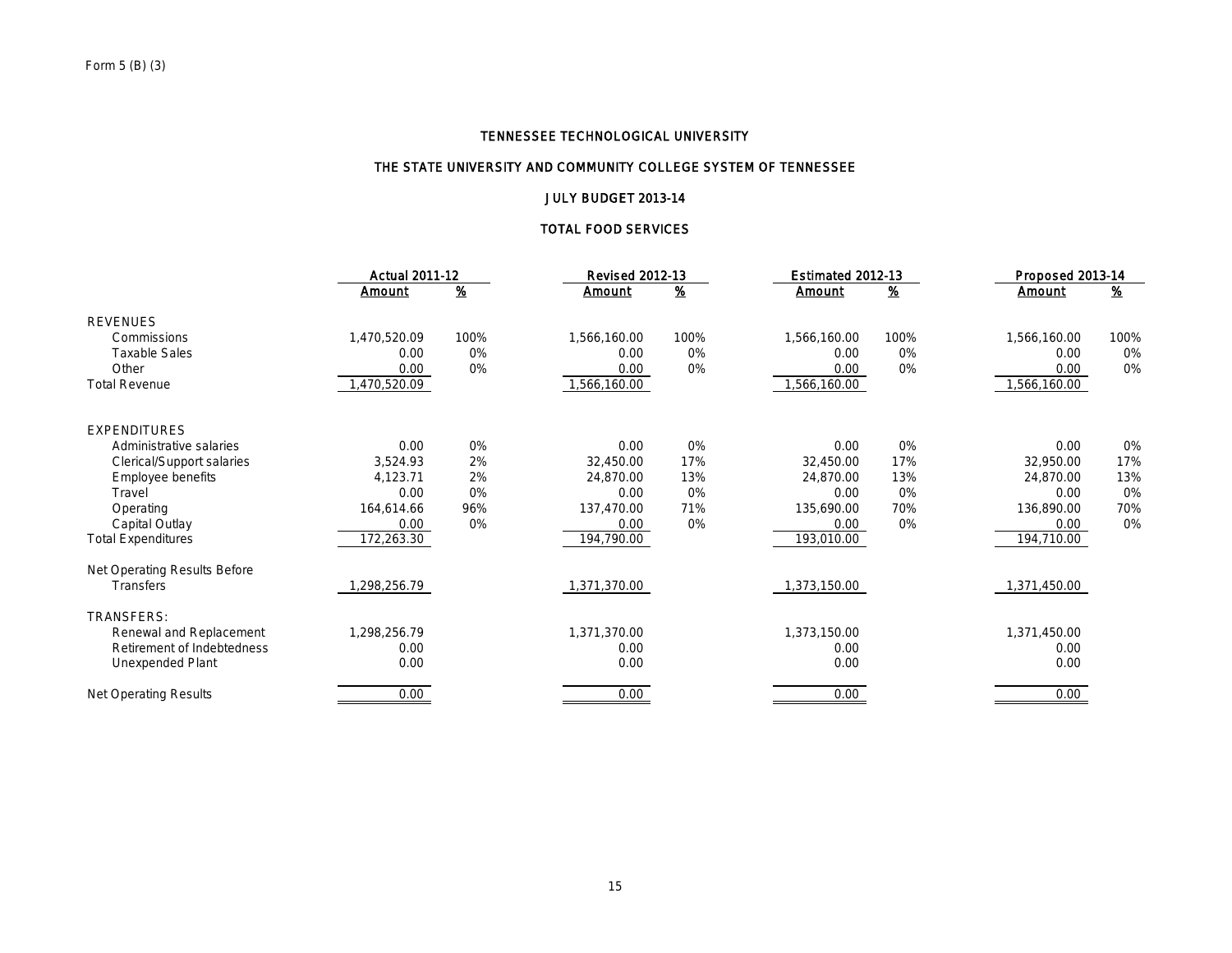## THE STATE UNIVERSITY AND COMMUNITY COLLEGE SYSTEM OF TENNESSEE

## JULY BUDGET 2013-14

#### CONTRACTED BOOKSTORE

|                              | <b>Actual 2011-12</b> |                          | <b>Revised 2012-13</b> |                           | Estimated 2012-13 |          | Proposed 2013-14 |                       |
|------------------------------|-----------------------|--------------------------|------------------------|---------------------------|-------------------|----------|------------------|-----------------------|
|                              | <u>Amount</u>         | $\overline{\mathcal{X}}$ | <b>Amount</b>          | $\underline{\mathcal{X}}$ | <b>Amount</b>     | <u>%</u> | Amount           | $\frac{\%}{\sqrt{2}}$ |
| <b>REVENUES:</b>             |                       |                          |                        |                           |                   |          |                  |                       |
| Commissions                  | 326,772.63            | 100%                     | 609,100.00             | 100%                      | 609,100.00        | 100%     | 609,100.00       | 100%                  |
| Reimbursements               | 0.00                  | 0%                       | 0.00                   | 0%                        | 0.00              | 0%       | 0.00             | 0%                    |
| <b>Total Revenues</b>        | 326,772.63            |                          | 609,100.00             |                           | 609,100.00        |          | 609,100.00       |                       |
| <b>EXPENDITURES:</b>         |                       |                          |                        |                           |                   |          |                  |                       |
| Administrative salaries      | 0.00                  | 0%                       | 0.00                   | 0%                        | 0.00              | 0%       | 0.00             | 0%                    |
| Clerical/Support salaries    | 0.00                  | 0%                       | 0.00                   | 0%                        | 0.00              | 0%       | 0.00             | 0%                    |
| Employee benefits            | 0.00                  | 0%                       | 0.00                   | 0%                        | 0.00              | 0%       | 0.00             | 0%                    |
| Travel                       | 169.20                | 0%                       | 250.00                 | 1%                        | 250.00            | 1%       | 250.00           | 1%                    |
| Operating                    | 36,282.58             | 100%                     | 40,994.00              | 99%                       | 41,024.00         | 99%      | 41,264.00        | 99%                   |
| Capital Outlay               | 0.00                  | 0%                       | 0.00                   | 0%                        | 0.00              | 0%       | 0.00             | 0%                    |
| <b>Total Expenditures</b>    | 36,451.78             |                          | 41,244.00              |                           | 41,274.00         |          | 41,514.00        |                       |
| Net Operating Results Before |                       |                          |                        |                           |                   |          |                  |                       |
| <b>Transfers</b>             | 290,320.85            |                          | 567,856.00             |                           | 567,826.00        |          | 567,586.00       |                       |
| <b>TRANSFERS:</b>            |                       |                          |                        |                           |                   |          |                  |                       |
| Renewal and Replacement      | 290,320.85            |                          | 567,856.00             |                           | 567,826.00        |          | 567,586.00       |                       |
| Retirement of Indebtedness   | 0.00                  |                          | 0.00                   |                           | 0.00              |          | 0.00             |                       |
| Unexpended Plant             | 0.00                  |                          | 0.00                   |                           | 0.00              |          | 0.00             |                       |
| <b>Net Operating Results</b> | 0.00                  |                          | 0.00                   |                           | 0.00              |          | 0.00             |                       |

For contracted bookstores, please provide:

Barnes & Noble

Length and terms of contract Five (5) years: July 1, 2012 - June 30, 2017, five (5) year extension available

Commission provision and accounting methodology \$350,000 in year one; 90% of previous year's calculated amount of commission each year thereafter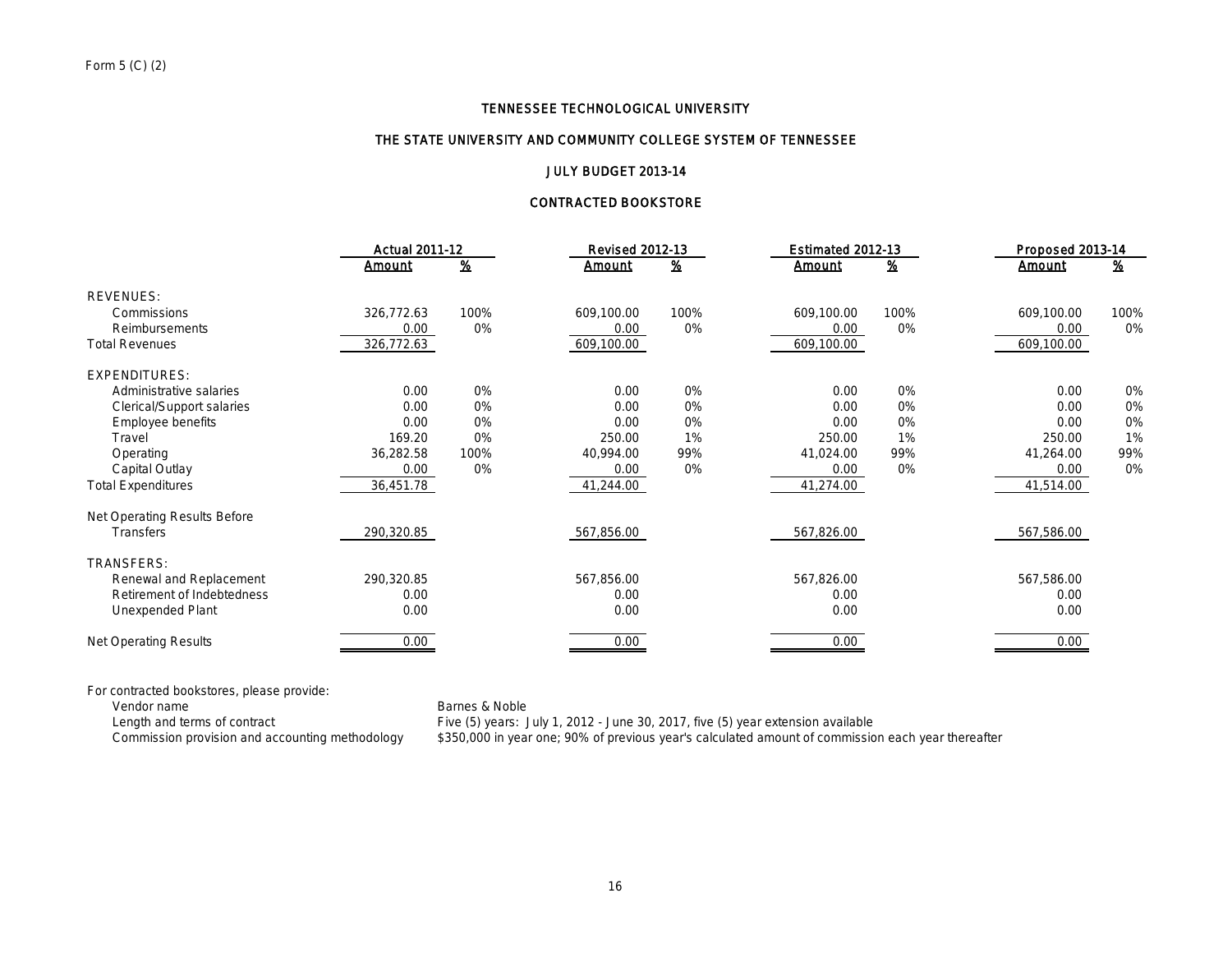#### JULY BUDGET 2013-14

#### HOUSING INFORMATION

| А.      | Number of spaces projected for 2013-14                                                                                                                                                                                                                                                                                                                                                                                                                                                                                                                                                                                                                                                                                                                                                                                                                                                                                                                                                                                                                 | 2,531                                                                                                                                                                                                            |
|---------|--------------------------------------------------------------------------------------------------------------------------------------------------------------------------------------------------------------------------------------------------------------------------------------------------------------------------------------------------------------------------------------------------------------------------------------------------------------------------------------------------------------------------------------------------------------------------------------------------------------------------------------------------------------------------------------------------------------------------------------------------------------------------------------------------------------------------------------------------------------------------------------------------------------------------------------------------------------------------------------------------------------------------------------------------------|------------------------------------------------------------------------------------------------------------------------------------------------------------------------------------------------------------------|
| В.      | Residence Hall                                                                                                                                                                                                                                                                                                                                                                                                                                                                                                                                                                                                                                                                                                                                                                                                                                                                                                                                                                                                                                         |                                                                                                                                                                                                                  |
|         | Room Rate Per Term Based On:<br>1 Double Occupancy<br>2 Single Occupancy<br>3 Telephone Charge<br>4 Air Conditioning Charge<br>5 Maximum Rate<br>Regular Residence Halls - Double as Single Occupancy<br>New Residence Halls - Double Occupancy<br>New Residence Halls - Traditional Single Occupancy<br>New Residence Halls - Double as Single Occupancy<br>Engineering Village - Double Occupancy<br>Engineering Village - Double as Single Occupancy<br>Engineering Village - Traditional Single<br><b>Business Residence Hall - Double Occupancy</b><br>Business Residence Hall - Double as Single Occupancy<br><b>Business Residence Hall - Traditional Single Occupancy</b><br>Honors Residence Hall - Double Occupancy<br>Honors Residence Hall - Double as Single Occupancy<br>Honors Residence Hall - Traditional Single Occupancy<br>Global Village - Double Occupancy<br>Global Village - Double as Single Occupancy<br>Global Village - Traditional Single Occupancy<br>6 Other Charge (describe)<br>Average monthly rate of other rentals | \$2,080<br>\$2,140<br>\$0<br>\$0<br>\$2,665<br>\$3,285<br>\$3,675<br>\$4,060<br>\$2,180<br>\$2,765<br>\$2,240<br>\$2,180<br>\$2,765<br>\$2,240<br>\$2,155<br>\$2,740<br>\$2,215<br>\$2,280<br>\$2,865<br>\$2,340 |
| $C_{1}$ | Apartments<br>Room Rate Per Term Based On:<br>1 Efficiency<br>2 One bedroom - unrenovated<br>One bedroom - renovated (Phase I)<br>One bedroom - renovated (Phase II)<br>3 Two bedroom - unrenovated<br>Two bedroom - renovated (Phase I)<br>Two bedroom - renovated (Phase II)<br>4 Two bedroom/two bath<br>5 Telephone Charge<br>6 Air Conditioning Charge<br>7 Other Charge (describe)                                                                                                                                                                                                                                                                                                                                                                                                                                                                                                                                                                                                                                                               | \$0<br>\$380<br>\$655<br>\$615<br>\$455<br>\$720<br>\$675<br>\$905<br>\$0<br>\$0                                                                                                                                 |

## D. **Occupancy Utilization**

| Term:       | Capacity | Occupancy | Utilization |
|-------------|----------|-----------|-------------|
| Fall 2011   | 2.539    | 2.429     | 95.67%      |
| Spring 2012 | 2.538    | 2.229     | 87.83%      |
| Fall 2012   | 2.479    | 2.430     | 98.02%      |
| Spring 2013 | 2.292    | 2.199     | 95.94%      |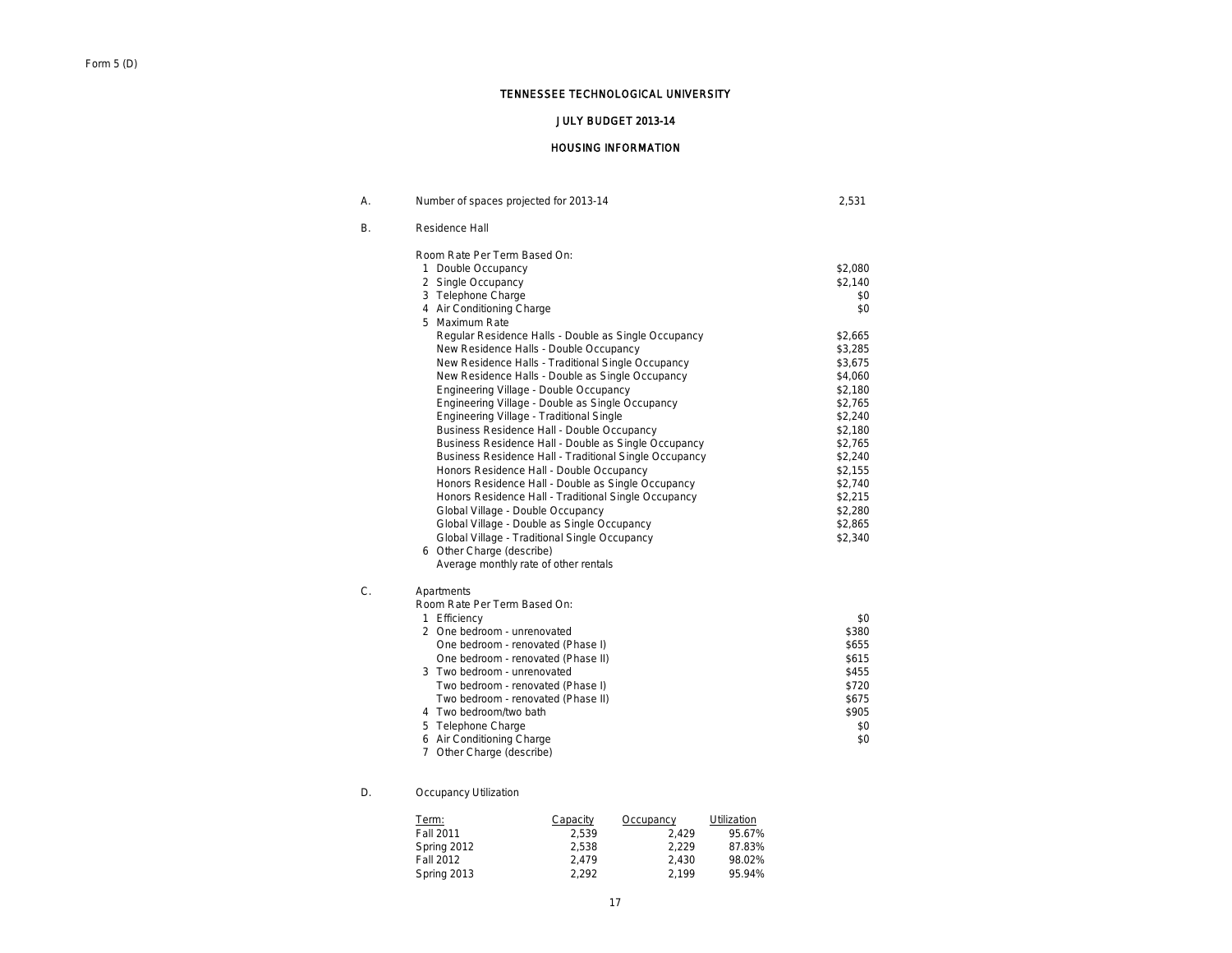## THE STATE UNIVERSITY AND COMMUNITY COLLEGE SYSTEM OF TENNESSEE

## JULY BUDGET 2013-14

#### TOTAL HOUSING

|                              | <b>Actual 2011-12</b> |                  | <b>Revised 2012-13</b> |                  | Estimated 2012-13 |                  | Proposed 2013-14 |          |
|------------------------------|-----------------------|------------------|------------------------|------------------|-------------------|------------------|------------------|----------|
|                              | Amount                | $\underline{\%}$ | Amount                 | $\underline{\%}$ | Amount            | $\underline{\%}$ | <b>Amount</b>    | <u>%</u> |
| <b>REVENUES:</b>             |                       |                  |                        |                  |                   |                  |                  |          |
| <b>Rental Revenue</b>        | 10,742,265.42         | 98%              | 10,509,210.00          | 98%              | 11,064,060.00     | 98%              | 11,064,060.00    | 98%      |
| <b>Other Revenue</b>         | 248,985.87            | 2%               | 180,000.00             | 2%               | 220,000.00        | 2%               | 220,000.00       | 2%       |
| <b>Total Revenues</b>        | 10,991,251.29         |                  | 10,689,210.00          |                  | 11,284,060.00     |                  | 11,284,060.00    |          |
| <b>EXPENDITURES:</b>         |                       |                  |                        |                  |                   |                  |                  |          |
| Administrative salaries      | 322,123.56            | 6%               | 242,590.00             | 5%               | 246,830.00        | 5%               | 384,373.00       | 7%       |
| Clerical/Support salaries    | 1,436,914.01          | 26%              | 1,106,267.00           | 21%              | 1,155,673.00      | 22%              | 1,246,102.00     | 24%      |
| Employee benefits            | 593,158.61            | 11%              | 393,490.00             | 8%               | 404,240.00        | 8%               | 483,660.00       | 9%       |
| Travel                       | 4.274.93              | 0%               | 5,000.00               | 0%               | 5,000.00          | 0%               | 5,500.00         | 0%       |
| Operating                    | 3,173,081.44          | 57%              | 3,461,540.00           | 66%              | 3,551,509.00      | 66%              | 3,059,210.00     | 59%      |
| Equipment                    | 0.00                  | 0%               | 0.00                   | 0%               | 0.00              | 0%               | 0.00             | 0%       |
| <b>Total Expenditures</b>    | 5,529,552.55          |                  | 5,208,887.00           |                  | 5,363,252.00      |                  | 5,178,845.00     |          |
| Net Operating Results Before |                       |                  |                        |                  |                   |                  |                  |          |
| <b>Transfers</b>             | 5,461,698.74          |                  | 5,480,323.00           |                  | 5,920,808.00      |                  | 6,105,215.00     |          |
| <b>TRANSFERS:</b>            |                       |                  |                        |                  |                   |                  |                  |          |
| Renewal and Replacement      | 3,223,926.14          |                  | 2,644,543.00           |                  | 2,826,618.00      |                  | 2,989,115.00     |          |
| Retirement of Indebtedness   | 2,237,772.60          |                  | 2,835,780.00           |                  | 3,094,190.00      |                  | 3,116,100.00     |          |
| Unexpended Plant             | 0.00                  |                  | 0.00                   |                  | 0.00              |                  | 0.00             |          |
| <b>Net Operating Results</b> | (0.00)                |                  | 0.00                   |                  | 0.00              |                  | 0.00             |          |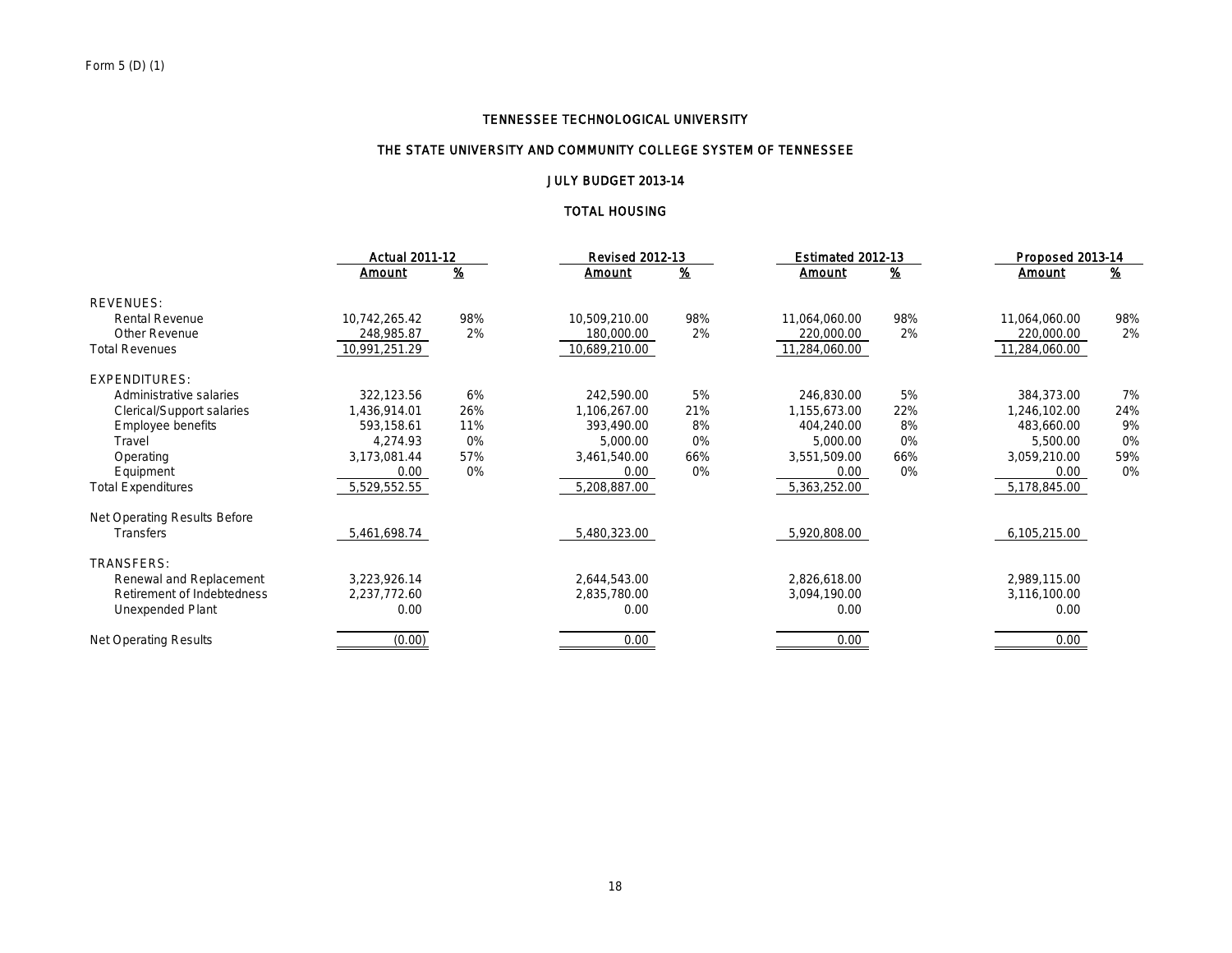#### JULY BUDGET 2013-14

## SUMMARY BY UNIT - R & R AND CONTINGENCY ALLOCATION COMPUTATIONS

## ESTIMATED BUDGET 2012-13

|                                            | Actual<br><b>Fund Balance</b><br>7/1/12 | <b>Revenues</b>           | Cost of<br><b>Goods Sold</b> | <b>Gross Margin</b>       | Other<br><b>Expenditures</b> | <b>Transfers</b>       | Profit/(Loss)            | <b>Estimated</b><br><b>Ending Fund Bal</b><br>6/30/13 |
|--------------------------------------------|-----------------------------------------|---------------------------|------------------------------|---------------------------|------------------------------|------------------------|--------------------------|-------------------------------------------------------|
| <b>Auxiliary Enterprises:</b><br>Bookstore | 94,396.00                               | 609,100.00                |                              | 609,100.00                | 41,274.00                    | 567,826.00             |                          | 94,396.00                                             |
| <b>Dining Services</b>                     | 138,209.00                              | 1,566,160.00              | $\sim$                       | 1,566,160.00              | 193,010.00                   | 1,373,150.00           | $\overline{\phantom{a}}$ | 138,209.00                                            |
| Housing                                    | 300,139.00                              | 11,284,060.00             | $\overline{\phantom{a}}$     | 11,284,060.00             | 5,363,252.00                 | 5,920,808.00           | $\overline{\phantom{a}}$ | 300,139.00                                            |
| Other:<br>Post Office                      | 3,070.00                                | 355,700.00                |                              | 355,700.00                | 255,905.00                   | 99,795.00              |                          | 3,070.00                                              |
| Vending                                    | 37,890.00                               | 111,500.00                |                              | 111,500.00                | 48,820.00                    | 62,680.00              |                          | 37,890.00                                             |
| University Fit & Rec Ctr                   | 20,720.00                               | 1,174,170.00              | 500.00                       | 1,173,670.00              | 933,885.00                   | 239,785.00             |                          | 20,720.00                                             |
| Craft Center:<br>Gallery<br>Housing        | 59,790.00<br>83,937.00                  | 156,224.00<br>87,200.00   | 85,000.00                    | 71,224.00<br>87,200.00    | 71,224.00<br>73,070.00       | 14,130.00              |                          | 59,790.00<br>83,937.00                                |
| <b>Food Services</b><br><b>Total</b>       | $\sim$<br>738,151.00                    | 2,400.00<br>15,346,514.00 | $\sim$<br>85,500.00          | 2,400.00<br>15,261,014.00 | 2,100.00<br>6,982,540.00     | 300.00<br>8,278,474.00 | $\overline{\phantom{a}}$ | 738,151.00                                            |
| <b>Contingency Allocation:</b>             |                                         |                           |                              |                           |                              |                        |                          |                                                       |
| 5% of Revenue<br>Per Budget                |                                         | 767,325.70<br>767,330.00  |                              |                           |                              |                        |                          |                                                       |
| Difference*                                |                                         | (4.30)                    | Rounding                     |                           |                              |                        |                          |                                                       |

## R & R Transfer:

| 5% of Gross Margin | 763.075.70     |
|--------------------|----------------|
| Per Budget         | 5.184.284.00   |
| Difference*        | (4,421,208.30) |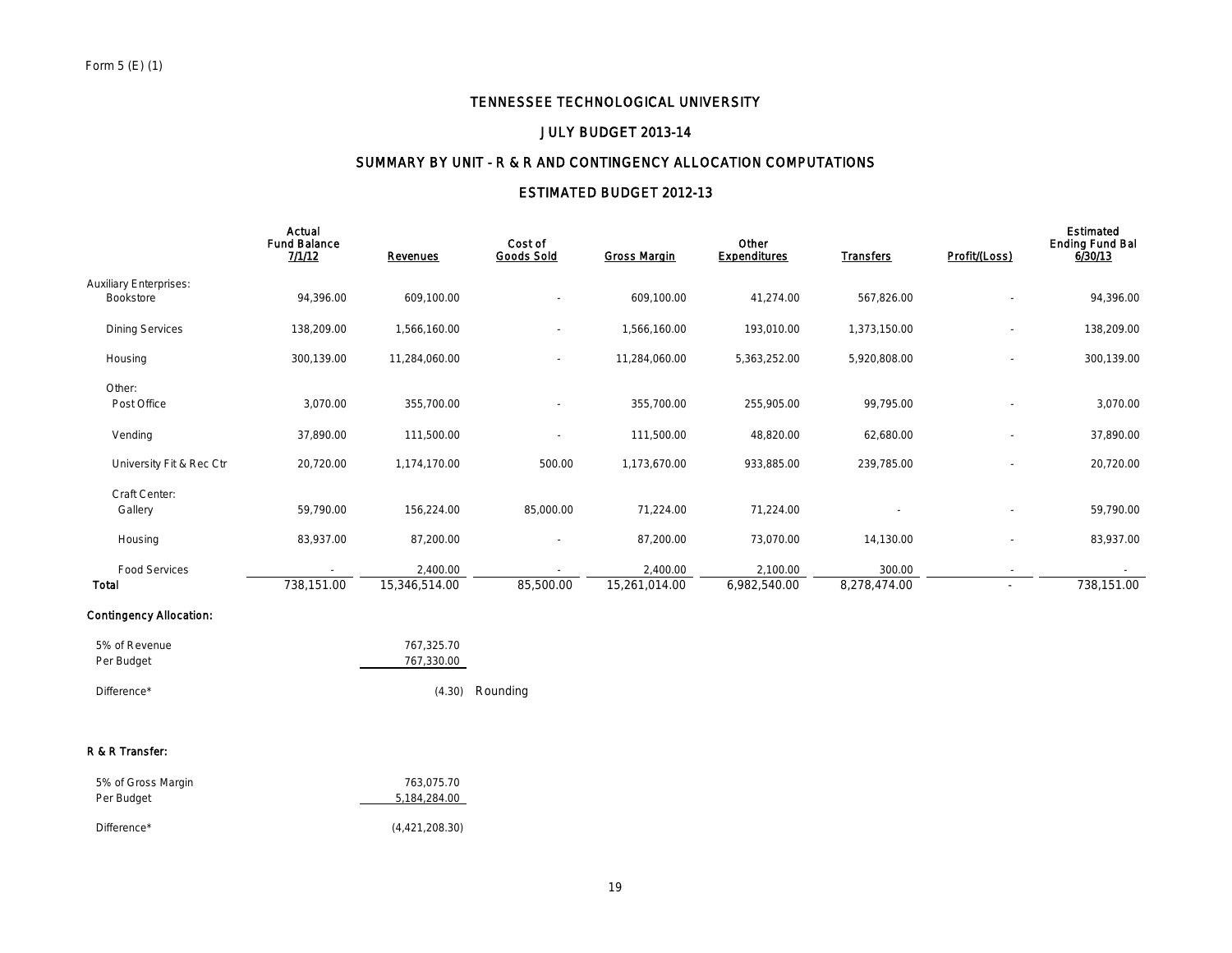## JULY BUDGET 2013-14

## SUMMARY BY UNIT - R & R AND CONTINGENCY ALLOCATION COMPUTATIONS

## PROPOSED BUDGET 2013-14

|                                | Actual<br><b>Fund Balance</b><br>7/1/13 | Revenues      | Cost of<br><b>Goods Sold</b> | <b>Gross Margin</b> | Other<br><b>Expenditures</b> | <b>Transfers</b> | Profit/(Loss) | <b>Estimated</b><br><b>Ending Fund Bal</b><br>6/30/14 |
|--------------------------------|-----------------------------------------|---------------|------------------------------|---------------------|------------------------------|------------------|---------------|-------------------------------------------------------|
| <b>Auxiliary Enterprises:</b>  |                                         |               |                              |                     |                              |                  |               |                                                       |
| Bookstore                      | 94,396.00                               | 609,100.00    |                              | 609,100.00          | 41,514.00                    | 567,586.00       |               | 94,396.00                                             |
| <b>Dining Services</b>         | 138,209.00                              | 1,566,160.00  |                              | 1,566,160.00        | 194,710.00                   | 1,371,450.00     |               | 138,209.00                                            |
| Housing                        | 300,139.00                              | 11,284,060.00 |                              | 11,284,060.00       | 5,178,845.00                 | 6,105,215.00     |               | 300,139.00                                            |
| Other:                         |                                         |               |                              |                     |                              |                  |               |                                                       |
| Post Office                    | 3,070.00                                | 355,700.00    |                              | 355,700.00          | 258,150.00                   | 97,550.00        |               | 3,070.00                                              |
| Vending                        | 37,890.00                               | 111,500.00    |                              | 111,500.00          | 49,320.00                    | 62,180.00        |               | 37,890.00                                             |
| University Fit & Rec Ctr       | 20,720.00                               | 1,171,800.00  | 500.00                       | 1,171,300.00        | 938,557.00                   | 232,743.00       |               | 20,720.00                                             |
| Craft Center:                  |                                         |               |                              |                     |                              |                  |               |                                                       |
| Gallery                        | 59,790.00                               | 153,320.00    | 73,810.00                    | 79,510.00           | 83,324.00                    |                  | (3,814.00)    | 55,976.00                                             |
| Housing                        | 83,937.00                               | 90,000.00     |                              | 90,000.00           | 72,090.00                    | 14,096.00        | 3,814.00      | 87,751.00                                             |
| <b>Food Services</b>           |                                         | 2,400.00      |                              | 2,400.00            | 2,100.00                     | 300.00           |               |                                                       |
| Total                          | 738,151.00                              | 15,344,040.00 | 74,310.00                    | 15,269,730.00       | 6,818,610.00                 | 8,451,120.00     |               | 738,151.00                                            |
| <b>Contingency Allocation:</b> |                                         |               |                              |                     |                              |                  |               |                                                       |
| 5% of Revenue                  |                                         | 767,202.00    |                              |                     |                              |                  |               |                                                       |
| Per Budget                     |                                         | 767,200.00    |                              |                     |                              |                  |               |                                                       |
| Difference*                    |                                         | 2.00          | Rounding                     |                     |                              |                  |               |                                                       |
|                                |                                         |               |                              |                     |                              |                  |               |                                                       |

## R & R Transfer:

| 5% of Gross Margin | 763.486.50     |
|--------------------|----------------|
| Per Budget         | 5.335.020.00   |
| Difference*        | (4,571,533.50) |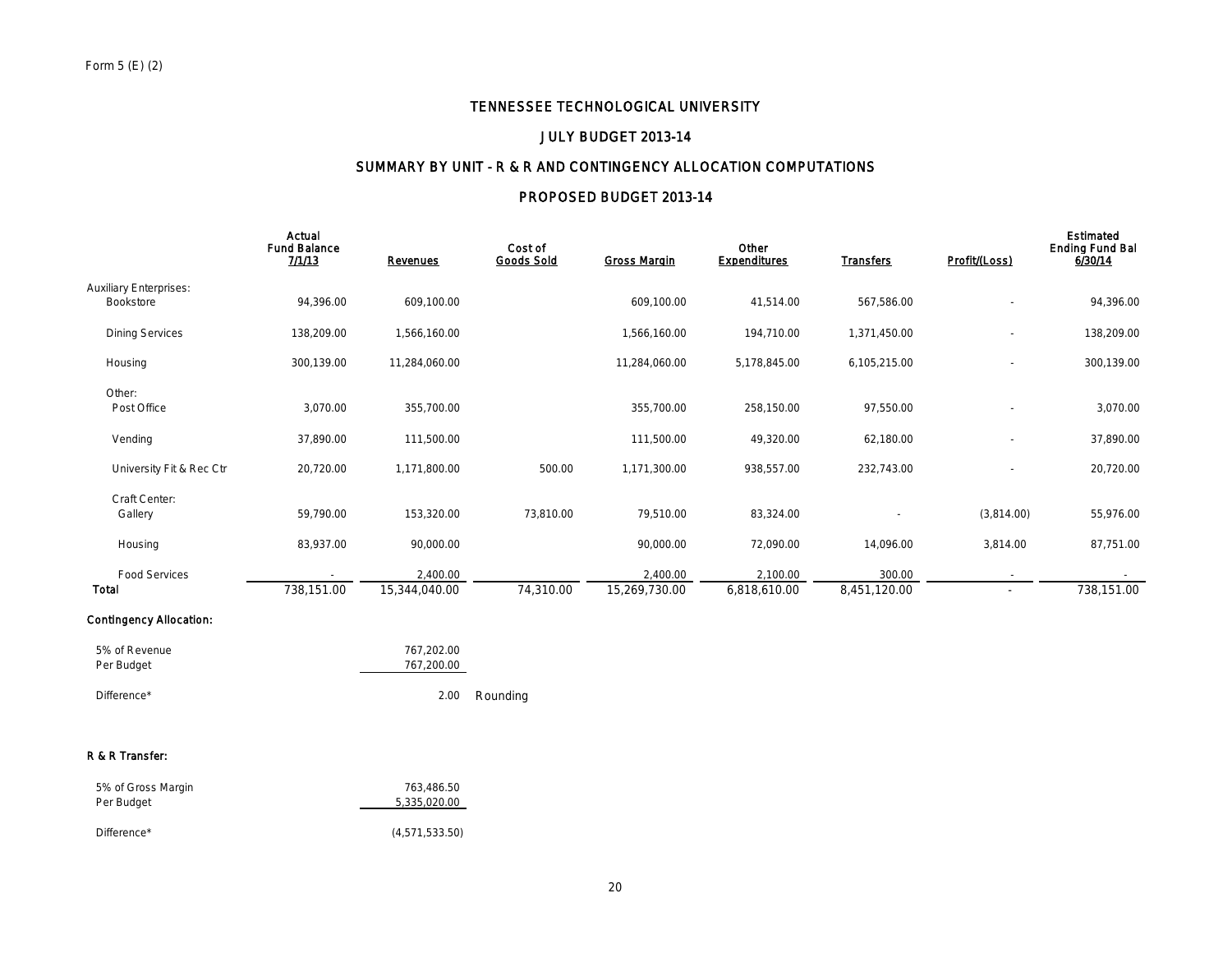## THE STATE UNIVERSITY AND COMMUNITY COLLEGE SYSTEM OF TENNESSEE

## July Budget 2013-14

## POSITIONS TRANSFERRED FROM RESTRICTED ACCOUNTS TO UNRESTRICTED ACCOUNTS

|       | <b>Old Account</b> |                  |          |  |       | <b>New Account</b> |                  |          |  |  |
|-------|--------------------|------------------|----------|--|-------|--------------------|------------------|----------|--|--|
|       | Account            |                  | Position |  |       | Account            |                  | Position |  |  |
| Title | Code               | Program/Org Code | No.      |  | Title | Code               | Program/Org Code | No.      |  |  |
| None  |                    |                  |          |  |       |                    |                  |          |  |  |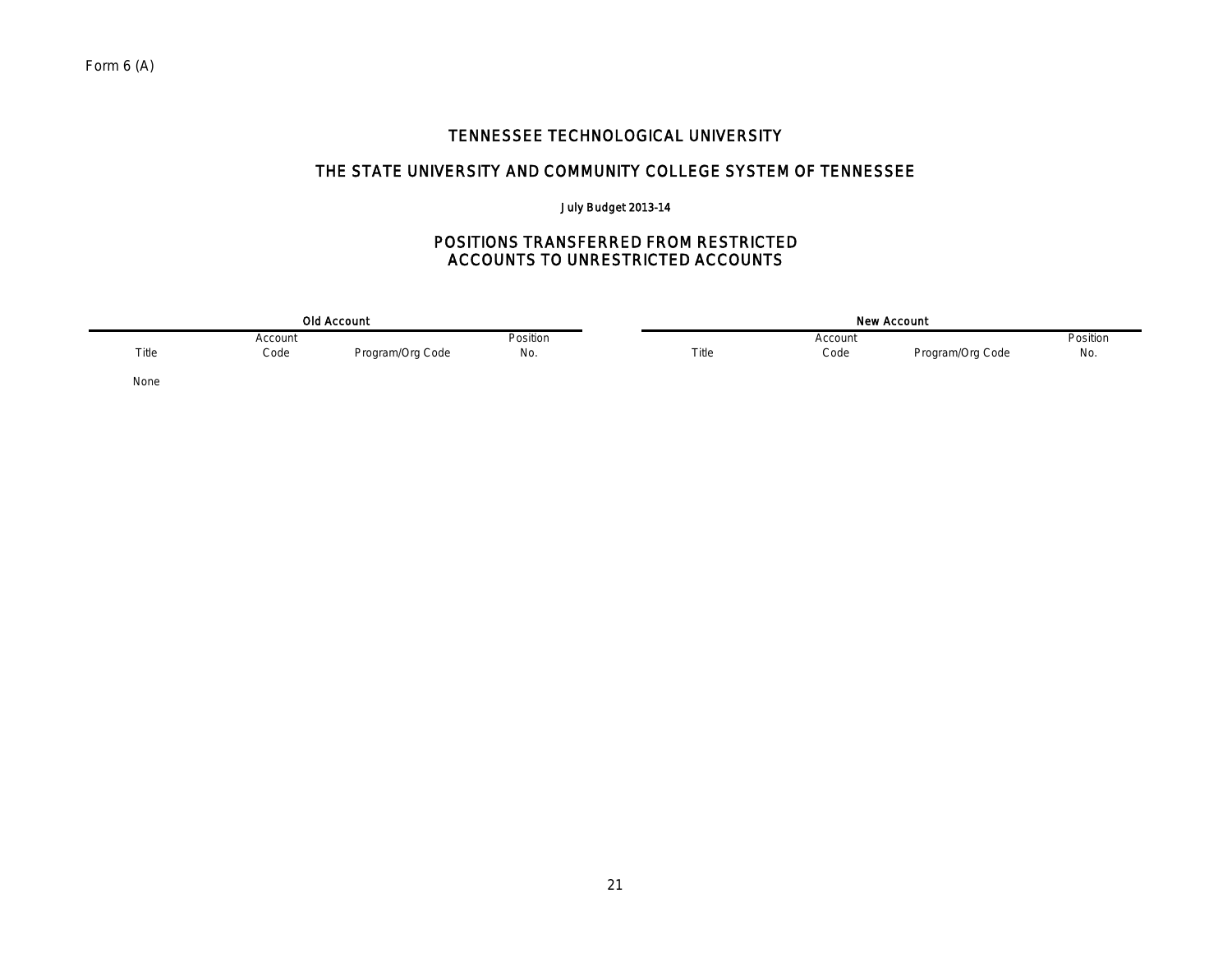#### TBR PERSONNEL BUDGET POSITION COUNT UNRESTRICTED E & G REGULAR FULL-TIME POSITIONS AUXILIARIES EXCLUDED

|                     | 7/1/12 | 10/31/12 | $\frac{7}{11113}$ | <b>DIFFERENCE</b><br>(+/-) 10/12 TO 7/13 | <b>DIFFERENCE</b><br>(+/-) 7/12 TO 7/13 |
|---------------------|--------|----------|-------------------|------------------------------------------|-----------------------------------------|
| <b>FACULTY</b>      | 412    | 420      | 419               | $\sim$ 1                                 |                                         |
| <b>ADM</b>          | 27     | 28       | 30                |                                          | 3                                       |
| MAINT/TECH/SUPP     | 316    | 323      | 325               |                                          | Q                                       |
| <b>PROF SUPPORT</b> | 235    | 240      | 241               |                                          | 6                                       |
| <b>TOTAL</b>        | 990    | 1011     | 1015              | 4                                        | 25                                      |
|                     |        |          |                   |                                          |                                         |

#### NEW POSITIONS

| - - - - - - - - - - -    |                                  |                                                    |                              | <b>FUNCTIONAL</b>                           |                 |                                              |
|--------------------------|----------------------------------|----------------------------------------------------|------------------------------|---------------------------------------------|-----------------|----------------------------------------------|
|                          | POSITION TITLE                   | DEPARTMENT                                         | <b>FUND</b>                  | AREA                                        | SALARY          | JUSTIFICATION                                |
| <b>FACULTY</b>           | Professor                        | Agriculture                                        | Unrestricted                 | Instruction                                 | 126084          | Former Dean to Faculty                       |
| <b>ADM</b>               | Dean                             | College of Interdiscp                              | Unrestricted                 | <b>Acad Support</b>                         | 98680           | VP pos. split                                |
| MAINT/TECH/SUPP          | Acad Support Assoc Child Dev Lab | Senior Assoc Provos Office Assoc VP AA             | Unrestricted<br>Unrestricted | <b>Acad Support</b><br>Acad Support         | 130000<br>17700 | Provost Support<br><b>Additional Support</b> |
| <b>PROF SUPPORT</b>      | Coordinator                      | Dean, College Ed                                   | Unrestricted                 | <b>Acad Support</b>                         | 50190           | Oversee Ed Assessment                        |
|                          | Coordinator<br>Coordinator       | University Counsel<br><b>Sustainability Office</b> | Unrestricted<br>Unrestricted | Institutional Supp<br><b>Physical Plant</b> | 45000<br>55000  | Support For Univ Counsel<br>Sustainability   |
| <b>DELETED POSITIONS</b> |                                  |                                                    |                              | <b>FUNCTIONAL</b>                           |                 |                                              |
|                          | POSITION TITLE                   | DEPARTMENT                                         | <b>FUND</b>                  | AREA                                        | SALARY          | <b>JUSTIFICATION</b>                         |
| <b>FACULTY</b>           | Professor                        | Econ. Fin and Mkt                                  | Unrestricted                 | Instruction                                 | 130000          | Created in Oct. in error                     |
| <b>ADM</b>               | Instructor                       | Econ, Fin and Mkt                                  | Unrestricted                 | Instruction                                 | 44870           | No Permanent Funding                         |
| MAINT/TECH/SUPP          |                                  |                                                    |                              |                                             |                 |                                              |
| <b>PROF SUPPORT</b>      | <b>Director</b>                  | Central Receiving                                  | Unrestricted                 | <b>Physical Plant</b>                       | 69830           | <b>Accountant Now in Bus Office</b>          |

#### RECONCILIATION OF POSITION CHANGES FROM 10/12 TO 7/13

|                                                   | Maint/Tech |       |         |                     |  |
|---------------------------------------------------|------------|-------|---------|---------------------|--|
|                                                   | Faculty    | Admin | Support | <b>Prof Support</b> |  |
| New Positions Listed Above                        |            |       |         |                     |  |
| Deleted Positions Listed Above                    | -2         |       |         |                     |  |
| Transfer Position from Restricted to Unrestricted |            |       |         |                     |  |
| Transfer between object codes                     |            |       |         |                     |  |
| <b>TOTAL</b>                                      |            |       |         |                     |  |
|                                                   | $\sim$     |       |         |                     |  |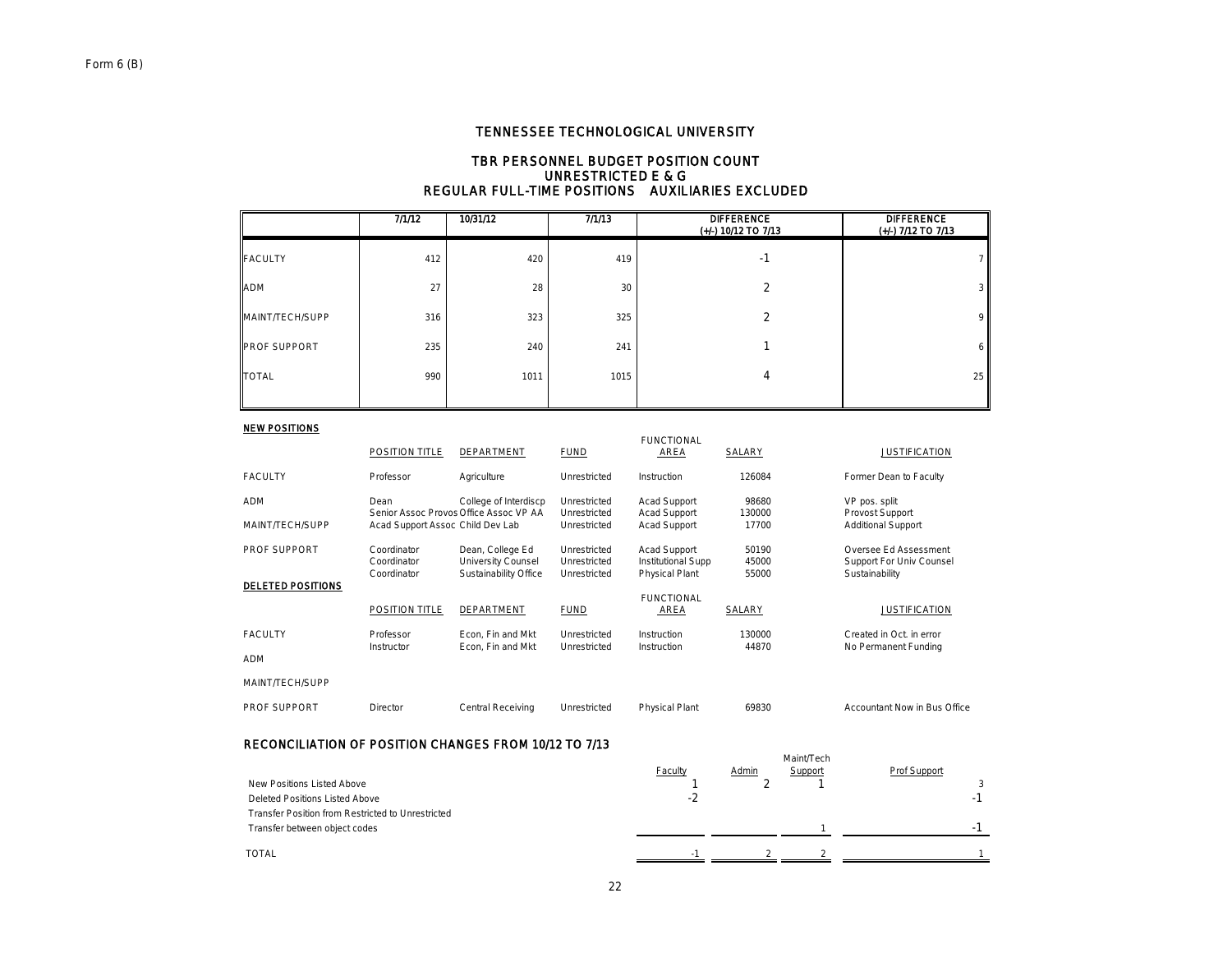THE STATE UNIVERSITY AND COMMUNITY COLLEGE SYSTEM OF TENNESSEE July Budget 2013-14

## This Page Intentionally left Blank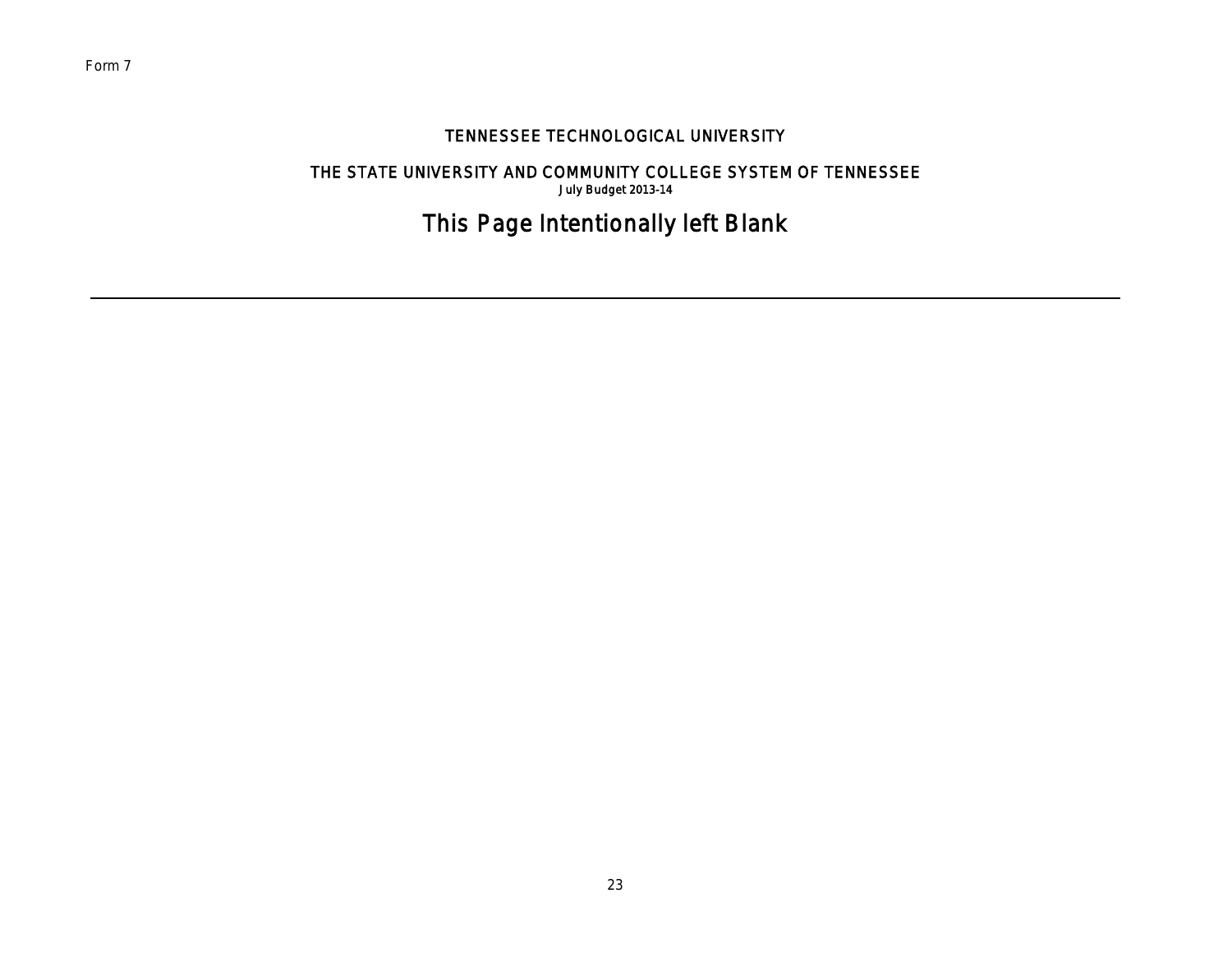Form 8

#### TENNESSEE TECHNOLOGICAL UNIVERSITY ANALYSIS OF NON-CREDIT INSTRUCTION JULY BUDGET 2013-14

#### I. ANALYSIS OF NON-CREDIT INSTRUCTION FEES

| Α.          |                 | <b>Instructional Costs</b>                        |            |  |  |  |  |  |  |
|-------------|-----------------|---------------------------------------------------|------------|--|--|--|--|--|--|
|             | . .             | <b>Total Instructional Salaries</b>               | 31,110.00  |  |  |  |  |  |  |
|             | 2.              | <b>Total Contracted Service</b>                   |            |  |  |  |  |  |  |
|             |                 | <b>Total Instructional Costs</b>                  | 31,110.00  |  |  |  |  |  |  |
| В.          |                 | 125% of Instructional Costs                       | 38,887.50  |  |  |  |  |  |  |
| $C_{\cdot}$ |                 | <b>Non-credit Instruction Fee Revenue</b>         | 164,000.00 |  |  |  |  |  |  |
|             |                 | (should agree with Total Revenue presented        |            |  |  |  |  |  |  |
|             | in Section II.) |                                                   |            |  |  |  |  |  |  |
| D.          |                 | Revenue Over/(Under)* 125% of Instructional Costs | 125,112.50 |  |  |  |  |  |  |

\*Explanation should be provided if Revenue is less that 125% of Instructional Costs.

## II. SCHEDULE OF NON-CREDIT INSTRUCTION REVENUES AND EXPENDITURES

|                             | <b>CEU Ext</b><br>Education<br>Org 180001<br>Prog 100 | CEU ED<br>Non-Credit<br>Org 181000<br>Prog 100 | <b>CEU Ext</b><br>Education<br>Org 181001<br>Prog 200 | CEU ED<br>Non-Credit<br>Org 181002<br>Prog 200 | Account<br>Title<br>Program/<br>Org Code | Account<br>Title<br>Program/<br>Org Code | Account<br>Title<br>Program/<br>Org Code | Account<br>Title<br>Program/<br>Org Code | Account<br>Title<br>Program/<br>Org Code | Total      |
|-----------------------------|-------------------------------------------------------|------------------------------------------------|-------------------------------------------------------|------------------------------------------------|------------------------------------------|------------------------------------------|------------------------------------------|------------------------------------------|------------------------------------------|------------|
| A. Revenues                 |                                                       |                                                |                                                       |                                                |                                          |                                          |                                          |                                          |                                          |            |
| Non-credit Instruction Fees | 127,000.00                                            | 37,000.00                                      |                                                       |                                                |                                          |                                          |                                          |                                          |                                          | 164,000.00 |
| <b>B.</b> Expenditures      |                                                       |                                                |                                                       |                                                |                                          |                                          |                                          |                                          |                                          |            |
| Salaries-Professional       |                                                       |                                                | 48,250.00                                             | 28,835.00                                      |                                          |                                          |                                          |                                          |                                          | 77,085.00  |
| Salaries-Instructional      |                                                       |                                                | 9,110.00                                              | 22,000.00                                      |                                          |                                          |                                          |                                          |                                          | 31,110.00  |
| Salaries-Other              |                                                       |                                                | 29,410.00                                             | 1,700.00                                       |                                          |                                          |                                          |                                          |                                          | 31,110.00  |
| <b>Contractual Services</b> |                                                       |                                                |                                                       |                                                |                                          |                                          |                                          |                                          |                                          |            |
| <b>Benefits</b>             |                                                       |                                                | 37,760.00                                             | 30,610.00                                      |                                          |                                          |                                          |                                          |                                          |            |
| Equipment                   |                                                       |                                                |                                                       | $\overline{\phantom{a}}$                       |                                          |                                          |                                          |                                          |                                          | $\sim$     |
| Travel                      |                                                       |                                                | 600.00                                                | 200.00                                         |                                          |                                          |                                          |                                          |                                          | 800.00     |
| <b>Operating Expenses</b>   |                                                       |                                                | 39,990.00                                             | 3,980.00                                       |                                          |                                          |                                          |                                          |                                          | 43,970.00  |
| <b>Total Expenditures</b>   |                                                       | $\overline{\phantom{a}}$                       | 165,120.00                                            | 87,325.00                                      | $\overline{\phantom{a}}$                 |                                          | $\overline{\phantom{a}}$                 |                                          | $\overline{\phantom{a}}$                 | 184,075.00 |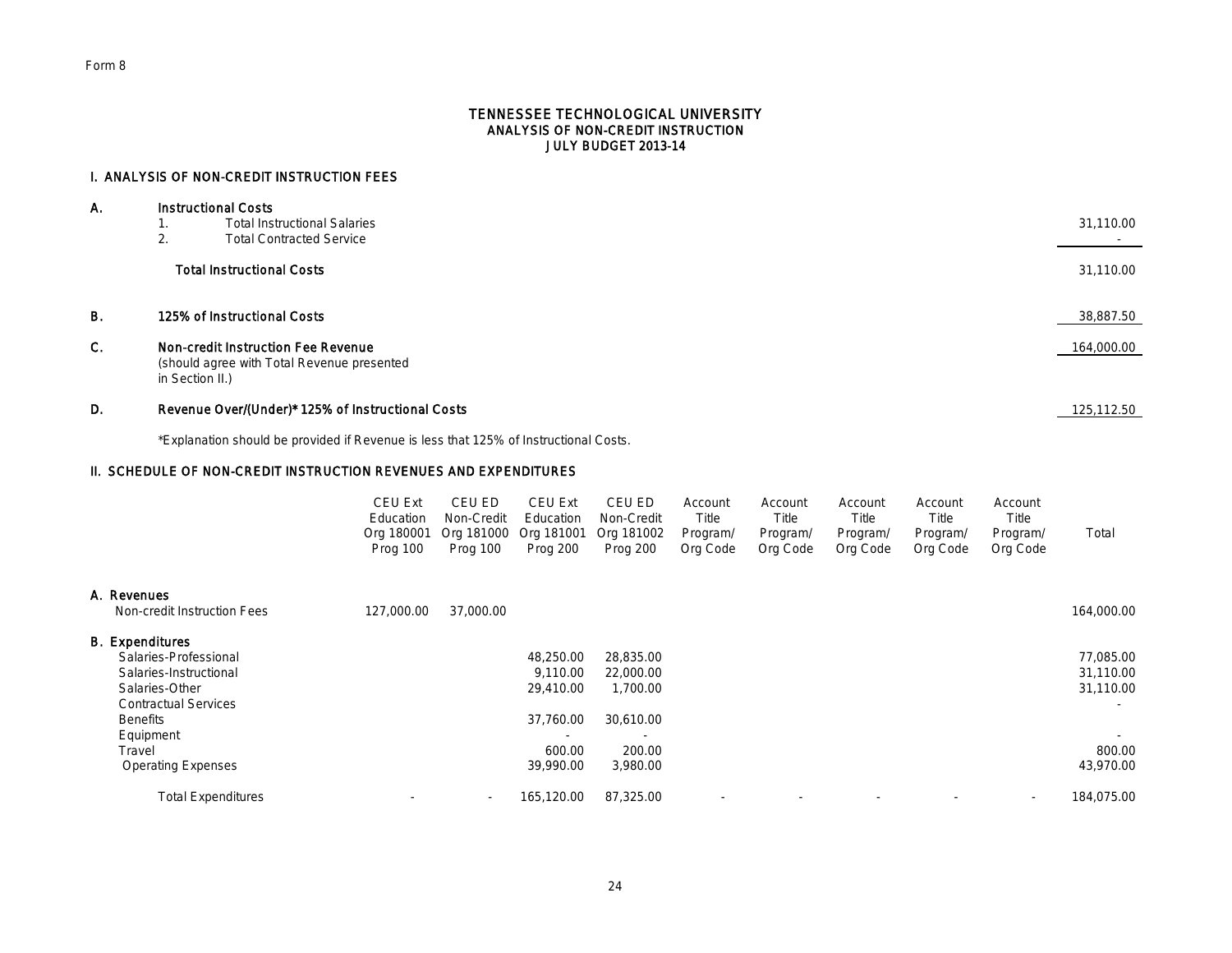#### CENTERS OF EXCELLENCE/EMPHASIS TENNESSEE TECHNOLOGICAL UNIVERSITY ESTIMATED BUDGET 2012-13

|     | <b>Restricted Revenue</b>      | State<br>Appropriation | Carryforward | Other<br>(Describe) | Total                         |                |           |                             |
|-----|--------------------------------|------------------------|--------------|---------------------|-------------------------------|----------------|-----------|-----------------------------|
|     | Manufacturing                  | 1,482,900.00           | 93,077.16    |                     | 1,575,977.16                  |                |           |                             |
|     | <b>Water Resources</b>         | 1,161,300.00           | 72,551.22    |                     | 1,233,851.22                  |                |           |                             |
|     | <b>Electric Power</b>          | 880,700.00             | 568,878.84   |                     | 1,449,578.84                  |                |           |                             |
|     |                                |                        |              |                     | $\sim$                        |                |           |                             |
|     | Total                          | 3,524,900.00           | 734,507.22   |                     | 4,259,407.22                  |                |           |                             |
|     |                                |                        |              |                     |                               |                |           |                             |
| ΙΙ. | <b>Restricted Expenditures</b> |                        |              |                     | <b>Amount of Expenditures</b> |                |           |                             |
|     |                                | <b>Salaries</b>        | Longevity    | <b>Benefits</b>     | <b>Iravel</b>                 | Operating Exp. | Equipment | <b>Total</b>                |
|     | Manufacturing                  | 1,058,500.00           | 22,200.00    | 329,600.00          | 24,200.00                     | 141,477.16     |           | 1,575,977.16                |
|     | <b>Water Resources</b>         | 803,121.77             | 20,800.00    | 217,034.14          | 12,679.88                     | 180,215.43     |           | 1,233,851.22                |
|     | Electric Power                 | 409,920.41             | 6,500.00     | 91,706.33           | 15,652.67                     | 155,889.41     |           | 679,668.82<br>$\sim$ $\sim$ |

|      |                        | Unrestricted E & G               |                                        |                                     | Outside Source                                          |                                       |                                                                  |  |
|------|------------------------|----------------------------------|----------------------------------------|-------------------------------------|---------------------------------------------------------|---------------------------------------|------------------------------------------------------------------|--|
| III. | <b>Matching Funds</b>  | Expense<br><b>Function</b>       | Program/Org Code                       | Amount                              | Name                                                    | Amount                                | Total                                                            |  |
|      | Manufacturing          | Research<br>Research<br>Research | 250/139029<br>250/139011<br>250/138414 | 60.440.00<br>20.460.00<br>10.000.00 | Grants/Contracts<br>Gifts                               | 677.066.00<br>5.000.00                | $\overline{\phantom{a}}$<br>737.506.00<br>25.460.00<br>10.000.00 |  |
|      | <b>Water Resources</b> | Research<br>Research             | 250/139429<br>250/160014               | 7.340.00<br>5.000.00                | Grants/Contracts<br>Analytical & Comp. Serv<br>Workshop | 1.206.928.72<br>50.313.09<br>4.620.00 | 1,214,268.72<br>55.313.09<br>4.620.00                            |  |
|      | <b>Electric Power</b>  | Research<br>Research             | 250/139229<br>250/139211               | 100.00<br>1,020.00                  | Grants/Contracts                                        | 505,432.00                            | 505,532.00<br>1,020.00<br>$\sim$                                 |  |
|      | Total                  |                                  |                                        | 104,360.00                          |                                                         | 2,449,359.81                          | $\sim$<br>2,553,719.81                                           |  |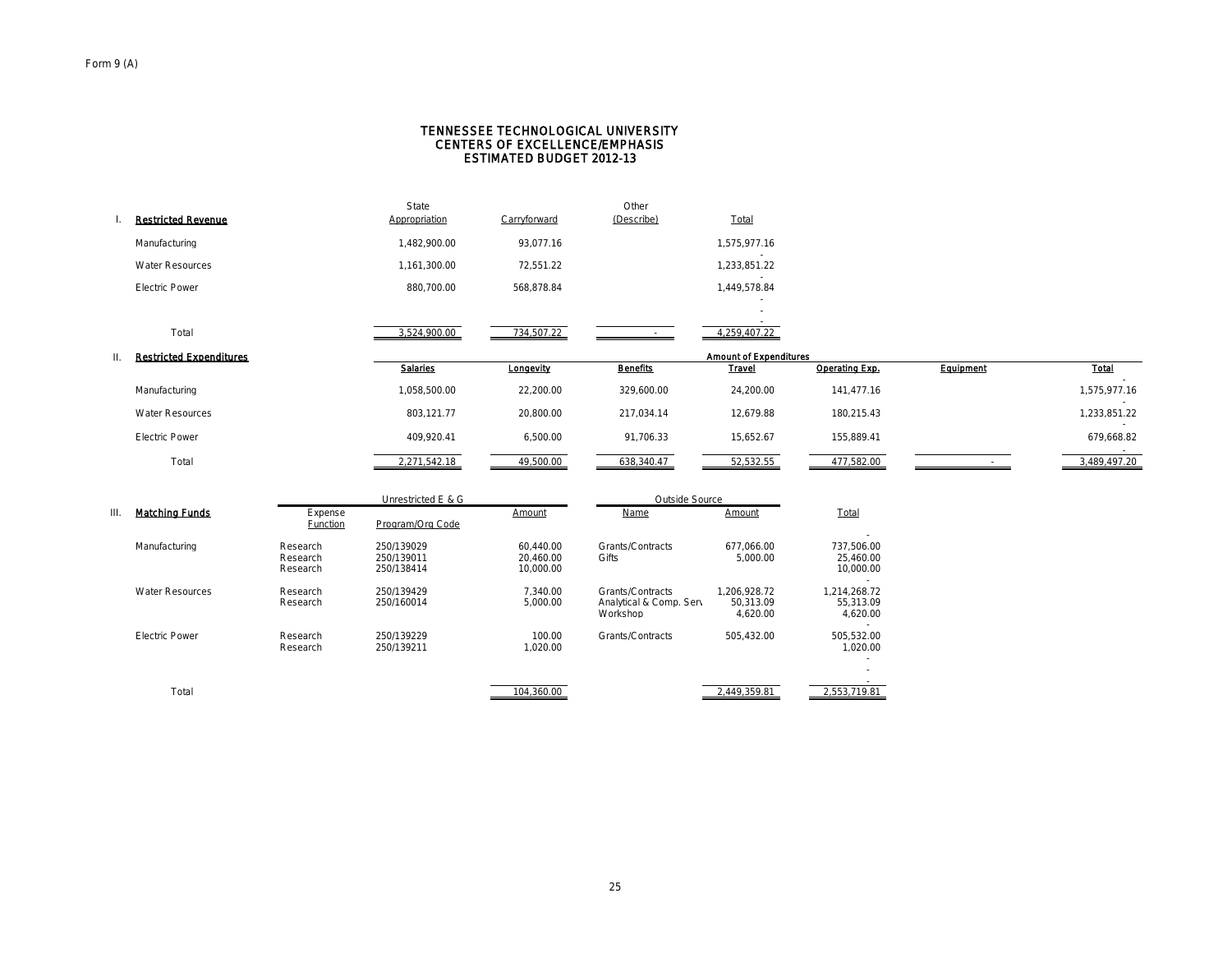#### CENTERS OF EXCELLENCE/EMPHASIS TENNESSEE TECHNOLOGICAL UNIVERSITY PROPOSED BUDGET 2013-14

| <b>Restricted Revenue</b> | State<br>Appropriation | Carryforward | Other<br>(Describe) | Total        |
|---------------------------|------------------------|--------------|---------------------|--------------|
| Manufacturing             | 1.470.000.00           |              |                     | 1.470.000.00 |
| <b>Water Resources</b>    | 1,149,900.00           |              |                     | 1,149,900.00 |
| <b>Electric Power</b>     | 877.100.00             | 769.910.02   |                     | 1.647.010.02 |
|                           |                        |              |                     |              |
| Total                     | 3,497,000.00           | 769,910.02   |                     | 4,266,910.02 |

| <b>Restricted Expenditures</b> | <b>Amount of Expenditures</b> |           |                 |               |                |           |              |  |
|--------------------------------|-------------------------------|-----------|-----------------|---------------|----------------|-----------|--------------|--|
|                                | <b>Salaries</b>               | Longevity | <b>Benefits</b> | <b>Travel</b> | Operating Exp. | Equipment | <b>Total</b> |  |
| Manufacturing                  | 1.002.300.00                  | 23,300.00 | 284,000.00      | 25,000.00     | 135.400.00     |           | 470,000.00   |  |
| <b>Water Resources</b>         | 801,840.00                    | 21,700.00 | 225,000.00      | 10,000.00     | 91,360.00      |           | 1,149,900.00 |  |
| <b>Electric Power</b>          | 1.018.623.87                  | 6.900.00  | 302.878.06      | 56.526.25     | 163.106.43     | 98.975.41 | 1,647,010.02 |  |
| Total                          | 2,822,763.87                  | 51,900.00 | 811,878.06      | 91,526.25     | 389,866.43     | 98,975.41 | 4,266,910.02 |  |

|    |                        | Unrestricted E & G         |                          |                        | Outside Source                              |                           |                                                                                                                                                                                    |  |
|----|------------------------|----------------------------|--------------------------|------------------------|---------------------------------------------|---------------------------|------------------------------------------------------------------------------------------------------------------------------------------------------------------------------------|--|
| Ш. | <b>Matching Funds</b>  | Expense<br><b>Function</b> | Program/Org Code         | Amount                 | Name                                        | Amount                    | Total<br>$\sim$                                                                                                                                                                    |  |
|    | Manufacturing          | Research<br>Research       | 250/139029<br>250/172000 | 40.910.00<br>15,000.00 | Grants/Contracts                            | 1.000.000.00              | 1.040.910.00<br>15,000.00<br>٠.                                                                                                                                                    |  |
|    | <b>Water Resources</b> | Research<br>Research       | 250/139429<br>250/172000 | 5.490.00<br>10.000.00  | Grants/Contracts<br>Analytical & Comp. Serv | .500.000.00<br>100.000.00 | 1,505,490.00<br>110.000.00                                                                                                                                                         |  |
|    |                        |                            |                          |                        | Grants/Contracts                            | 438.550.00                | $\overline{\phantom{a}}$<br>438,550.00<br>$\overline{\phantom{a}}$<br>$\overline{\phantom{a}}$<br>$\overline{\phantom{a}}$<br>$\overline{\phantom{a}}$<br>$\overline{\phantom{a}}$ |  |
|    |                        |                            |                          |                        |                                             |                           |                                                                                                                                                                                    |  |

Total 71,400.00 3,038,550.00 3,109,950.00

3,109,950.00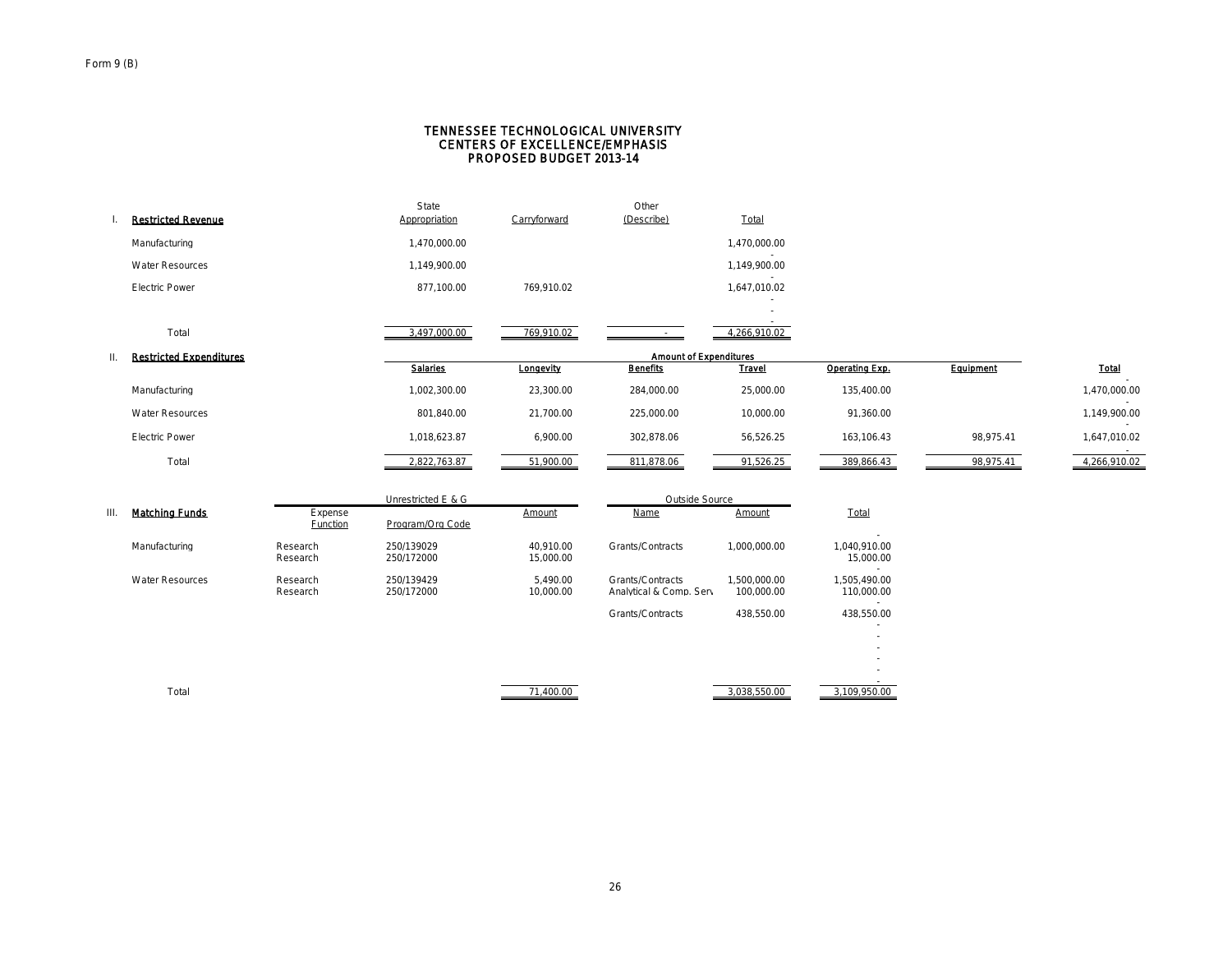## TENNESSEE TECHNOLOGICAL UNIVERSITY BASIC MAINTENANCE AND OPERATION EXPENDITURE CALCULATION JULY BUDGET 2013-14

|       |                                           | <b>ESTIMATED</b> | <b>PROPOSED</b> |
|-------|-------------------------------------------|------------------|-----------------|
|       | <b>Total M&amp;O Expenditures</b>         | 12,543,400.00    | 11,653,300.00   |
| Less: | E & G Utilitie (enter as negative amount) | (4,841,180.00)   | (4,831,340.00)  |
|       | Staff Benefits (enter as negative amount) | (1,280,760.00)   | (1,318,820.00)  |
|       | (enter as negative amount)<br>Longevity   | (94,800.00)      | (83,000.00)     |
| Plus: | <b>Extraordinary Maintenance Transfer</b> | 90,000.00        | 90,000.00       |
|       | Net Basic M & O Expenditures              | 6,416,660.00     | 5,510,140.00    |
|       | Basic M & O Funded Amount                 | 3,237,600.00     | 3,435,000.00    |
|       | Actual % of Funded Amount                 | 198%             | 160%            |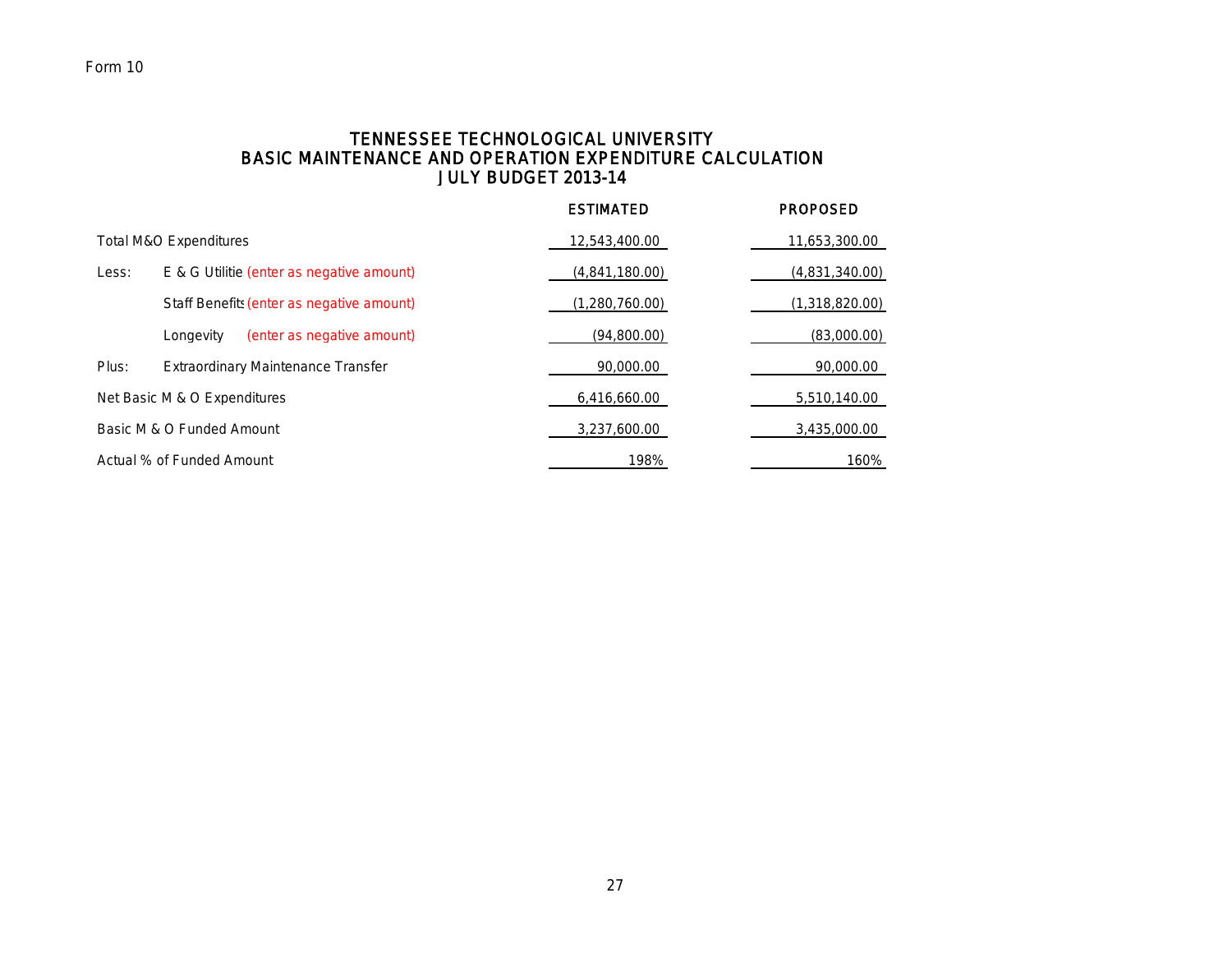## **BUSINESS SPECIALIZED ACADEMIC FEE REPORTING FORM** TENNESSEE TECHNOLOGICAL UNIVERSITY ESTIMATED BUDGET 2012-13

|                          | <b>Base Budget</b> | <b>Academic Fee</b><br><b>Enhancements</b> | <b>Total Budget</b> |
|--------------------------|--------------------|--------------------------------------------|---------------------|
| <b>Salaries</b>          | 4,340,556.00       | 461,246.00                                 | 4,801,802.00        |
| <b>Employee Benefits</b> | 1,158,590.00       | 94,550.00                                  | 1,253,140.00        |
| Travel                   | 32,550.00          | 83,000.00                                  | 115,550.00          |
| <b>Operating Expense</b> | 564,010.00         | 261,360.00                                 | 825,370.00          |
| Capital Outlay           |                    |                                            |                     |
| Total                    | 6,095,706.00       | 900,156.00                                 | 6,995,862.00        |

#### Narrative:

Academic enhancement fees are being used for faculty/staff compensation, travel, departmental support and program support.

## Certification:

 I certify that the specialized academic fees collected were used to enhance, not supplant, the budget of the designated academic program.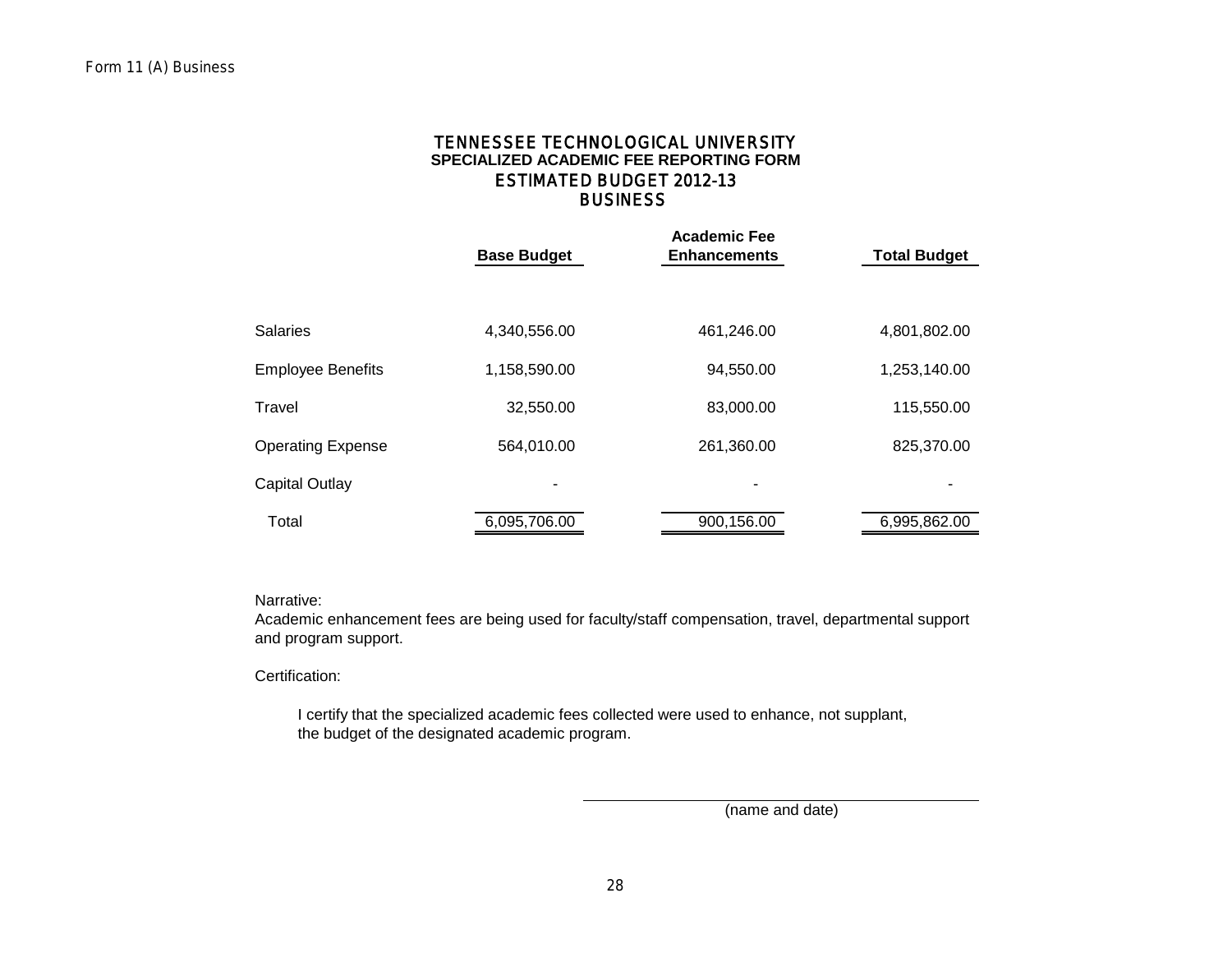## **EDUCATION** TENNESSEE TECHNOLOGICAL UNIVERSITY **SPECIALIZED ACADEMIC FEE REPORTING FORM** ESTIMATED BUDGET 2012-13

|                          |                    | <b>Academic Fee</b> |                     |  |  |  |
|--------------------------|--------------------|---------------------|---------------------|--|--|--|
|                          | <b>Base Budget</b> | <b>Enhancements</b> | <b>Total Budget</b> |  |  |  |
|                          |                    |                     |                     |  |  |  |
| <b>Salaries</b>          | 8,113,435.00       | 182,000.00          | 8,295,435.00        |  |  |  |
| <b>Employee Benefits</b> | 2,686,100.00       | 38,000.00           | 2,724,100.00        |  |  |  |
| Travel                   | 145,370.00         | 60,000.00           | 205,370.00          |  |  |  |
| <b>Operating Expense</b> | 1,798,910.00       | 103,400.00          | 1,902,310.00        |  |  |  |
| <b>Capital Outlay</b>    | 5,530.00           | 26,600.00           | 32,130.00           |  |  |  |
| Total                    | 12,749,345.00      | 410,000.00          | 13,159,345.00       |  |  |  |

## Narrative:

The specialized academic course fee in the College of Education will be used to support the Ready2Teach initiative in the following manner: a) increased stipends for public school mentor teachers who are critical in working with teacher candidates during the residency year; b) financial support for the newly redesigned education program components for teacher candidates and faculty professional development; c) financial support for marketing and recruiting of highly qualified candidates for Ready2Teach; d) financial resources to hire and retain Master Clinicans; and e) financial resources for updating equipment and software needed by Ready2Teach. In addition, there will be a significant increase in expenses for travel to and from local PreK-12 school residency sites.

## Certification:

 I certify that the specialized academic fees collected were used to enhance, not supplant, the budget of the designated academic program.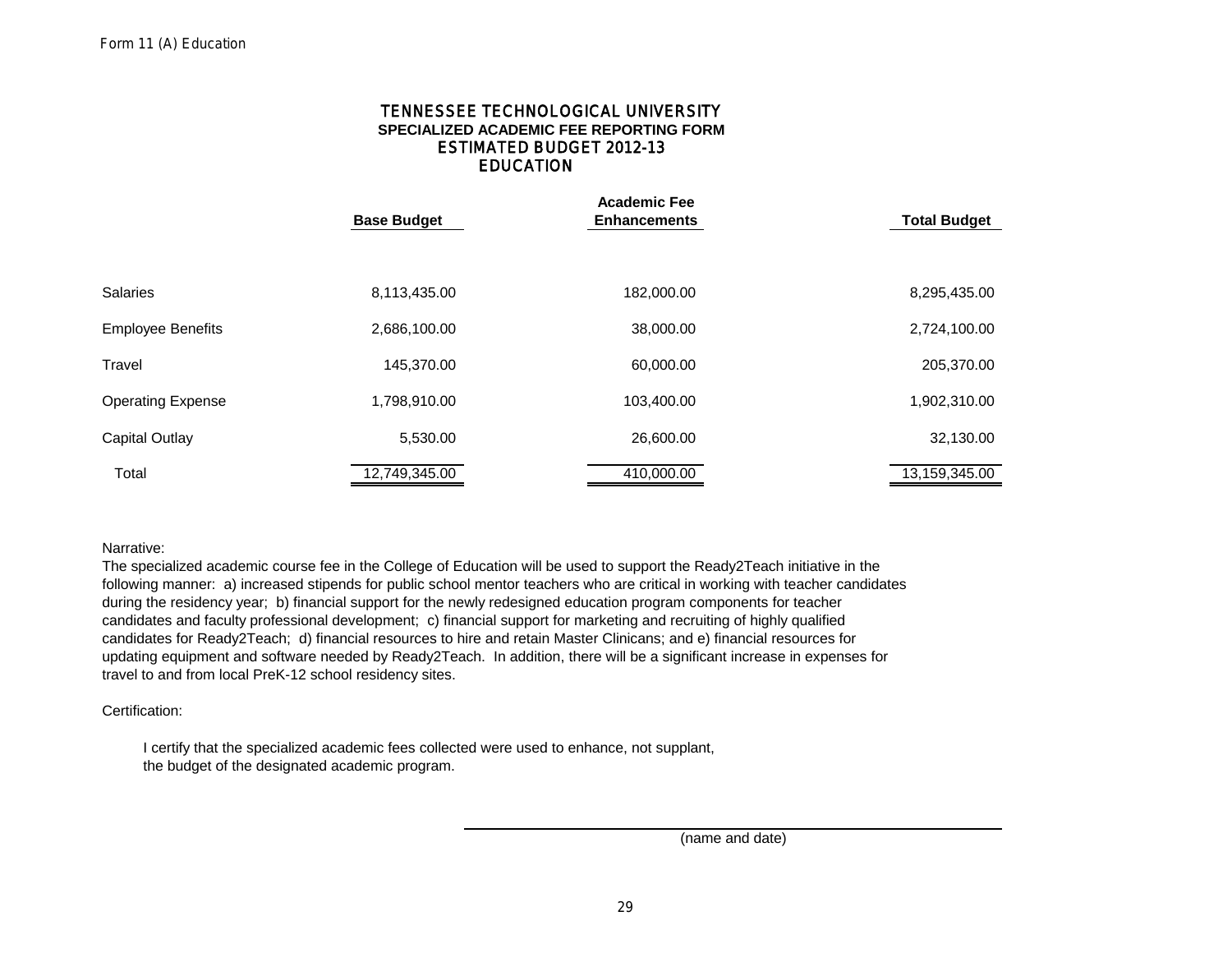## ENGINEERING TENNESSEE TECHNOLOGICAL UNIVERSITY **SPECIALIZED ACADEMIC FEE REPORTING FORM** ESTIMATED BUDGET 2012-13

|                          | <b>Base Budget</b> | <b>Academic Fee</b><br><b>Enhancements</b> | <b>Total Budget</b> |  |  |
|--------------------------|--------------------|--------------------------------------------|---------------------|--|--|
|                          |                    |                                            |                     |  |  |
| <b>Salaries</b>          | 7,663,203.00       | 303,330.00                                 | 7,966,533.00        |  |  |
| <b>Employee Benefits</b> | 2,288,050.00       | 53,400.00                                  | 2,341,450.00        |  |  |
| Travel                   | 9,090.00           | 36,000.00                                  | 45,090.00           |  |  |
| <b>Operating Expense</b> | 874,854.00         | 705,840.00                                 | 1,580,694.00        |  |  |
| <b>Capital Outlay</b>    | 18,120.00          | 136,790.00                                 | 154,910.00          |  |  |
| Total                    | 10,853,317.00      | $\sqrt{235,360.00}$                        | 12,088,677.00       |  |  |

Narrative:

Academic fee enchancements are being used to acquire laboratory equipment, to refurbish facilties and to develop and maintain a quality engineering faculty.

## Certification:

 I certify that the specialized academic fees collected were used to enhance, not supplant, the budget of the designated academic program.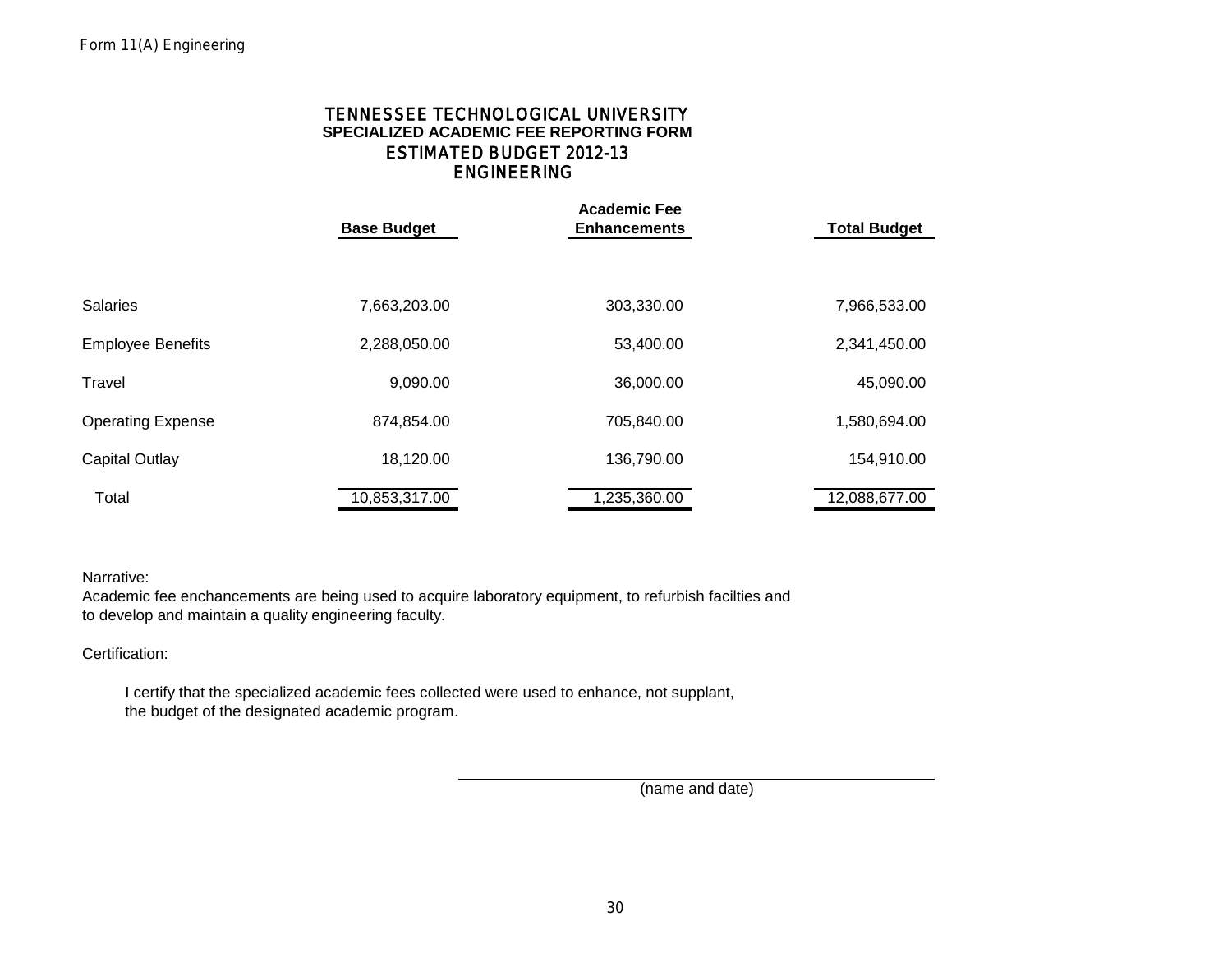## NURSING TENNESSEE TECHNOLOGICAL UNIVERSITY **SPECIALIZED ACADEMIC FEE REPORTING FORM** ESTIMATED BUDGET 2012-13

|                          | <b>Base Budget</b> | <b>Academic Fee</b><br><b>Enhancements</b> | <b>Total Budget</b> |  |  |
|--------------------------|--------------------|--------------------------------------------|---------------------|--|--|
|                          |                    |                                            |                     |  |  |
| <b>Salaries</b>          | 1,265,387.00       | 178,480.00                                 | 1,443,867.00        |  |  |
| <b>Employee Benefits</b> | 338,140.00         | 23,020.00                                  | 361,160.00          |  |  |
| Travel                   | 39,190.00          | ۰                                          | 39,190.00           |  |  |
| <b>Operating Expense</b> | 105,670.00         | 42,030.00                                  | 147,700.00          |  |  |
| Capital Outlay           |                    | ۰                                          |                     |  |  |
| Total                    | ,748,387.00        | 243,530.00                                 | 1,991,917.00        |  |  |

## Narrative:

Academic fees are currently being used to provide stipends and salary increases for faculty. Future needs may address financial support for continuing education for faculty and updating euipment or software needed by Nursing.

## Certification:

 I certify that the specialized academic fees collected were used to enhance, not supplant, the budget of the designated academic program.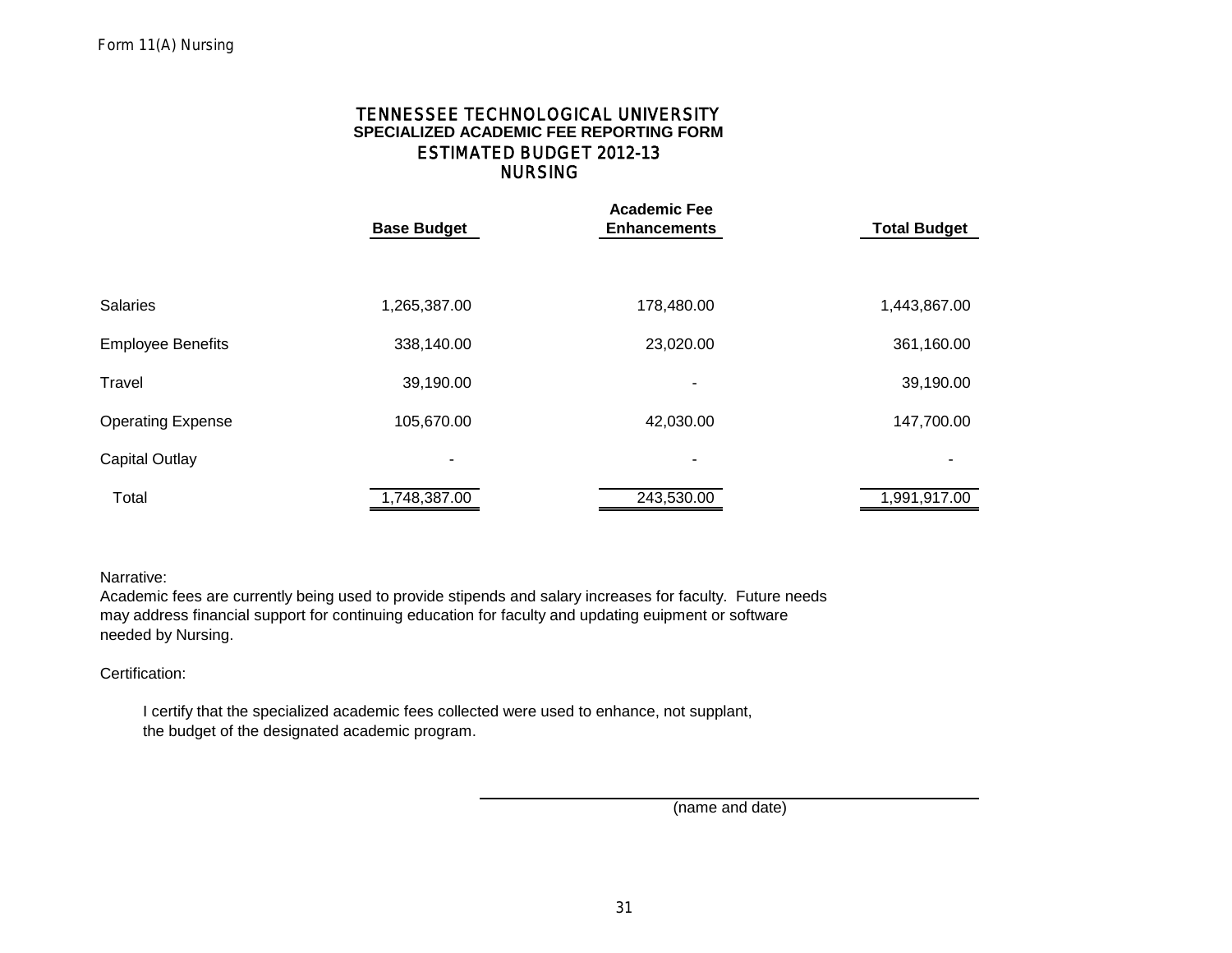## BUSINESS **SPECIALIZED ACADEMIC FEE REPORTING FORM** TENNESSEE TECHNOLOGICAL UNIVERSITY PROPOSED BUDGET 2013-14

|                          | <b>Base Budget</b> | <b>Academic Fee</b><br><b>Enhancements</b> | <b>Total Budget</b> |
|--------------------------|--------------------|--------------------------------------------|---------------------|
| <b>Salaries</b>          | 4,403,450.00       | 266,805.00                                 | 4,670,255.00        |
| <b>Employee Benefits</b> | 1,160,190.00       | 94,550.00                                  | 1,254,740.00        |
| Travel                   | 30,000.00          | 25,000.00                                  | 55,000.00           |
| <b>Operating Expense</b> | 573,940.00         | 250,140.00                                 | 824,080.00          |
| Capital Outlay           |                    |                                            |                     |
| Total                    | 6,167,580.00       | 636,495.00                                 | 6,804,075.00        |

Narrative:

Academic enhancement fees are being used for faculty/staff compensation, travel, departmental support and program support.

Certification:

 I certify that the specialized academic fees collected were used to enhance, not supplant, the budget of the designated academic program.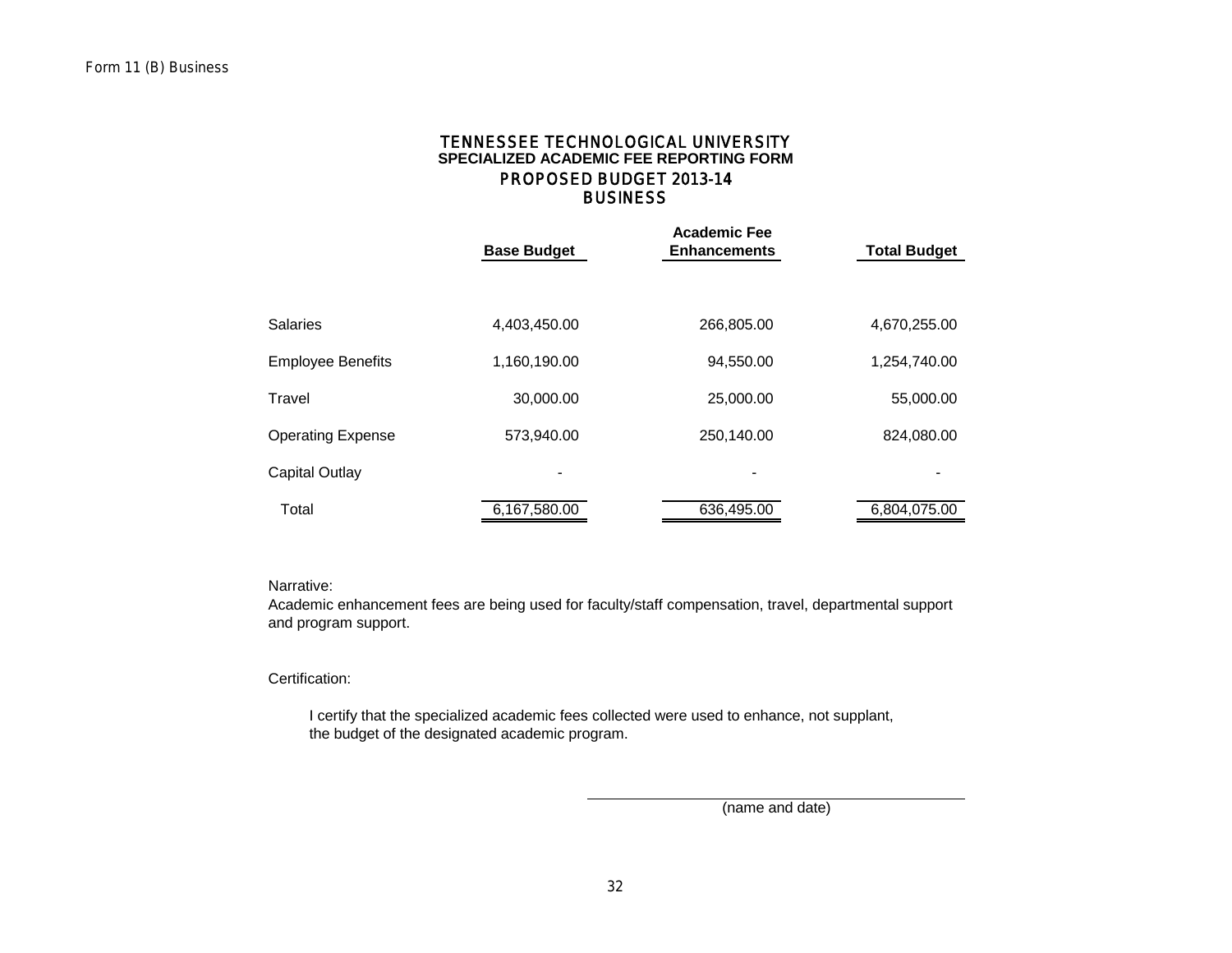## **EDUCATION** TENNESSEE TECHNOLOGICAL UNIVERSITY **SPECIALIZED ACADEMIC FEE REPORTING FORM** PROPOSED BUDGET 2013-14

|                          | <b>Base Budget</b> | <b>Academic Fee</b><br><b>Enhancements</b> | <b>Total Budget</b> |  |
|--------------------------|--------------------|--------------------------------------------|---------------------|--|
|                          |                    |                                            |                     |  |
| <b>Salaries</b>          | 8,434,430.00       | 175,450.00                                 | 8,609,880.00        |  |
| <b>Employee Benefits</b> | 2,686,100.00       | 38,000.00                                  | 2,724,100.00        |  |
| Travel                   | 32,230.00          | 60,000.00                                  | 92,230.00           |  |
| <b>Operating Expense</b> | 1,116,750.00       | 109,950.00                                 | 1,226,700.00        |  |
| <b>Capital Outlay</b>    |                    | 26,600.00                                  | 26,600.00           |  |
| Total                    | 12,269,510.00      | 410,000.00                                 | 12,679,510.00       |  |

#### Narrative:

The specialized academic course fee in the College of Education will be used to support the Ready2Teach initiative in the following manner: a) increased stipends for public school mentor teachers who are critical in working with teacher candidates during the residency year; b) financial support for the newly redesigned education program components for teacher candidates and faculty professional development; c) financial support for marketing and recruiting of highly qualified candidates for Ready2Teach; d) financial resources to hire and retain Master Clinicans; and e) financial resources for updating equipment and software needed by Ready2Teach. In addition, there will be a significant increase in expenses for travel to and from local PreK-12 school residency sites.

## Certification:

 I certify that the specialized academic fees collected were used to enhance, not supplant, the budget of the designated academic program.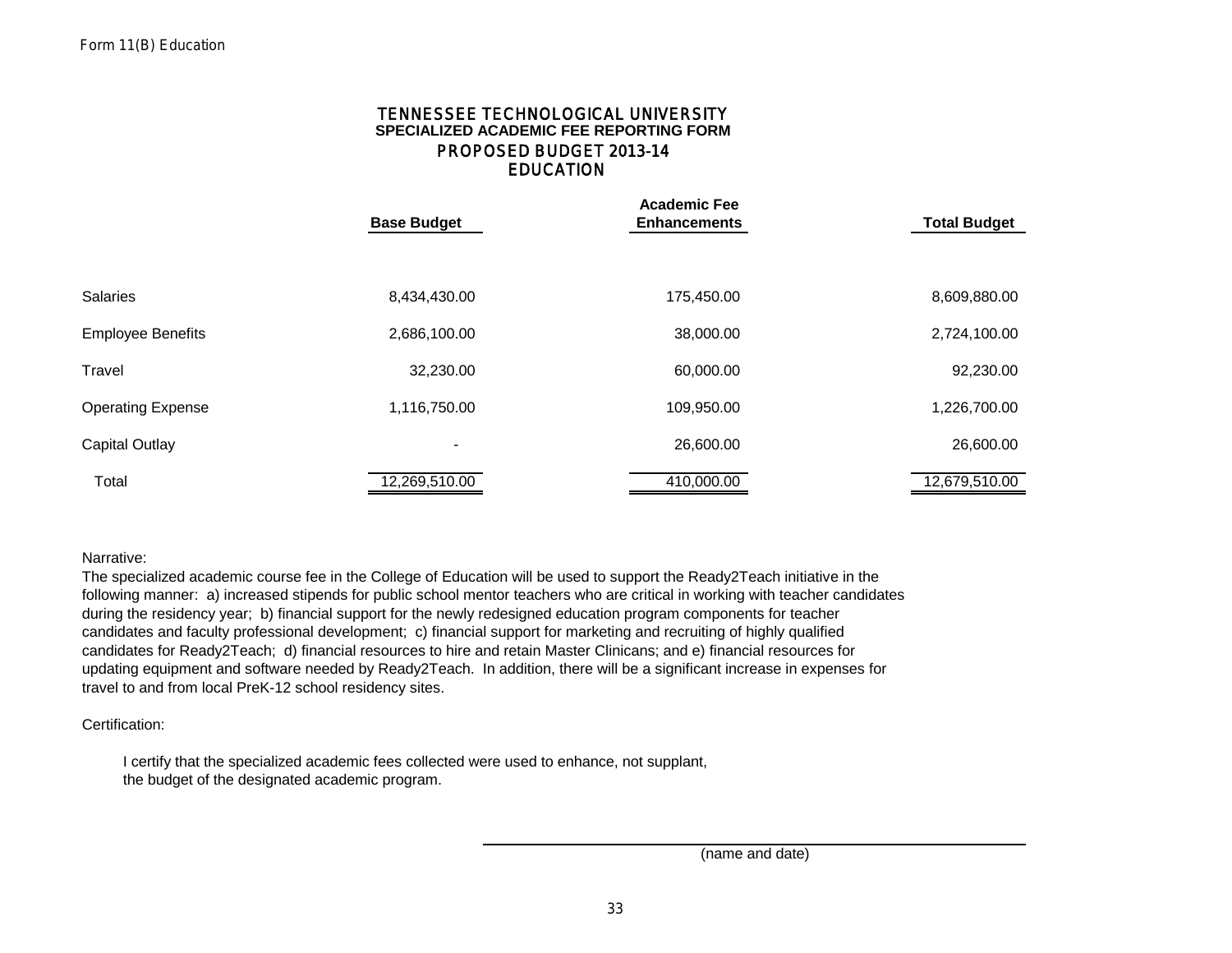## ENGINEERING TENNESSEE TECHNOLOGICAL UNIVERSITY **SPECIALIZED ACADEMIC FEE REPORTING FORM** PROPOSED BUDGET 2013-14

|                          | <b>Base Budget</b> | <b>Academic Fee</b><br><b>Enhancements</b> | <b>Total Budget</b> |
|--------------------------|--------------------|--------------------------------------------|---------------------|
|                          |                    |                                            |                     |
| <b>Salaries</b>          | 8,071,316.00       | 285,126.00                                 | 8,356,442.00        |
| <b>Employee Benefits</b> | 2,288,050.00       | 53,400.00                                  | 2,341,450.00        |
| Travel                   | 990.00             | 36,000.00                                  | 36,990.00           |
| <b>Operating Expense</b> | 287,605.00         | 559,470.00                                 | 847,075.00          |
| Capital Outlay           | -                  | 6,000.00                                   | 6,000.00            |
| Total                    | 10,647,961.00      | 939,996.00                                 | 11,587,957.00       |

Narrative:

Academic fee enchancements are being used to acquire laboratory equipment, to refurbish facilties and to develop and maintain a quality engineering faculty.

## Certification:

 I certify that the specialized academic fees collected were used to enhance, not supplant, the budget of the designated academic program.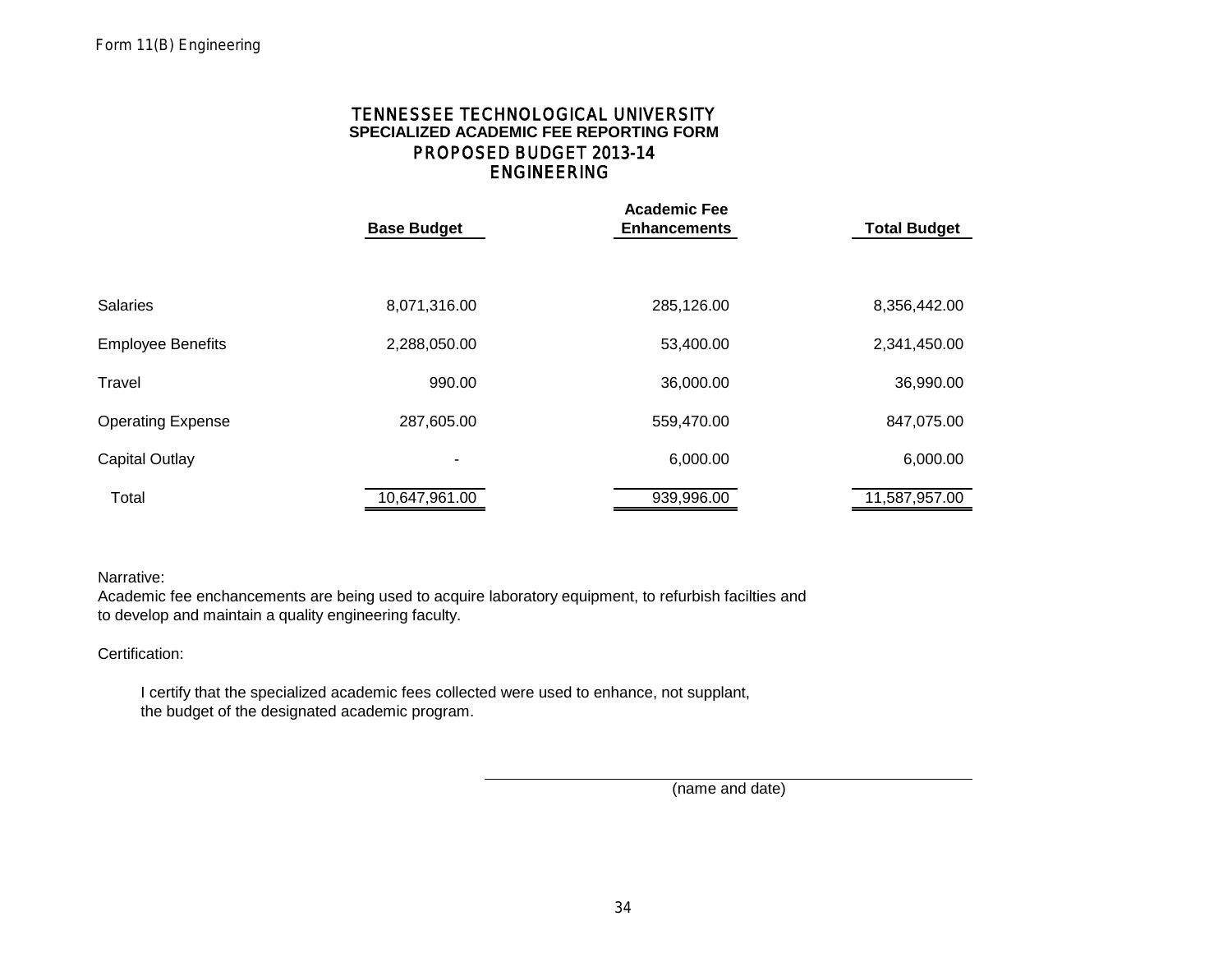## NURSING TENNESSEE TECHNOLOGICAL UNIVERSITY **SPECIALIZED ACADEMIC FEE REPORTING FORM** PROPOSED BUDGET 2013-14

|                          |                    | <b>Academic Fee</b> |                     |
|--------------------------|--------------------|---------------------|---------------------|
|                          | <b>Base Budget</b> | <b>Enhancements</b> | <b>Total Budget</b> |
|                          |                    |                     |                     |
|                          |                    |                     |                     |
| <b>Salaries</b>          | 1,334,789.00       | 178,480.00          | 1,513,269.00        |
| <b>Employee Benefits</b> | 338,640.00         | 23,020.00           | 361,660.00          |
| Travel                   | 4,690.00           | ۰                   | 4,690.00            |
| <b>Operating Expense</b> | 65,760.00          | 27,500.00           | 93,260.00           |
| Capital Outlay           | ۰                  | ۰                   |                     |
| Total                    | 1,743,879.00       | 229,000.00          | 1,972,879.00        |

## Narrative:

Academic fees are currently being used to provide stipends and salary increases for faculty. Future needs may address financial support for continuing education for faculty and updating euipment or software needed by Nursing.

## Certification:

 I certify that the specialized academic fees collected were used to enhance, not supplant, the budget of the designated academic program.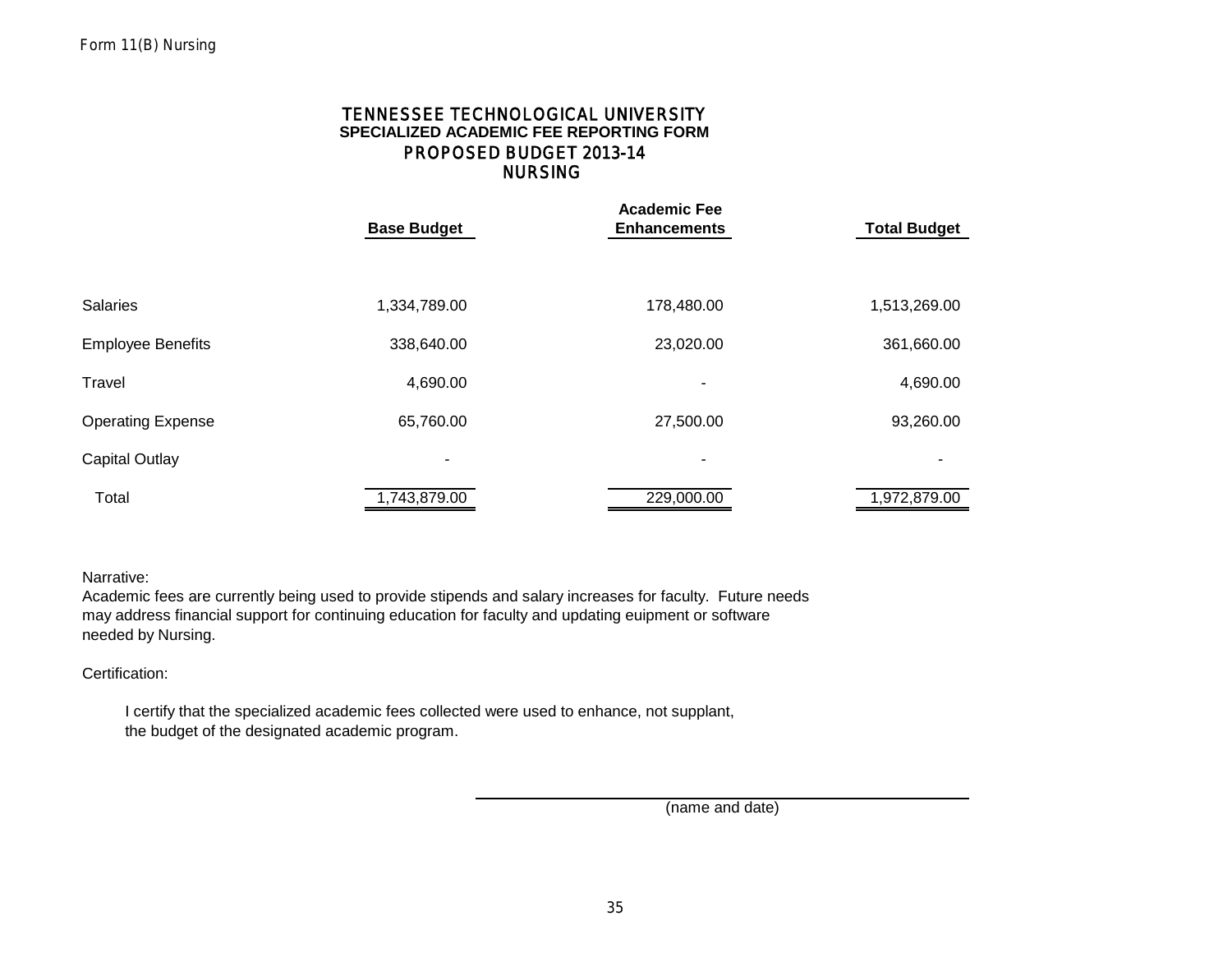## TENNESSEE TECHNOLOGICAL UNIVERSITY ANALYSIS OF CHANGES IN UNEXPENDED PLANT FUNDS ESTIMATED BUDGET 2012-13

|                                                                  |                   | CHANGES TO UNEXPENDED FUND BALANCES |                     |                        |                             |               |                  |                         | <b>ESTIMATED</b>          |                |
|------------------------------------------------------------------|-------------------|-------------------------------------|---------------------|------------------------|-----------------------------|---------------|------------------|-------------------------|---------------------------|----------------|
|                                                                  | UNEXPENDED        |                                     |                     | FUND BALANCE ADDITIONS |                             |               |                  | FUND BALANCE DEDUCTIONS | PROJECT                   |                |
|                                                                  | <b>BALANCE</b>    | <b>STATE</b>                        | <b>CURRENT FUND</b> |                        | <b>INVESTMENT</b><br>*OTHER |               |                  |                         |                           | <b>BALANCE</b> |
|                                                                  | $6 - 30 - 12$     | <b>APPROPRIATION</b>                | <b>TSSBA</b>        | TRANSFERS              | TRANSFERS                   | <b>INCOME</b> | *OTHER           | <b>EXPENDITURES</b>     | *OTHER                    | $6 - 30 - 13$  |
| <b>LAND PURCHASES</b>                                            |                   |                                     |                     |                        |                             |               |                  |                         |                           |                |
| Local Funds:                                                     |                   |                                     |                     |                        |                             |               |                  |                         |                           |                |
| West Campus Property Purchase                                    | 1,095,000         |                                     |                     |                        |                             |               |                  |                         |                           | 1,095,000      |
| <b>Prescott Property</b>                                         | (5.000)           |                                     |                     |                        |                             |               | 5.000            |                         |                           |                |
| <b>Total Land</b>                                                | 1,090,000         |                                     |                     |                        |                             |               | 5,000            |                         |                           | 1,095,000      |
| <b>NEW CONSTRUCTION</b>                                          |                   |                                     |                     |                        |                             |               |                  |                         |                           |                |
| Local Funds:                                                     |                   |                                     |                     |                        |                             |               |                  |                         |                           |                |
| Nursing and Health Services Bldg<br><b>STEM Center</b>           | 35,988<br>670,057 |                                     |                     |                        |                             |               |                  | 6,000                   | 35,988 (a)<br>479,000 (f) | 185,057        |
| Athletic Performance Center                                      | 23,125            |                                     |                     |                        |                             |               |                  | 23,125                  |                           |                |
| 110212 Intramural Sports Activity Building                       | $\sim$            |                                     |                     |                        | 100,000 (b)                 |               |                  | 10,000                  |                           | 90,000         |
| Athletic Maint & Shorage Facility                                | ÷.                |                                     |                     |                        | $10,000$ (c)                |               |                  | 10,000                  |                           | $\sim$         |
| Science Complex                                                  |                   |                                     |                     |                        | 4,000,000 (h)               |               |                  |                         |                           | 4,000,000      |
| TSSBA:                                                           |                   |                                     |                     |                        |                             |               |                  |                         |                           |                |
| New Residence Hall 110407                                        | 17,009            |                                     |                     |                        |                             |               |                  |                         | 17,009 (d)                |                |
| <b>Total Nw Construction</b>                                     | 746.179           |                                     |                     |                        | 4.110.000                   |               |                  | 49,125                  | 531.997                   | 4,275,057      |
|                                                                  |                   |                                     |                     |                        |                             |               |                  |                         |                           |                |
| <b>MAJOR RENOVATIONS</b>                                         |                   |                                     |                     |                        |                             |               |                  |                         |                           |                |
| Local Funds:                                                     |                   |                                     |                     |                        |                             |               |                  |                         |                           |                |
| 110107 Campus Wide Elevators                                     | 225,566           |                                     |                     |                        |                             |               | $\sim$           | 225,566                 |                           |                |
| Johnson Hall Classroom 401 Renovation                            | 11,855            |                                     |                     |                        |                             |               | (11, 855)        |                         |                           |                |
| IT Infrastructure Upgrade                                        | 39,000            |                                     |                     |                        |                             |               | 10,000           | 49,000                  |                           |                |
| IT Infrastructure Construction                                   | 142,006<br>$\sim$ |                                     |                     |                        |                             |               | $\sim$<br>$\sim$ | 142,006<br>$\sim$       |                           | $\sim$         |
| IT Infrastructure Imagining<br>IT Infrastructure Library Commons | 628,355           |                                     |                     |                        |                             |               | (10,000)         |                         |                           | 618,355        |
| 110204 Central Cooling Deficiency                                | 905,898           |                                     |                     |                        |                             |               |                  | 10,000                  |                           | 895,898        |
| 110310 Several Building Upgrades                                 | 1,683,412         |                                     |                     |                        |                             |               |                  | 1,683,412               |                           | $\sim$         |
| 110309 TV Student Apt Renovation                                 | 1,319,978         |                                     |                     |                        | 1,490,000 (e)               |               |                  | 100,000                 |                           | 2,709,978      |
| 110111 Athletic Performance Center Park                          | 492,755           |                                     |                     |                        |                             |               |                  | 492,755                 |                           |                |
| 110411 Live Learning Village Dorm Renov                          | 1,215,664         |                                     |                     |                        |                             |               |                  | 900,000                 |                           | 315,664        |
| 110311 Res Hall Upgrades                                         | 2,224,345         |                                     |                     |                        | 1,300,000 (e)               |               |                  | 2,580,000               |                           | 944,345        |
| 110211 Southwest Hall Renovation                                 | 2,051,192         |                                     |                     |                        |                             |               | 774,690          | 1,900,000               |                           | 925,882        |
| 110112 Storm Sewer Replacement                                   | 239,587           |                                     |                     |                        |                             |               | 80,000           | 319,587                 |                           | $\sim$         |
| 110312 Stadium Repair                                            | 223,792           |                                     |                     | 225,000                |                             |               | $\sim$           | 448,792                 |                           | $\sim$         |
| 110512 Eblen Center Scoreboard                                   |                   |                                     |                     |                        |                             |               | 900,000          | 100,000                 |                           | 800,000        |
| 110413 Steam Plant Conversion                                    |                   |                                     |                     |                        |                             |               | 400,000          | 50,000                  |                           | 350,000        |
| 110109 Several Building Roof Replaceme                           |                   |                                     |                     |                        | 900,000 (e)                 |               |                  | 50,000                  |                           | 850,000        |
| 110412 Parking & Transportation                                  |                   |                                     |                     |                        |                             |               | 750,000          | 150,000                 |                           | 600,000        |
| State Appropriations:                                            |                   |                                     |                     |                        |                             |               |                  |                         |                           |                |
| 110210 ADA Modifications                                         |                   | 75,000                              |                     |                        |                             |               |                  | 75,000                  |                           |                |
| 110203 Fire Alarm Upgrade                                        |                   | 500,000                             |                     |                        |                             |               |                  | 500,000                 |                           |                |
| 110110 Craft Center Guardrail Replaceme                          |                   | 270,000                             |                     |                        |                             |               |                  | 270,000                 |                           | $\sim$         |
| 110109 Several Building Roof Replaceme                           |                   | 200,000                             |                     |                        |                             |               |                  | 200,000                 |                           |                |
| 110310 Several Building Upgrades                                 |                   | 2,500,000                           |                     |                        |                             |               |                  | 2,500,000               |                           |                |
| <b>TSSBA:</b>                                                    |                   |                                     |                     |                        |                             |               |                  |                         |                           |                |
| TV Student Apt Renovation PH2                                    |                   | $\sim$                              | 4,958,020           |                        |                             |               |                  | 4,958,020               |                           |                |
| Waft Ellington Res Hall Upgrade                                  |                   |                                     | 200,000             |                        |                             |               |                  | 200,000                 |                           |                |
| <b>Total Major Renovations</b>                                   | 11.403.405        | 3,545,000                           | 5,158,020           | 225,000                | 3,690,000                   |               | 2,892,835        | 17,904,138              |                           | 9,010,122      |
| <b>SPECIAL PROJECTS</b>                                          |                   |                                     |                     |                        |                             |               |                  |                         |                           |                |
| Local Funds:                                                     |                   |                                     |                     |                        |                             |               |                  |                         |                           |                |
| Parking and Paving                                               | 665,756           |                                     |                     | 214,800                |                             |               |                  | 300,000                 |                           | 580,556        |
| Extraordinary Maint Campus Projs                                 | 219,039           |                                     |                     | 60,000                 |                             |               |                  |                         |                           | 279,039        |
| <b>Extraordinary Maintenance</b>                                 | 600,000           |                                     |                     | 90,000                 |                             |               |                  |                         |                           | 690,000        |
|                                                                  |                   |                                     |                     |                        |                             |               |                  |                         |                           |                |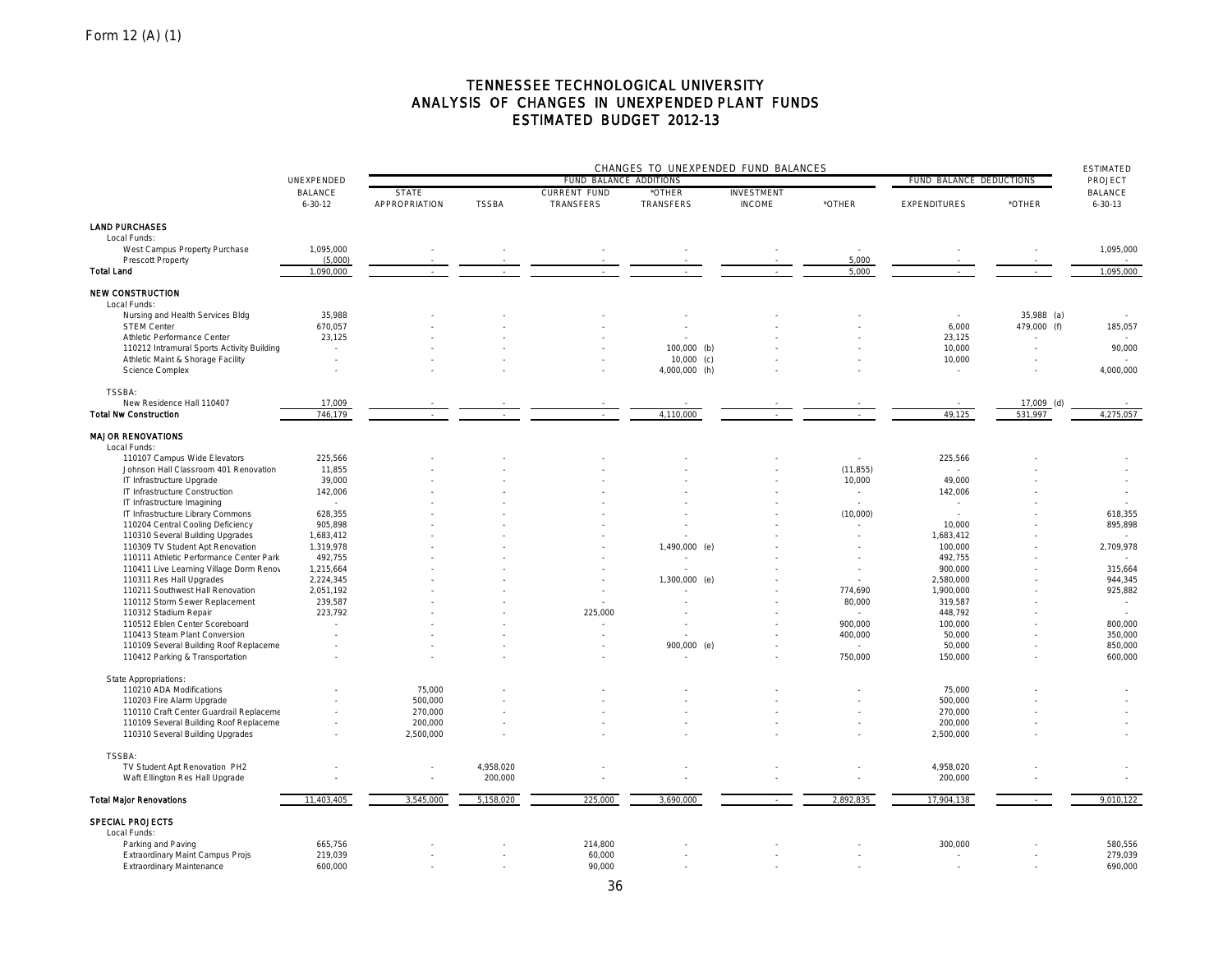## TENNESSEE TECHNOLOGICAL UNIVERSITY ANALYSIS OF CHANGES IN UNEXPENDED PLANT FUNDS ESTIMATED BUDGET 2012-13

| Campus Lighting                           | 659,547                  |           |           |           |            |        |                          |                |            | 659,547    |
|-------------------------------------------|--------------------------|-----------|-----------|-----------|------------|--------|--------------------------|----------------|------------|------------|
| <b>UC Elevators</b>                       | 500,000                  |           |           |           |            |        |                          |                |            | 500,000    |
| Landscaping                               | 49                       |           |           |           |            |        | (49)                     |                |            |            |
| <b>Library Dining Service Renovations</b> | 19,180                   |           |           |           |            |        |                          |                | 19,180 (g) |            |
| Learning Villages Renovation              | 46,000                   |           |           |           |            |        |                          |                |            | 46,000     |
| <b>Emergency Doors</b>                    | 10,473                   |           |           |           |            |        | (10, 473)                |                |            |            |
| Pennebaker Auditorium Renovation          | 140,000                  |           |           |           |            |        | (140,000)                |                |            |            |
| Oakley Farmhouse                          | (18,961)                 |           |           |           |            |        | $\overline{\phantom{a}}$ |                |            | (18,961)   |
| Library Commons Furniture                 | 7,469                    |           |           |           |            |        |                          | 7,469          |            |            |
| <b>University Center Blinds</b>           | 12,381                   |           |           |           |            |        |                          | 12,381         |            |            |
| Mobile Collaborative Learning Environmer  | 42,201                   |           |           |           |            |        |                          | 42,201         |            |            |
| MoLE SI Labs - Engineering                | $\sim$                   |           |           |           |            |        | 240,000                  | 240,000        |            |            |
| MoLE SI Labs - Business                   |                          |           |           |           |            |        | 67,880                   | 67,880         |            |            |
| <b>Central Testing Center</b>             | 100,000                  |           |           |           |            |        |                          | 100,000        |            |            |
| Engineering Recruiting & Retention Ctr    | 40,000                   |           |           |           |            |        |                          | 40,000         |            |            |
| Chemical Engr Learning Lab                | 40,000                   |           |           |           |            |        |                          | 40,000         |            |            |
| Video Conferencing Hub                    | 85,000                   |           |           |           |            |        |                          | 85,000         |            |            |
| South Hall Air Handler                    | 100,000                  |           |           |           |            |        | (100,000)                |                |            |            |
| <b>Foundation Hall Upgrades</b>           | 52,064                   |           |           |           |            |        | 30,000                   | 80,000         |            | 2,064      |
| Foundation Hall FLS Learning              | $\sim$                   |           |           |           |            |        | 26,000                   | 26,000         |            |            |
| Foundation Hall 1st Floor Corridor        | $\sim$                   |           |           |           |            |        | 25,000                   | 25,000         |            |            |
| Johnson Hall 1st Floor East Corridor      | 81.500                   |           |           |           |            |        | 11,855                   | 83,800         |            | 9,555      |
| Johnson Hall 3rd Floor Restroom & Class   | 8,050                    |           |           |           |            |        | $\sim$                   | 8,050          |            |            |
| Derryberry Hall Rm200 & 204               | $\overline{\phantom{a}}$ |           |           |           |            |        | 66,060                   | 66,060         |            |            |
| Derryberry Hall Rm 344 & 450              |                          |           |           |           |            |        | 38,710                   | 38,710         |            |            |
| Derryberry Hall RR203 and Rm 100B         | 59.928                   |           |           |           |            |        | $\overline{\phantom{a}}$ | 59,928         |            |            |
| <b>Library Blinds</b>                     | 75,000                   |           |           |           |            |        |                          | 75,000         |            |            |
| Derryberry Hall 2nd Floor Renovations     | 200,000                  |           |           |           |            |        |                          | 200,000        |            |            |
| <b>UC Advising Center</b>                 | 28,000                   |           |           |           |            |        |                          | 28,000         |            |            |
| Peachtree Street Improvements             | 250,000                  |           |           | 500,000   |            |        | (750,000)                |                |            |            |
| Various Academic Building Renovations     | 2,187,034                |           |           | 1,000,000 |            |        | (2,572,863)              | $\overline{a}$ |            | 614,171    |
| <b>Small Renovation Projects</b>          | 2,119                    |           |           |           |            |        | 100,000                  | 100,000        |            | 2,119      |
| Foster Chemistry Lab Renovation           | 39,672                   |           |           |           |            |        | $\sim$                   | 39,672         |            |            |
| Pennebaker Hall Lab                       | 10,025                   |           |           |           |            |        | (10, 025)                |                |            |            |
| Kittrell Hall Fume Hood                   | 60,000                   |           |           |           |            |        |                          | 60,000         |            |            |
|                                           | 16,809                   |           |           |           |            |        | $\sim$                   | 16,809         |            |            |
| Shipley Farm Phase 2-4                    |                          |           |           |           |            |        | $\sim$                   |                |            |            |
| Derryberry Chairwells                     |                          |           |           |           |            |        | 18,500                   | 18,500         |            |            |
| RUC South Patio Furniture                 |                          |           |           |           | 36,800 (i) |        | $\sim$                   | 36,800         |            |            |
| Johnson Hall 200 & 204                    |                          |           |           |           |            |        | 50,070                   | 50,070         |            |            |
| Johnson Hall 106 & 122                    |                          |           |           |           |            |        | $50,000$ (j)             | 12,000         |            | 38,000     |
| Walton House Updates                      |                          |           |           |           |            |        | 61,500                   | 61,500         |            |            |
| Johnson Hall Classroom                    | 50,000                   |           |           |           |            |        | (50,000)                 |                |            |            |
| <b>Total Special Projects</b>             | 6,388,335                |           |           | 1,864,800 | 36,800     | $\sim$ | (2,847,835)              | 2,020,830      | 19,180     | 3,402,090  |
| TOTAL UNEXPENDED PLANT                    | 19,627,919               | 3,545,000 | 5,158,020 | 2,089,800 | 7,836,800  | $\sim$ | $\overline{50,000}$ (j)  | 19,974,093     | 551,177    | 17,782,269 |

(a) To R&R Nursing.

(b) From R&R Fitness Center.

(c) From R&R Eblen Center.

(d) To R&R Housing.

(e) From R&R Housing \$1,490,000 & \$1,300,000, from R&R Food Services \$900,000.

(f) To Foundation to Pay Loan for STEM startup.

(g) To R&R Cafeteria.

(i) From R&R University Stores.

(j) From Foundation \$50,000. Other transfers are in and out of the Various Academic Building fund.

(h) From R&R Academic Buildings.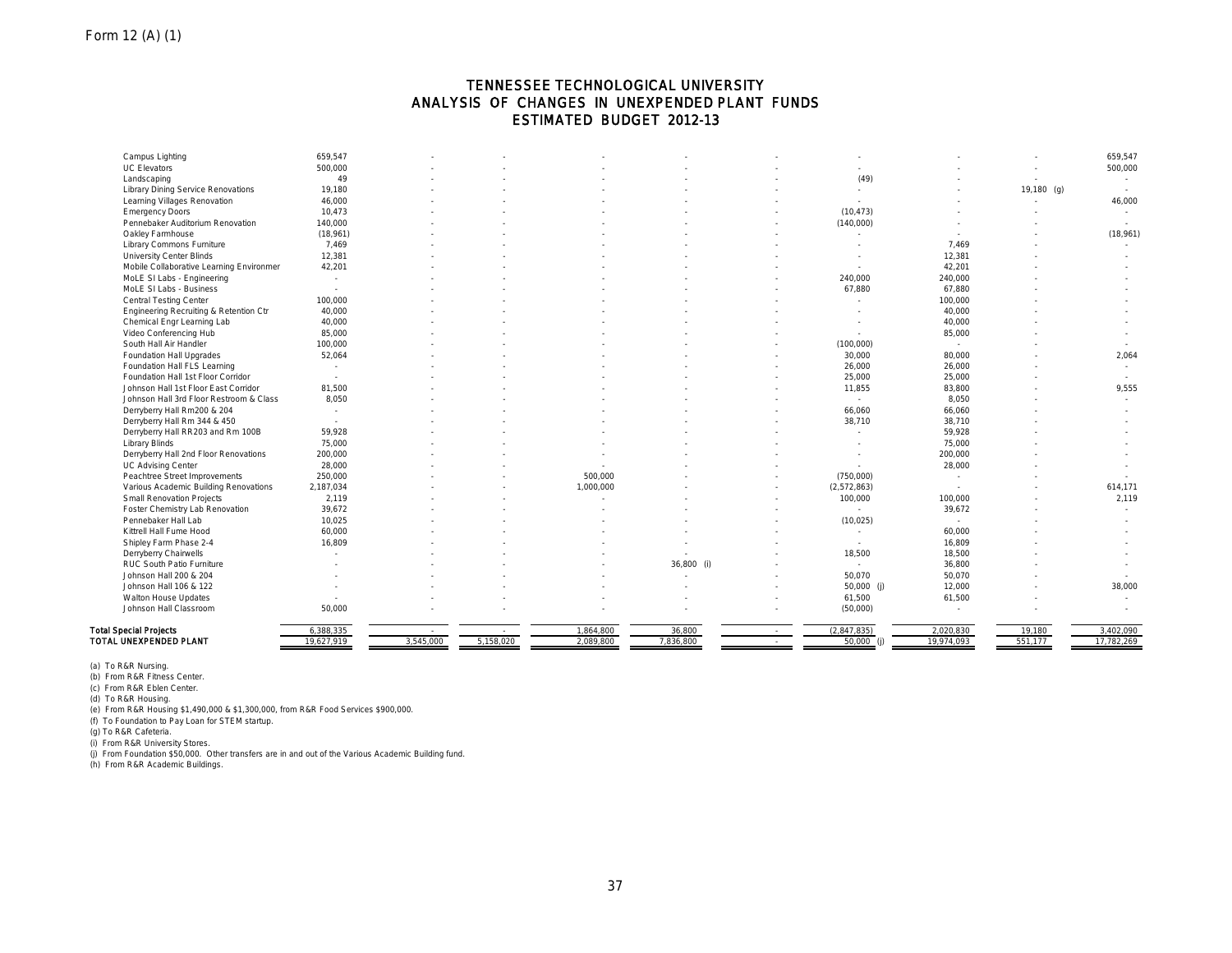## TENNESSEE TECHNOLOGICAL UNIVERSITY ANALYSIS OF CHANGES IN UNEXPENDED PLANT FUNDS PROPOSED BUDGET 2013-14

|                                            | UNEXPENDED<br><b>BALANCE</b><br>$6 - 30 - 1.3$ |                               |              |                                  | CHANGES TO UNEXPENDED FUND BALANCES |                                    |                          |                          |                          | <b>ESTIMATED</b>                |
|--------------------------------------------|------------------------------------------------|-------------------------------|--------------|----------------------------------|-------------------------------------|------------------------------------|--------------------------|--------------------------|--------------------------|---------------------------------|
|                                            |                                                |                               |              | FUND BALANCE ADDITIONS           |                                     |                                    |                          | FUND BALANCE DEDUCTIONS  |                          | PROJECT                         |
|                                            |                                                | <b>STATE</b><br>APPROPRIATION | <b>TSSBA</b> | <b>CURRENT FUND</b><br>TRANSFERS | *OTHER<br>TRANSFERS                 | <b>INVESTMENT</b><br><b>INCOME</b> | *OTHER                   | <b>EXPENDITURES</b>      | *OTHER                   | <b>BALANCE</b><br>$6 - 30 - 14$ |
| <b>LAND PURCHASES</b>                      |                                                |                               |              |                                  |                                     |                                    |                          |                          |                          |                                 |
| Local Funds:                               |                                                |                               |              |                                  |                                     |                                    |                          |                          |                          |                                 |
| West Campus Property Purchase              | 1,095,000                                      |                               |              |                                  |                                     |                                    |                          | 1,095,000                |                          |                                 |
| <b>Prescott Property</b>                   |                                                |                               |              |                                  |                                     |                                    |                          |                          |                          |                                 |
| <b>Total Land</b>                          | 1,095,000                                      |                               |              | $\sim$                           |                                     |                                    |                          | 1,095,000                |                          |                                 |
| <b>NEW CONSTRUCTION</b>                    |                                                |                               |              |                                  |                                     |                                    |                          |                          |                          |                                 |
| Local Funds:                               |                                                |                               |              |                                  |                                     |                                    |                          |                          |                          |                                 |
| <b>STEM Center</b>                         | 185,057                                        |                               |              |                                  |                                     |                                    | $\overline{\phantom{a}}$ | $\overline{\phantom{a}}$ | 185,057 (a)              |                                 |
| 110212 Intramural Sports Activity Building | 90,000                                         |                               |              |                                  |                                     |                                    |                          | 10,000                   |                          | 80,000                          |
| Athletic Maint & Shorage Facility          | $\overline{\phantom{a}}$                       |                               |              |                                  |                                     |                                    | $5,000$ (b)              | 5,000                    |                          |                                 |
| Science Complex                            | 4,000,000                                      |                               |              |                                  | 2,000,000 (c)                       |                                    |                          | 4,000,000                | ÷                        | 2,000,000                       |
| TSSBA:                                     |                                                |                               |              |                                  |                                     |                                    |                          |                          |                          |                                 |
| <b>Total Nw Construction</b>               | 4,275,057                                      |                               |              |                                  | 2,000,000                           |                                    | 5,000                    | 4,015,000                | 185,057                  | 2,080,000                       |
| <b>MAJOR RENOVATIONS</b><br>Local Funds:   |                                                |                               |              |                                  |                                     |                                    |                          |                          |                          |                                 |
| IT Infrastructure Library Commons          | 618,355                                        |                               |              |                                  |                                     |                                    | (618, 355)               |                          |                          |                                 |
| 110204 Central Cooling Deficiency          | 895,898                                        |                               |              |                                  |                                     |                                    |                          | 895,898                  |                          |                                 |
| 110309 TV Student Apt Renovation           | 2,709,978                                      |                               |              |                                  |                                     |                                    |                          | 2,709,978                |                          |                                 |
| 110411 Live Learning Village Dorm Renov    | 315,664                                        |                               |              |                                  |                                     |                                    |                          | 315,664                  |                          |                                 |
| 110311 Res Hall Upgrades                   | 944.345                                        |                               |              |                                  |                                     |                                    |                          | 944.345                  |                          |                                 |
| 110211 Southwest Hall Renovation           | 925,882                                        |                               |              |                                  |                                     |                                    | J.                       | 925,882                  |                          |                                 |
| 110512 Eblen Center Scoreboard             | 800,000                                        |                               |              |                                  |                                     |                                    |                          | 800,000                  |                          |                                 |
| 110413 Steam Plant Conversion              | 350,000                                        |                               |              |                                  | 800,000 (c)                         |                                    | 250,000 (b)              | 1,400,000                |                          |                                 |
| 110109 Several Building Roof Replaceme     | 850,000                                        |                               |              |                                  |                                     |                                    |                          | 850,000                  |                          |                                 |
| 110412 Parking & Transportation            | 600,000                                        |                               |              |                                  |                                     |                                    | ٠                        | 600,000                  |                          |                                 |
| Capital Quad Steam Line Replacement        | ٠                                              |                               |              |                                  | 1,640,000 (d)                       |                                    |                          | 200,000                  |                          | 1,440,000                       |
| Craft Center Sewage Treatment Plant        |                                                |                               |              |                                  |                                     |                                    | 320,000                  | 10,000                   |                          | 310,000                         |
| Fitness Center Fire Alarm Update           |                                                |                               |              |                                  | 150,000 (e)                         |                                    |                          | 140,000                  |                          | 10,000                          |
| Outdoor Tennis Court Replacement           |                                                |                               |              |                                  | 1,240,000 (f)                       |                                    |                          | 1,240,000                |                          | $\sim$                          |
| Residence Hall Reroof-Jobe Murphy          |                                                |                               |              |                                  | 750,000 (d)                         |                                    |                          | 170,000                  | $\overline{\phantom{a}}$ | 580,000                         |
| TV East A-G Demo                           |                                                |                               |              |                                  | 1,450,000 (c)                       |                                    |                          | 100,000                  |                          | 1,350,000                       |
| State Appropriations:                      |                                                |                               |              |                                  |                                     |                                    |                          |                          |                          |                                 |
| 110210 ADA Modifications                   |                                                | 10,000                        |              |                                  |                                     |                                    |                          | 10,000                   |                          |                                 |
| 110203 Fire Alarm Upgrade                  |                                                | 1,124,829                     |              |                                  |                                     |                                    |                          | 1,124,829                |                          |                                 |
| 110109 Several Building Roof Replaceme     |                                                | 700,000                       |              |                                  |                                     |                                    |                          | 700,000                  |                          |                                 |
| 110310 Several Building Upgrades           |                                                | 3,160,000                     |              |                                  |                                     |                                    |                          | 3,160,000                |                          |                                 |
| TSSBA:                                     |                                                |                               |              |                                  |                                     |                                    |                          |                          |                          |                                 |
| Waft Ellington Res Hall Upgrade            |                                                |                               | 3,300,000    |                                  |                                     |                                    |                          | 3,300,000                |                          |                                 |
| Residencial Hall Renovation P3             |                                                |                               | 400,000      |                                  |                                     |                                    |                          | 400,000                  |                          |                                 |
| TV Renovation Phase 3                      |                                                |                               | 200,000      |                                  |                                     |                                    |                          | 200,000                  |                          |                                 |
| <b>Total Major Renovations</b>             | 9,010,122                                      | 4,994,829                     | 3,900,000    |                                  | 6,030,000                           |                                    | (48, 355)                | 20,196,596               | $\overline{\phantom{a}}$ | 3,690,000                       |
| <b>SPECIAL PROJECTS</b>                    |                                                |                               |              |                                  |                                     |                                    |                          |                          |                          |                                 |
| Local Funds:                               |                                                |                               |              |                                  |                                     |                                    |                          |                          |                          |                                 |
| Parking and Paving                         | 580,556                                        |                               |              | 214,800                          |                                     |                                    |                          | 250,000                  |                          | 545,356                         |
| Extraordinary Maint Campus Projs           | 279,039                                        |                               |              | 60,000                           |                                     |                                    |                          |                          |                          | 339,039                         |
| <b>Extraordinary Maintenance</b>           | 690,000                                        |                               |              | 90,000                           |                                     |                                    |                          |                          |                          | 780,000                         |
| Campus Lighting<br><b>UC Elevators</b>     | 659.547                                        |                               |              |                                  |                                     |                                    |                          |                          |                          | 659,547<br>500,000              |
|                                            | 500,000                                        |                               |              |                                  |                                     |                                    |                          |                          |                          |                                 |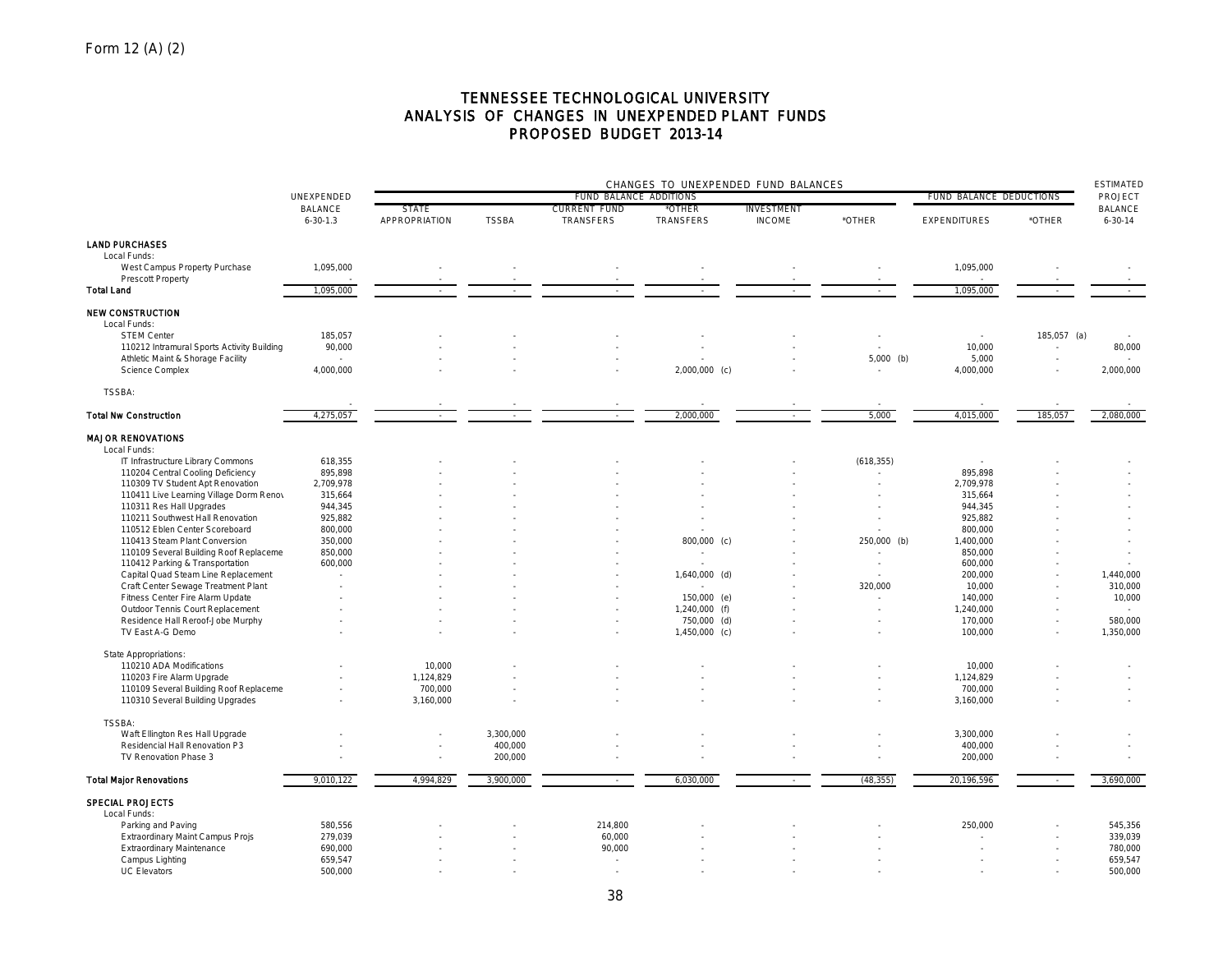## TENNESSEE TECHNOLOGICAL UNIVERSITY ANALYSIS OF CHANGES IN UNEXPENDED PLANT FUNDS PROPOSED BUDGET 2013-14

| Learning Villages Renovation          | 46,000     |           |           |           |           |             | 26,000     |         | 20,000     |
|---------------------------------------|------------|-----------|-----------|-----------|-----------|-------------|------------|---------|------------|
| Oakley Farmhouse                      | (18,961)   |           |           |           |           |             |            |         | (18,961)   |
| Foundation Hall Upgrades              | 2,064      |           |           |           |           |             | 2,064      |         |            |
| Johnson Hall 1st Floor East Corridor  | 9,555      |           |           |           |           |             | 9,555      |         |            |
| Various Academic Building Renovations | 614,171    |           |           | 1,000,000 |           | 298,355     |            |         | 1,912,526  |
| <b>Facilities Development</b>         |            |           |           | 990,000   |           |             |            |         | 990,000    |
| <b>Small Renovation Projects</b>      | 2.119      |           |           |           |           |             | 2.119      |         |            |
| Johnson Hall 106 & 122                | 38,000     |           |           |           |           |             | 38,000     |         |            |
| Total Special Projects                | 3,402,090  |           |           | 2,354,800 |           | 298,355     | 327,738    |         | 5,727,507  |
| TOTAL UNEXPENDED PLANT                | 17,782,269 | 4,994,829 | 3,900,000 | 2,354,800 | 8,030,000 | 255,000 (b) | 25,634,334 | 185,057 | 11,497,507 |
|                                       |            |           |           |           |           |             |            |         |            |

(a) To R&R Stem Center.

(b) External gifts \$5,000 and Federal Grant \$250,000. The remaining transfers are in and out of the Various Academic Building Fund. (c) From R&R Reserve.

(d) From R&R Housing.

(e) From R&R Fitness.

(f) From R&R University Stores.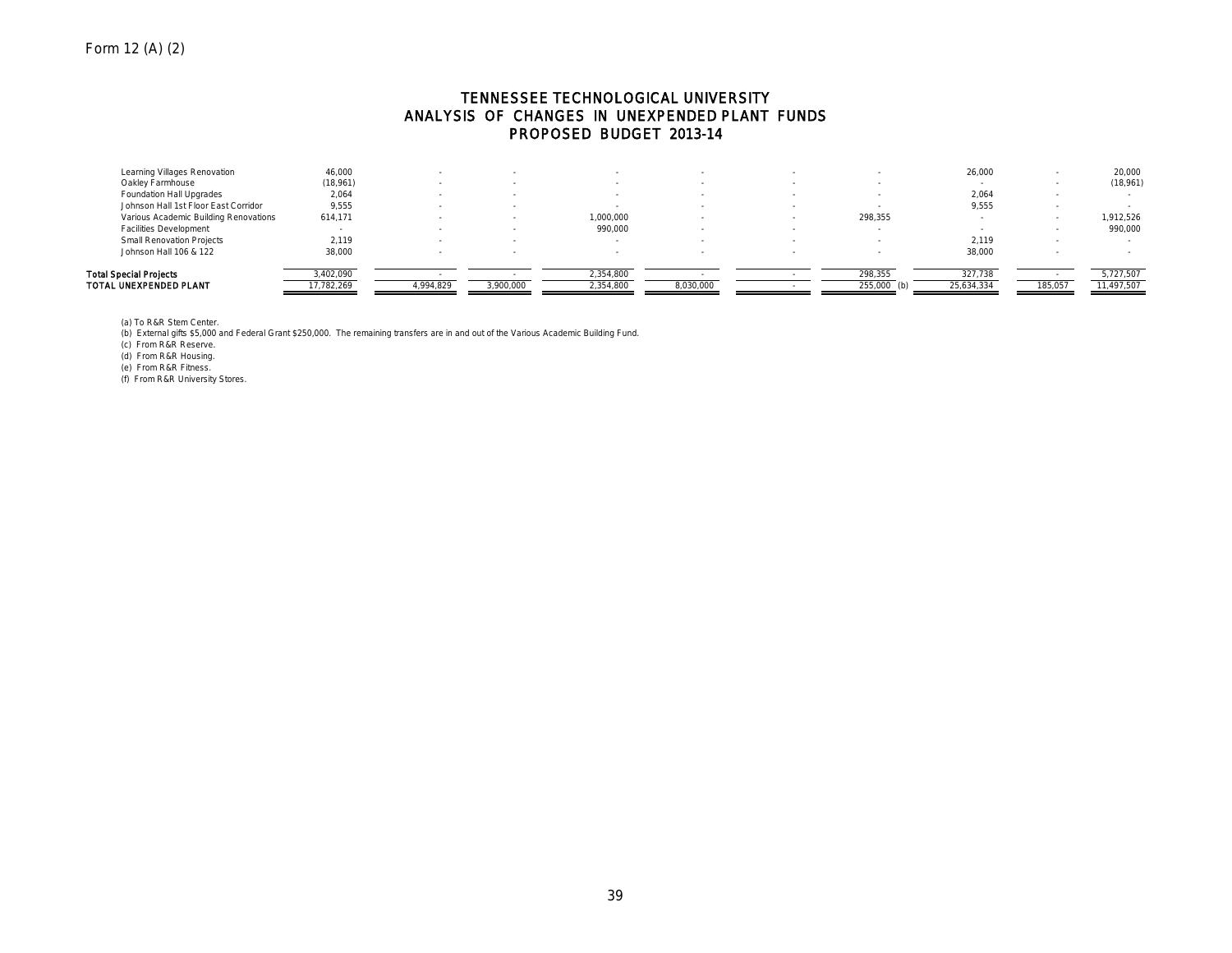|                                                        |                                  |                                    |                     | <b>ADDITIONS</b>           |                     |              | PROJECT                    |                                 |            |
|--------------------------------------------------------|----------------------------------|------------------------------------|---------------------|----------------------------|---------------------|--------------|----------------------------|---------------------------------|------------|
| <b>BALANCE</b><br><b>ACCOUNT NAME</b><br>JUNE 30, 2012 | <b>CURRENT FUND</b><br>TRANSFERS | <b>INVESTMENT</b><br><b>INCOME</b> | <b>REALLOCATION</b> | <b>OTHER</b><br>(FOOTNOTE) | <b>EXPENDITURES</b> | REALLOCATION | <b>OTHER</b><br>(FOOTNOTE) | <b>BALANCE</b><br>JUNE 30, 2013 |            |
| Housing                                                | 7,518,680                        | 2,826,618                          |                     |                            | 17,009 (a)          | 750,000      |                            | 2,790,000 (b)                   | 6,822,307  |
| <b>Food Services</b>                                   | 6,080,705                        | 1,373,150                          |                     |                            |                     |              |                            | 900,000 (c)                     | 6,553,855  |
| <b>University Stores</b>                               | 2,205,033                        | 567,826                            |                     |                            | 19,180 (g)          |              |                            | 36,800 (c)                      | 2,755,239  |
| Roaden Center                                          | 209,349                          |                                    |                     |                            | 100,510 (d)         | 90,000       |                            |                                 | 219,859    |
| Eblen Center                                           | 490,888                          |                                    |                     |                            | 221,130 (d)         | 15,000       |                            | 105,500 (e)                     | 591,518    |
| Vending                                                | 494,680                          | 62,680                             |                     |                            |                     | 15,000       |                            |                                 | 542,360    |
| Post Office                                            | 424,408                          | 99,795                             |                     |                            |                     | 10,000       |                            |                                 | 514,203    |
| <b>Recreation/Fitness Ctr</b>                          | 635,176                          | 239,785                            |                     |                            | 261,360 (d)         | 300,000      |                            | 100,000 (f)                     | 736,321    |
| Craft Center Aux                                       | 173,668                          | 14,430                             |                     |                            |                     |              | 5,000                      |                                 | 183,098    |
| Ag Pavilion                                            | 16,290                           | $\sim$                             |                     |                            |                     | 15,000       |                            |                                 | 1,290      |
| Craft Center                                           | 303,074                          | $\sim$                             |                     |                            |                     | 10,000       |                            |                                 | 293,074    |
| <b>Computer Center</b>                                 | 2,270,513                        | 377,110                            |                     |                            |                     | 500,000      |                            |                                 | 2,147,623  |
| Computer TAF                                           | 635,542                          | $\sim$                             |                     |                            |                     | 400,000      |                            |                                 | 235,542    |
| <b>Electronic Upgrades</b>                             | 262,990                          | 185,000                            |                     | 73,000                     |                     | 350,000      |                            |                                 | 170,990    |
| <b>Printing Services</b>                               | 14,759                           | $\sim$                             |                     |                            |                     |              | 5,000                      |                                 | 9,759      |
| <b>Photo Services</b>                                  | 23,314                           |                                    |                     |                            |                     |              | 2,000                      |                                 | 21,314     |
| Motor Pool                                             | 439,740                          |                                    |                     |                            |                     | 20,000       |                            |                                 | 419,740    |
| Motor Pool - Athletics                                 | 50,609                           | 6,000                              |                     |                            |                     | 15,000       |                            |                                 | 41,609     |
| Motor Pool A&S                                         | 36,123                           | 1,000                              |                     |                            |                     |              | 5,000                      |                                 | 32,123     |
| Motor Pool Ext Ed.                                     | 50,449                           | 1,000                              |                     |                            |                     |              | 5,000                      |                                 | 46,449     |
| Motor Pool Water Ctr                                   | 76,754                           | 12,000                             |                     |                            |                     |              | 5,000                      |                                 | 83,754     |
| Motor Pool Business                                    | 341                              | $\sim$                             |                     |                            |                     |              | 341                        |                                 | $\Omega$   |
| Telecommunications                                     | 1,201,514                        |                                    |                     |                            |                     | 10,000       |                            |                                 | 1,191,514  |
| <b>Athletics</b>                                       | 667,680                          | 324,580                            |                     |                            |                     | 10,000       |                            |                                 | 982,260    |
| Shipley Farm                                           | 585                              |                                    |                     |                            |                     | 70,000       |                            |                                 | (69, 415)  |
| Oakley Ag Center                                       | (33,660)                         |                                    |                     |                            |                     |              | $\ddot{\phantom{1}}$       |                                 | (33,660)   |
| <b>University Police</b>                               | 57,370                           |                                    |                     |                            |                     | 55,000       |                            |                                 | 2,370      |
| Nursing                                                | 156,236                          |                                    |                     |                            | 35,988<br>(g)       |              | 5,000                      |                                 | 187,224    |
| Engineering                                            | 65,250                           |                                    |                     |                            |                     | 65,250       |                            |                                 |            |
| <b>Academic Buildings</b>                              | 5,173,670                        |                                    |                     |                            |                     |              |                            | 4,000,000 (h)                   | 1,173,670  |
| <b>R&amp;R Reserves</b>                                | 9,735,097                        | 1,491,220                          |                     | (73,000)                   |                     |              |                            |                                 | 11,153,317 |

#### TENNESSEE TECHNOLOGICAL UNIVERSITY ANALYSIS OF CHANGES IN RENEWAL AND REPLACEMENT FUNDS ESTIMATED BUDGET 2012-13

(a) From Unexpended New Res. Hall Project.

(b) Transfer to Unexpended TV Renovation & Res Hall Upgrade.

(c) Transfer to Unexpended Fitness Center Reroof \$900,000 and South Patio Special Project \$36,800.

(d) Transfer from ROI Roaden Center, Eblen Center, and Fitness Center.

(e) Transfer to ROI Athletic Performanc Center \$95,500 and \$10,000 to Athletic Storage Facility.

(f) Transfer to Unexpended Intramural Sports and Activities Building.

(g) Unexpended Nursing and Library Dining Svc Complete.

(h) To Unexpended Science Complex.

39,436,827 7,582,194 655,177 2,732,591 7,932,300 37,009,307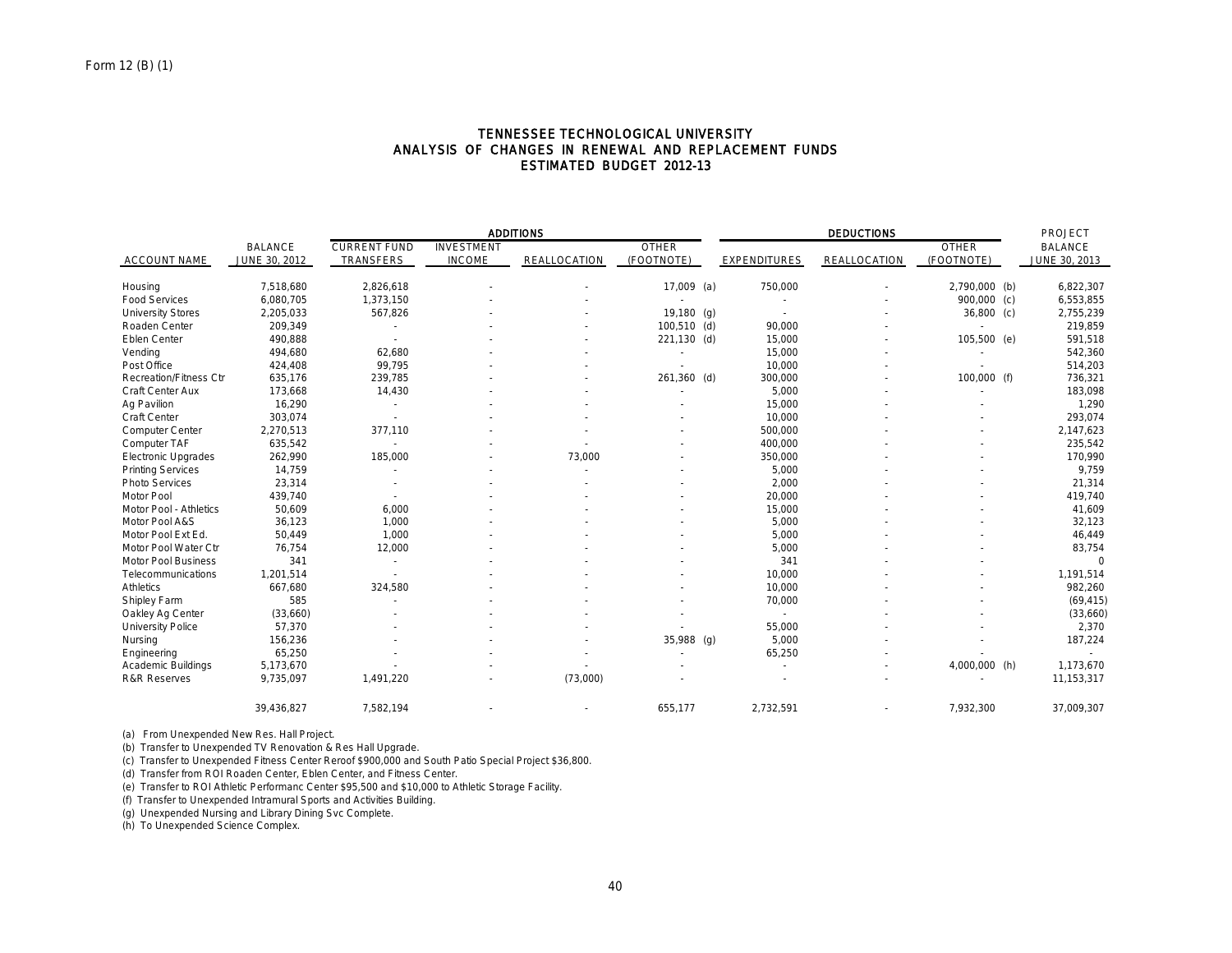|                               |                | <b>ADDITIONS</b>         |                   |                     |              |  |                     | PROJECT             |               |                |
|-------------------------------|----------------|--------------------------|-------------------|---------------------|--------------|--|---------------------|---------------------|---------------|----------------|
|                               | <b>BALANCE</b> | <b>CURRENT FUND</b>      | <b>INVESTMENT</b> |                     | <b>OTHER</b> |  |                     |                     | <b>OTHER</b>  | <b>BALANCE</b> |
| <b>ACCOUNT NAME</b>           | JUNE 30, 2013  | TRANSFERS                | <b>INCOME</b>     | <b>REALLOCATION</b> | (FOOTNOTE)   |  | <b>EXPENDITURES</b> | <b>REALLOCATION</b> | (FOOTNOTE)    | JUNE 30, 2014  |
| Housing                       | 6,822,307      | 2,989,115                |                   |                     |              |  | 639,000             |                     | 2,390,000 (a) | 6,782,422      |
| <b>Food Services</b>          | 6,553,855      | 1,371,450                |                   |                     |              |  |                     |                     |               | 7,925,305      |
| <b>University Stores</b>      | 2,755,239      | 567,586                  |                   |                     |              |  |                     |                     | 1,240,000 (b) | 2,082,825      |
| Roaden Center                 | 219,859        |                          |                   |                     | 100,510 (c)  |  | 100,000             |                     |               | 220,369        |
| Eblen Center                  | 591,518        | $\sim$                   |                   |                     | 221,130 (c)  |  | 200,000             |                     | 123,200 (d)   | 489,448        |
| Vending                       | 542,360        | 62,180                   |                   |                     |              |  | 20,000              |                     |               | 584,540        |
| Post Office                   | 514,203        | 97,550                   |                   |                     |              |  | 5,000               |                     |               | 606,753        |
| <b>Recreation/Fitness Ctr</b> | 736,321        | 232,743                  |                   |                     | 261,360 (c)  |  | 338,000             |                     | 150,000 (e)   | 742,424        |
| Craft Center Aux              | 183,098        | 14,396                   |                   |                     |              |  | 5,000               |                     |               | 192,494        |
| Ag Pavilion                   | 1,290          | $\overline{\phantom{a}}$ |                   |                     |              |  |                     |                     |               | 1,290          |
| Craft Center                  | 293,074        | $\sim$                   |                   |                     |              |  | 10,000              |                     |               | 283,074        |
| <b>Computer Center</b>        | 2,147,623      | 377,110                  |                   |                     |              |  | 295,000             |                     |               | 2,229,733      |
| Computer TAF                  | 235,542        | $\sim$                   |                   |                     |              |  | 235,542             |                     |               |                |
| <b>Electronic Upgrades</b>    | 170,990        | 350,000                  |                   |                     |              |  | 200,000             |                     |               | 320,990        |
| <b>Printing Services</b>      | 9,759          | $\blacksquare$           |                   |                     |              |  | 5,000               |                     |               | 4,759          |
| <b>Photo Services</b>         | 21,314         |                          |                   |                     |              |  | 2,000               |                     |               | 19,314         |
| Motor Pool                    | 419,740        | $\sim$                   |                   |                     |              |  | 5,000               |                     |               | 414,740        |
| Motor Pool - Athletics        | 41,609         | 6,000                    |                   |                     |              |  | 3,000               |                     |               | 44,609         |
| Motor Pool A&S                | 32,123         | 1,000                    |                   |                     |              |  | 2,000               |                     |               | 31,123         |
| Motor Pool Ext Ed.            | 46,449         | 1,000                    |                   |                     |              |  | 3,000               |                     |               | 44,449         |
| Motor Pool Water Ctr          | 83,754         | 12,000                   |                   |                     |              |  | 2,000               |                     |               | 93,754         |
| Telecommunications            | 1,191,514      | $\sim$                   |                   |                     |              |  | 10,000              |                     |               | 1,181,514      |
| Athletics                     | 982,260        | 388,062                  |                   |                     |              |  | 190,000             |                     |               | 1,180,322      |
| Shipley Farm                  | (69, 415)      |                          |                   |                     |              |  |                     |                     |               | (69, 415)      |
| Oakley Ag Center              | (33,660)       |                          |                   |                     |              |  |                     |                     |               | (33,660)       |
| <b>University Police</b>      | 2,370          |                          |                   |                     |              |  | 2,000               |                     |               | 370            |
| Nursing                       | 187,224        |                          |                   |                     |              |  | 5,000               |                     |               | 182,224        |
| <b>Academic Buildings</b>     | 1,173,670      |                          |                   |                     |              |  |                     |                     |               | 1,173,670      |
| <b>STEM Center</b>            |                |                          |                   |                     | 185,057 (f)  |  |                     |                     |               | 185,057        |
| <b>R&amp;R Reserves</b>       | 11,153,317     | 1,500,000                |                   |                     |              |  |                     |                     | 4,250,000 (g) | 8,403,317      |
|                               | 37,009,307     | 7,970,192                |                   |                     | 768,057      |  | 2,276,542           |                     | 8,153,200     | 35,317,814     |

#### TENNESSEE TECHNOLOGICAL UNIVERSITY ANALYSIS OF CHANGES IN RENEWAL AND REPLACEMENT FUNDS PROPOSED BUDGET 2013-14

(a) To Unexpended Capital Quad Steam Line \$1,640,000 and Res Hall Roof Replacement \$750,000.

(b) To Unexpended Outdoor Tennis Court.

(c) Transfer from ROI Roaden Center, Eblen Center, and Fitness Center.

(d) Transfer to ROI Athletic Performanc Center \$123,200.

(e) To Unexpended Fitness Center Fire Alarm.

(f) From Unexpended STEM Project closure.

(g) To Unexpended Science Complex \$2,000,000, Steam Plant Conversion \$800,000, and TV East Demo \$1,450,000.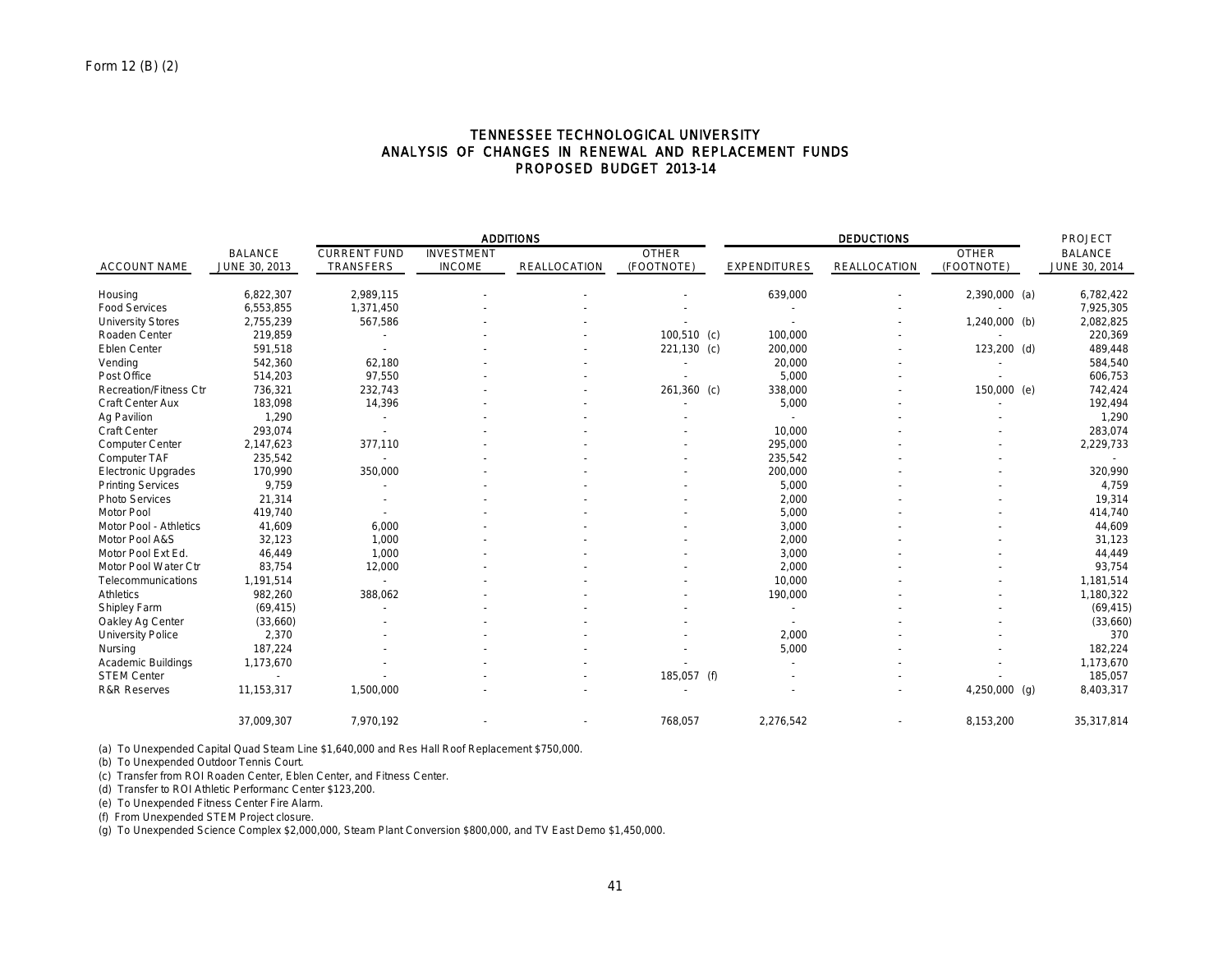#### TENNESSEE TECHNOLOGICAL UNIVERSITY ANALYSIS OF CHANGES IN RETIREMENT OF INDEBTEDNESS ESTIMATED BUDGET 2012-13

|                              | PROJECT                         | <b>ADDITIONS</b>                        |                                    |                          |                            | <b>DEDUCTIONS</b>        |                          |                          |                            | PROJECT                         |
|------------------------------|---------------------------------|-----------------------------------------|------------------------------------|--------------------------|----------------------------|--------------------------|--------------------------|--------------------------|----------------------------|---------------------------------|
| <b>ACCOUNT NAME</b>          | <b>BALANCE</b><br>JUNE 30, 2012 | <b>CURRENT FUND</b><br><b>TRANSFERS</b> | <b>INVESTMENT</b><br><b>INCOME</b> | REALLOCATION             | <b>OTHER</b><br>(FOOTNOTE) | Principal                | Interest                 | <b>REALLOCATION</b>      | <b>OTHER</b><br>(FOOTNOTE) | <b>BALANCE</b><br>JUNE 30, 2013 |
| Roaden Center                |                                 | 100,510                                 | $\overline{\phantom{a}}$           |                          |                            |                          |                          | $\overline{\phantom{a}}$ | $100,510$ (a)              |                                 |
| Eblen Center                 | ٠                               | 221,130                                 | $\overline{a}$                     | $\overline{a}$           | $\overline{\phantom{a}}$   | $\overline{\phantom{a}}$ | $\overline{\phantom{a}}$ | $\overline{\phantom{a}}$ | $221,130$ (a)              |                                 |
| Recreation/Fitness Ctr       |                                 | 261,360                                 | $\overline{\phantom{a}}$           | $\overline{a}$           | $\overline{\phantom{a}}$   | $\overline{\phantom{a}}$ |                          | $\overline{\phantom{a}}$ | $261,360$ (a)              |                                 |
| Res Hall Rep 2012C (2004B) ' | (26, 617)                       | 381,000                                 |                                    |                          | ۰                          | 243,340                  | 98,400                   | $\overline{\phantom{a}}$ | $12,640$ (b)               | 3                               |
| Res Hall Rep 2005A 914       | (5,864)                         | 172,050                                 | $\overline{\phantom{a}}$           |                          | $\overline{\phantom{a}}$   | 128,950                  | 35,770                   | $\overline{\phantom{a}}$ | $1,430$ (b)                | 36                              |
| Res Hall Rep 2007C 914       | (30, 889)                       | 224,510                                 | $\sim$                             | $\overline{a}$           | $\sim$                     | $\overline{\phantom{a}}$ | 186,180                  | $\overline{\phantom{a}}$ | $7,450$ (b)                | (9)                             |
| Res Hall Rep 2010A 917       | (55, 195)                       | 1,944,210                               | 1,600                              | $\overline{a}$           | $\overline{\phantom{a}}$   | 903,100                  | 941,430                  | $\overline{\phantom{a}}$ | 46,090 (b)                 | (5)                             |
| TV Apts 2012A 920            | 1,680                           | 349,420                                 | $\sim$                             |                          |                            | 144,580                  | 193,460                  | $\overline{\phantom{a}}$ | $11,380$ (b)               | 1,680                           |
| TV Apts Renovation PH2       | 4,153                           | 23,000                                  |                                    |                          |                            | $\overline{\phantom{a}}$ | 22,000                   | $\overline{\phantom{a}}$ |                            | 5,153                           |
| Warf Ellington               |                                 |                                         | $\overline{a}$                     |                          | $\overline{\phantom{a}}$   | $\overline{\phantom{a}}$ | 1,000                    |                          |                            | (1,000)                         |
| Admin Software               | 121,292                         |                                         |                                    |                          |                            |                          |                          | 121,292                  |                            |                                 |
| Athletic Performance Ctr     | (2, 355)                        |                                         | . п.                               | $\overline{a}$           | 95,500 (c)                 | 49,600                   | 40,990                   |                          | $2,530$ (b)                | 25                              |
| Performance Contracting      | 887,499                         | 315,060                                 | 2.700                              | $\overline{a}$           |                            | 187.220                  | 125,280                  |                          | $5,260$ (b)                | 887,499                         |
| Performance Contr - Order 2  | 440,551                         | 202,540                                 | 1,860                              |                          |                            | 118,250                  | 82,500                   | (121, 292)               | $3,650$ (b)                | 561,843                         |
|                              | 1,334,255                       | 4.194.790                               | 6,160                              | $\overline{\phantom{a}}$ | 95,500                     | 1,775,040                | 1,727,010                | $\overline{\phantom{a}}$ | 673,430                    | 1,455,225                       |

(a) Transfer to R&R for Roaden Center, Eblen Center, and Fitness Center. (b) Trustee Fees. (c) From R&R Eblen Center.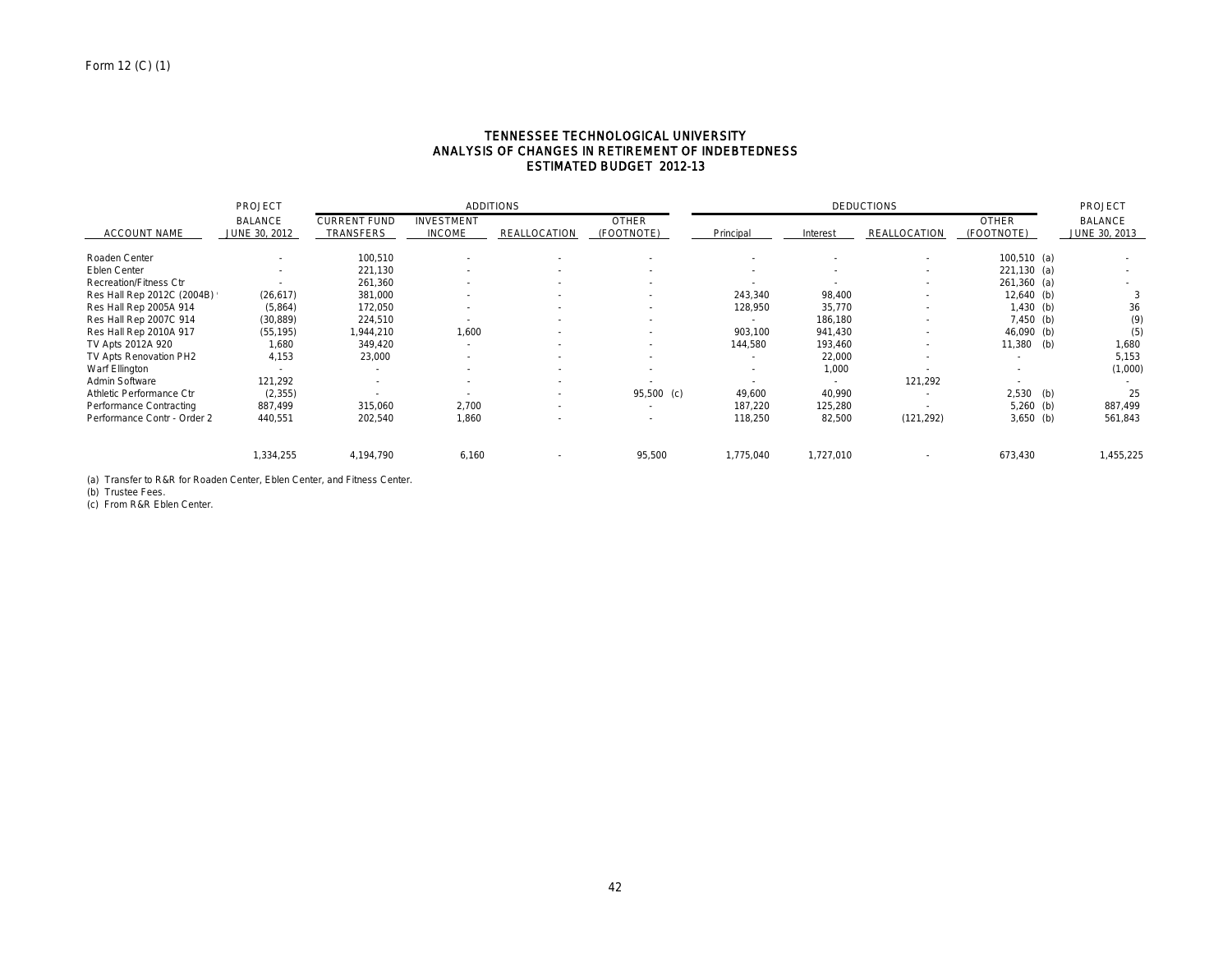#### TENNESSEE TECHNOLOGICAL UNIVERSITY ANALYSIS OF CHANGES IN RETIREMENT OF INDEBTEDNESS PROPOSED BUDGET 2013-14

|                               | PROJECT        |                     | <b>ADDITIONS</b>  |                          | <b>DEDUCTIONS</b>        |                          |           |                          | PROJECT                  |                |
|-------------------------------|----------------|---------------------|-------------------|--------------------------|--------------------------|--------------------------|-----------|--------------------------|--------------------------|----------------|
|                               | <b>BALANCE</b> | <b>CURRENT FUND</b> | <b>INVESTMENT</b> |                          | <b>OTHER</b>             |                          |           |                          | <b>OTHER</b>             | <b>BALANCE</b> |
| <b>ACCOUNT NAME</b>           | JUNE 30, 2013  | TRANSFERS           | <b>INCOME</b>     | REALLOCATION             | (FOOTNOTE)               | Principal                | Interest  | REALLOCATION             | (FOOTNOTE)               | JUNE 30, 2014  |
|                               |                |                     |                   |                          |                          |                          |           |                          |                          |                |
| Roaden Center                 |                | 100,510             |                   |                          |                          |                          |           |                          | $100,510$ (a)            |                |
| Eblen Center                  |                | 221,130             |                   | $\overline{\phantom{a}}$ |                          | $\overline{\phantom{a}}$ |           |                          | $221,130$ (a)            |                |
| <b>Recreation/Fitness Ctr</b> |                | 261,360             |                   | $\overline{a}$           | $\overline{a}$           |                          |           |                          | $261,360$ (a)            |                |
| Res Hall Rep 2012C (2004B)    |                | 354,320             |                   | $\sim$                   | $\overline{a}$           | 211,420                  | 130,730   |                          | $12,170$ (b)             |                |
| Res Hall Rep 2005A 914        | 36             | 166,160             |                   | $\sim$                   | $\overline{a}$           | 135,660                  | 29,330    |                          | $1,170$ (b)              | 36             |
| Res Hall Rep 2007C 914        | (9)            | 193,620             |                   | $\overline{a}$           | $\sim$                   |                          | 186,180   | $\overline{\phantom{a}}$ | 7,450 (b)                | (19)           |
| Res Hall Rep 2010A 917        | (5)            | 1,887,210           | 1,600             | $\sim$                   | $\overline{\phantom{a}}$ | 930,190                  | 914,340   |                          | 44,280 (b)               | (5)            |
| TV Apts 2012A 920             | 1,680          | 461,790             | $\sim$            | $\overline{\phantom{a}}$ | $\overline{\phantom{a}}$ | 193,110                  | 257,600   | $\overline{\phantom{a}}$ | $11,070$ (b)             | 1,690          |
| TV Apts Renovation PH2        | 5,153          | 53,000              |                   | $\overline{\phantom{a}}$ | $\overline{a}$           | $\overline{\phantom{a}}$ | 52,000    | $\overline{\phantom{a}}$ |                          | 6,153          |
| Warf Ellington                | (1,000)        | $\sim$              | $\overline{a}$    | $\overline{a}$           | $\overline{\phantom{a}}$ | $\sim$                   | 1,000     | $\overline{\phantom{a}}$ | $\overline{\phantom{a}}$ | (2,000)        |
| Admin Software                |                | $\sim$              |                   | $\overline{\phantom{a}}$ |                          |                          |           |                          |                          |                |
| Athletic Performance Ctr      | 25             |                     |                   | $\sim$                   | $123,200$ (c)            | 66,230                   | 54,530    | $\overline{\phantom{a}}$ | $2,440$ (b)              | 25             |
| Performance Contracting       | 887,499        | 315,060             | 2,700             | $\sim$                   | $\overline{\phantom{a}}$ | 196,960                  | 115,920   | $\overline{a}$           | 4,890 (b)                | 887,489        |
| Performance Contr - Order:    | 561,843        | 202,540             | 1,860             |                          |                          | 124,390                  | 76,580    |                          | $3,420$ (b)              | 561,853        |
|                               |                |                     |                   |                          |                          |                          |           |                          |                          |                |
|                               | 1,455,225      | 4,216,700           | 6,160             |                          | 123,200                  | 1,857,960                | 1,818,210 |                          | 669,890                  | 1,455,225      |

(a) Transfer to R&R for Roaden Center, Eblen Center, and Fitness Center.

(b) Trustee Fees.

(c) From R&R Eblen Center.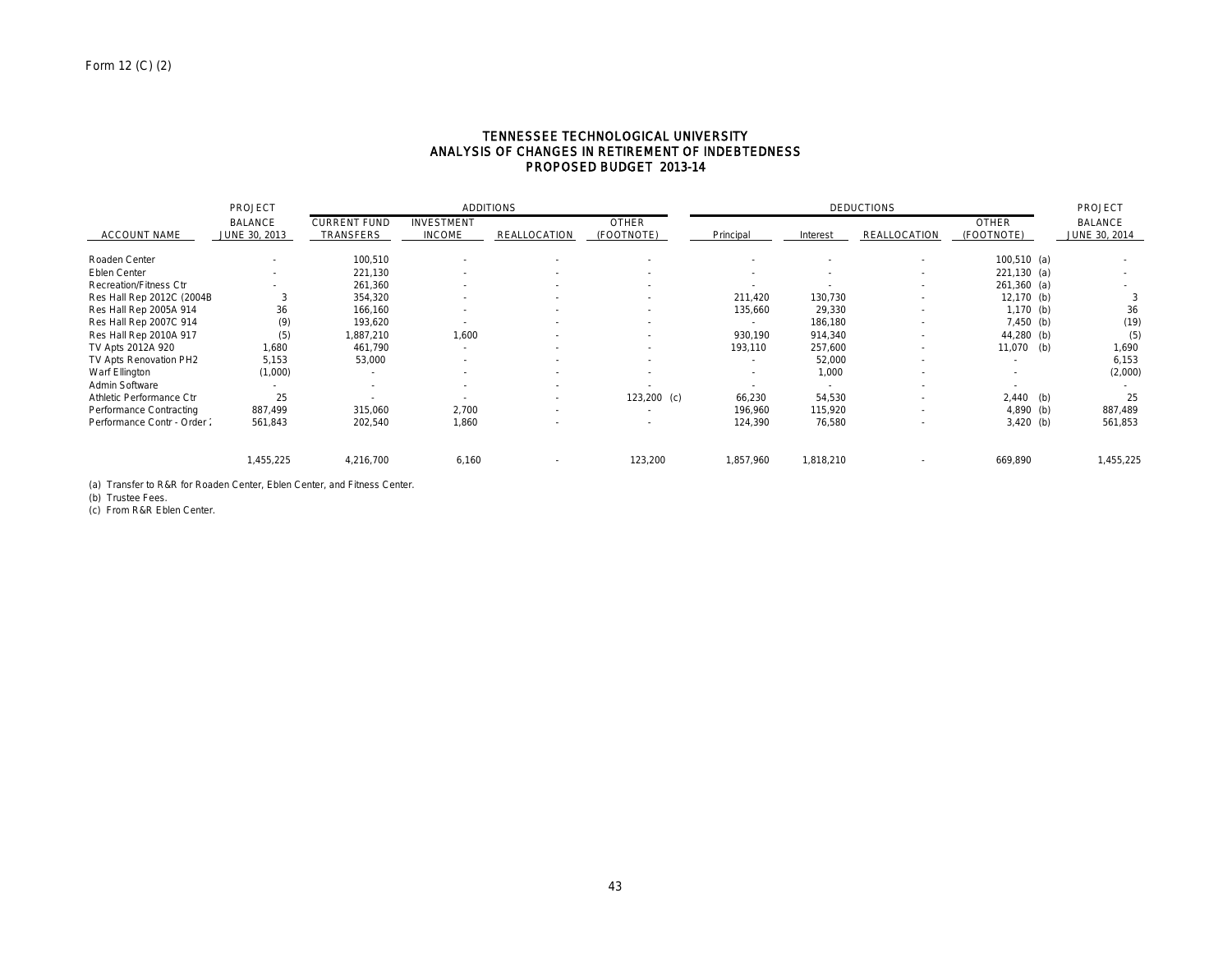## **TENNESSEE TECHNOLOGICAL UNIVERSITY THE STATE UNIVERSITY AND COMMUNITY COLLEGE SYSTEM OF TENNESSEE JULY BUDGET 2013-14 REMEDIAL, DEVELOPMENTAL, and PRESCRIBED COURSES EXPENDITURES**

|                            | <b>ACTUAL</b> | <b>OCTOBER</b> | <b>ESTIMATED</b> | <b>JULY</b> |
|----------------------------|---------------|----------------|------------------|-------------|
|                            | 2011-12       | 2012-13        | 2012-13          | 2013-14     |
| <b>Admin Salaries</b>      |               |                |                  |             |
| Academic Salaries          | 288,167.42    | 320,482.00     | 320,482.00       | 323,280.00  |
| <b>Supporting Salaries</b> | 30,368.09     | 30,885.00      | 30,885.00        | 31,990.00   |
| <b>Student Wages</b>       | 17,403.38     | 7,820.00       | 7,820.00         | 7,820.00    |
| <b>Employee Benefits</b>   | 126,169.91    | 126,390.00     | 126,390.00       | 126,390.00  |
| Travel                     | 197.06        | 1,420.00       | 1,420.00         | 1,420.00    |
| <b>Operating Expenses</b>  | 10,560.57     | 11,630.00      | 11,630.00        | 11,630.00   |
| <b>Capital Outlay</b>      |               |                |                  |             |
| <b>TOTAL</b>               | 472,866.43    | 498,627.00     | 498,627.00       | 502,530.00  |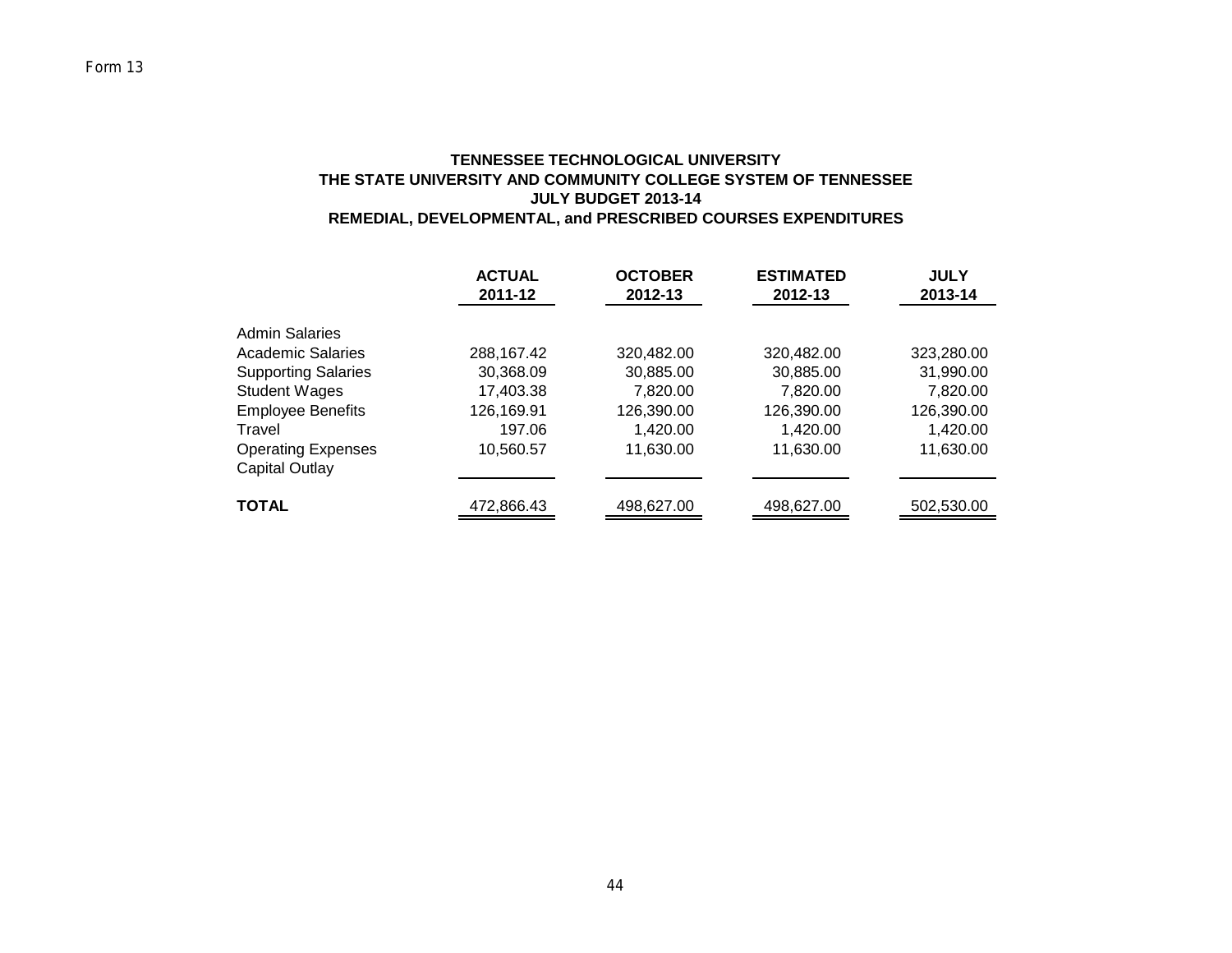## TENNESSEE TECHNOLOGICAL UNIVERSITY UNRESTRICTED E&G LONGEVITY REPORTING FORM JULY PROPOSED BUDGET 2013-14

|                                  | <b>ESTIMATED</b><br>2012-13 | <b>PROPOSED</b><br>2013-14 |
|----------------------------------|-----------------------------|----------------------------|
| Total Unrestricted E&G longevity | \$1,214,330.00              | \$1,207,120.00             |